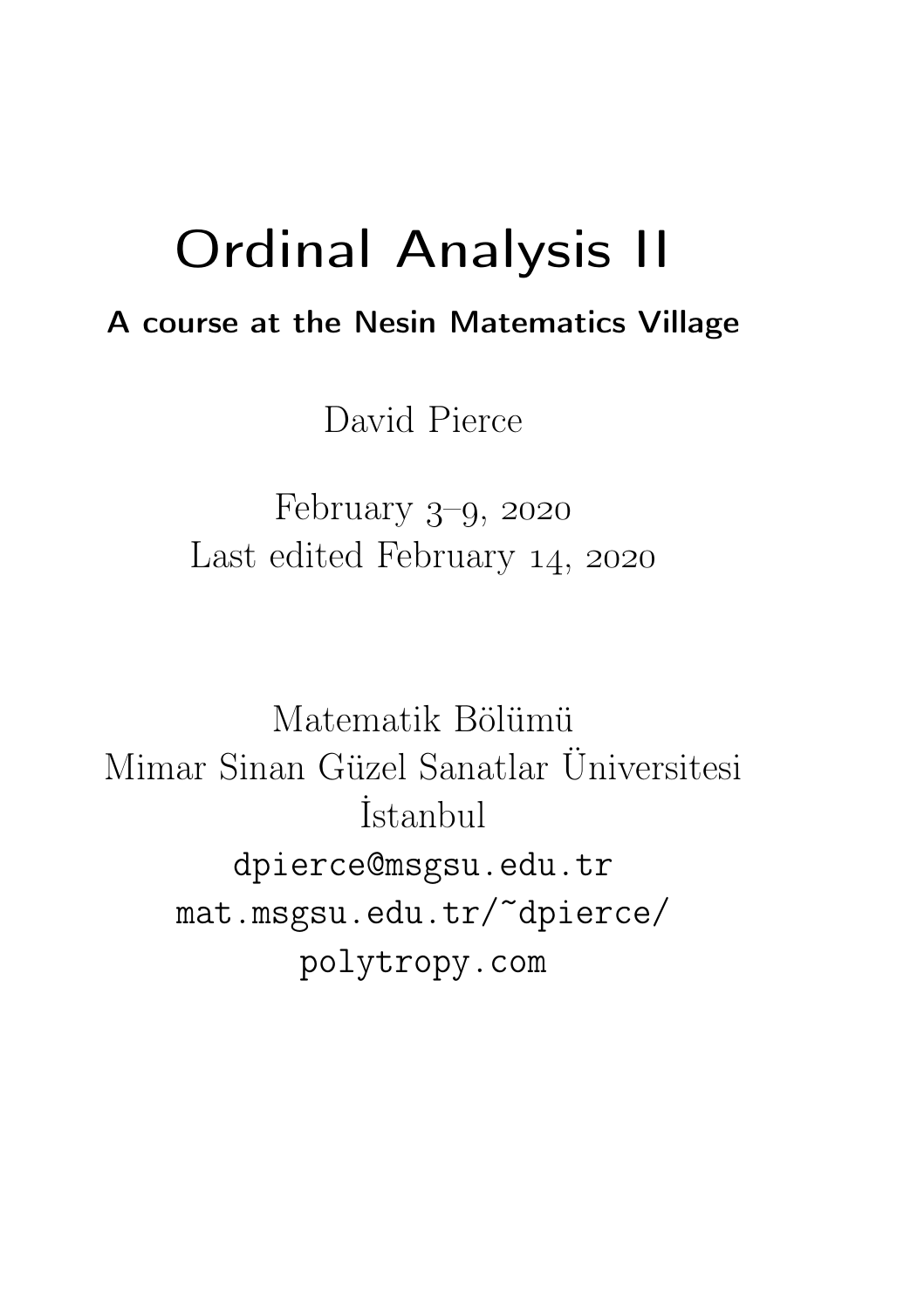## **Contents**

|                     | Preface        | 3  |
|---------------------|----------------|----|
| My Personal Journey |                | 5  |
|                     | <b>Summary</b> | 8  |
|                     | 1 Monday       | 9  |
|                     | 2 Tuesday      | 17 |
|                     | 3 Wednesday    | 22 |
|                     | 4 Thursday     | 27 |
|                     | 5 Friday       | 34 |
|                     | 6 Saturday     | 39 |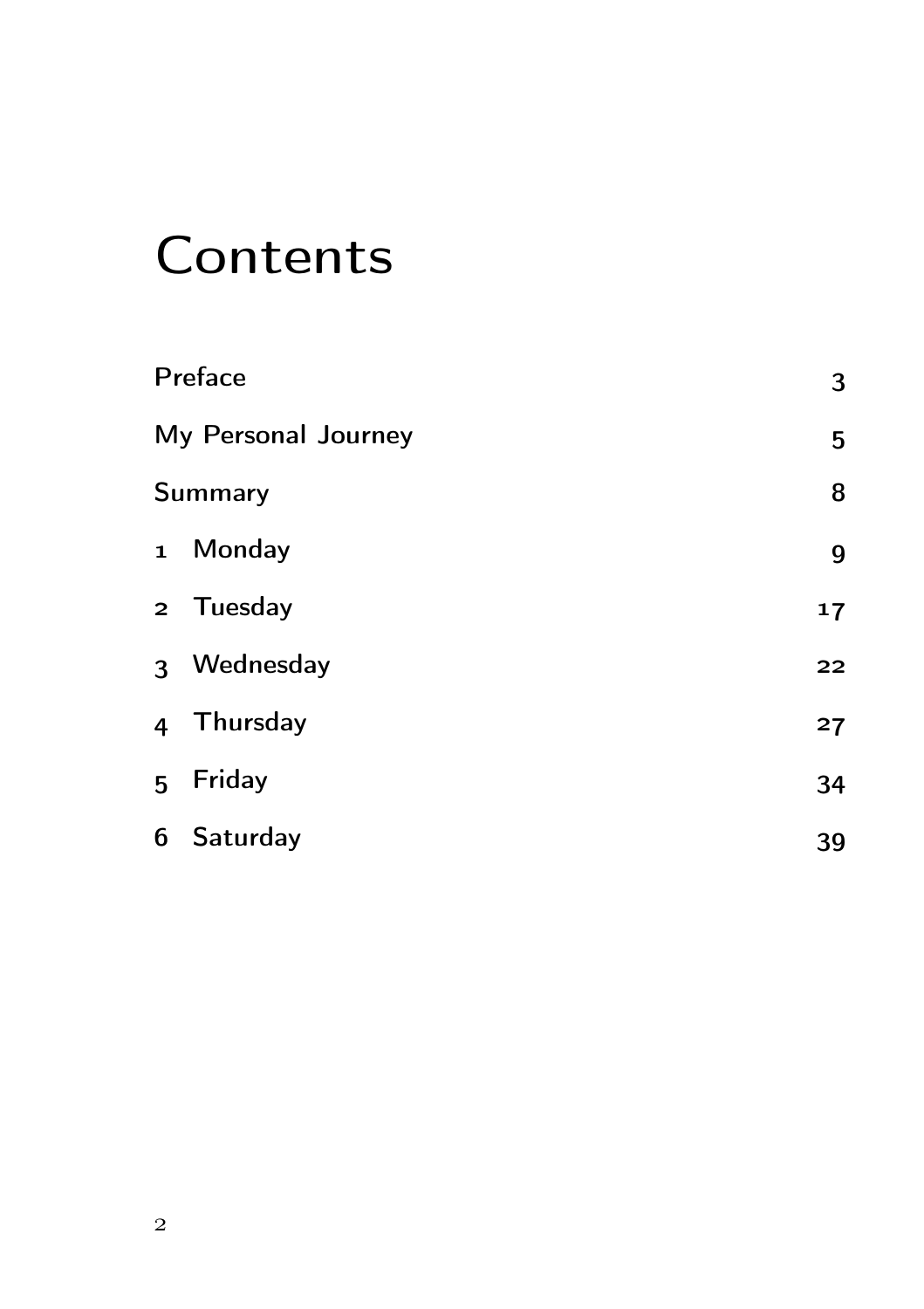## Preface

Here are notes in English from Ordinal Analysis II, given at the Nesin Matematik Köyü in Şirince, February  $3-9$ , 2020. English is the language I wrote on the blackboards of the Nişanyan Kütüphanesi, while speaking mostly in Turkish. One student proposed that I speak in English, but another student objected.

At the beginning of the first day, when there were around fifty students, I wrote the sequence of ordinals— $(1)$  on page —across all four boards in the library. On the last day, there were seven students.

I had given Ordinal Analysis I in the previous week, in the Arf Dersliği. The two courses together together covered much of what I had done in Aksiyomatik Kümeler Kuramı in the previous semester at Mimar Sinan.

Ordinal Analysis I introduced the Zermelo–Fraenkel axioms as they were needed to develop and prove the desired properties of the class ON of ordinals.

Ordinal Analysis II assumed those properties (listed on page ) and developed the arithmetic of the ordinals.

The latter course is summarized on page 8. I did not typeset new notes for the first course. I did not assume that students in the second course had taken the first. In all but one or two cases they had not. One student from the Mimar-Sinan course did attend the entirety of Ordinal Analysis II.

I started that course, thinking that I would progressively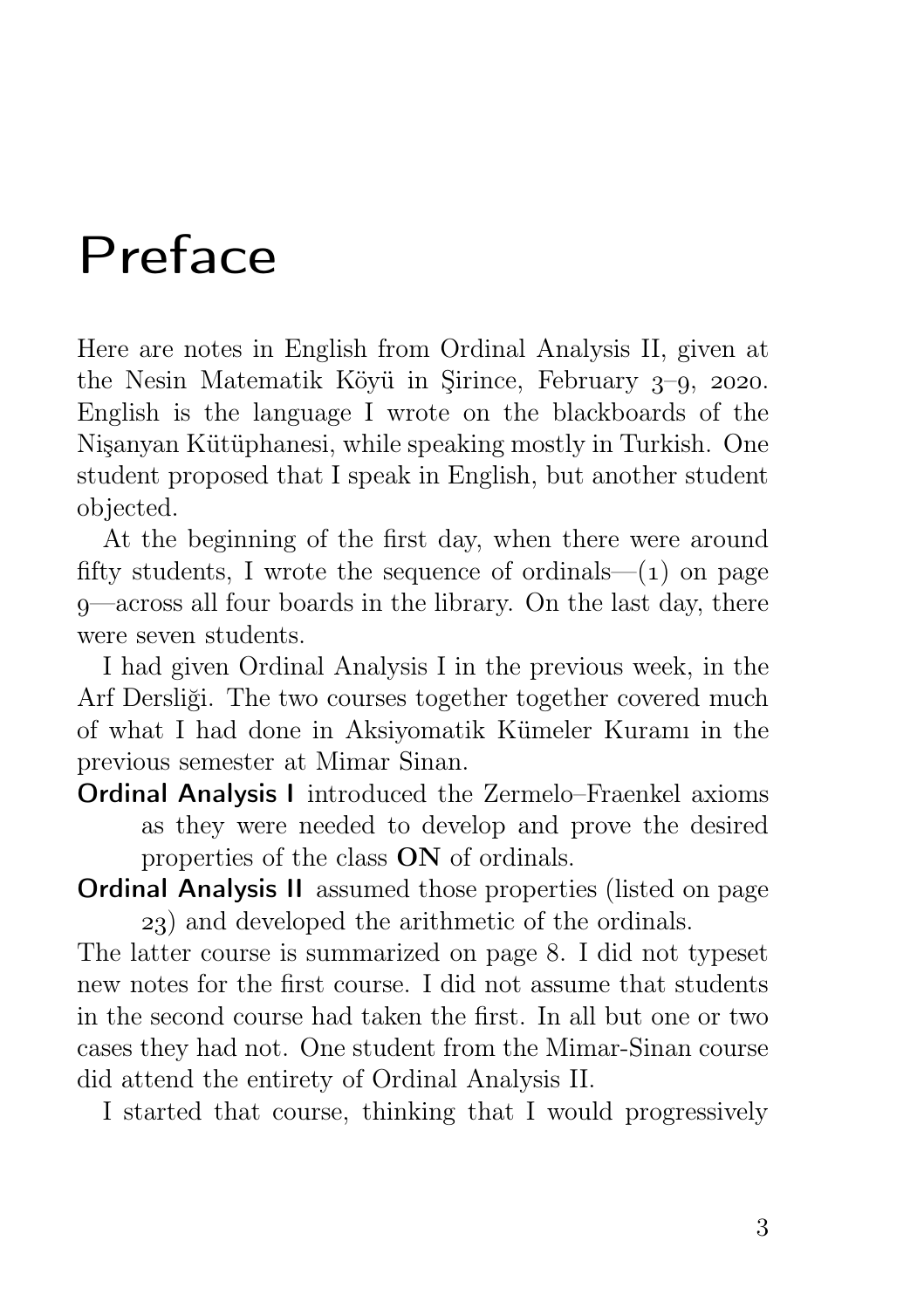introduce concrete examples of well-ordered sets:

- 1)  $\omega$ , closed under addition, multiplication, and exponentiation, but containing no limits;
- 2)  $ω ⊔ ω$ , isomorphic to  $ω + ω$  and containing a single limit;
- 3)  $\omega \times \omega$ , isomorphic to  $\omega \cdot \omega$ , closed under addition, and containing infinitely many limits, which themselves have no limit;
- 4) the set of operations on  $\omega$  that have finite support: this set is isomorphic to  $\omega^{\omega}$ , is closed under addition and multiplication, and has limits of limits;
- 5) the set of finite rooted trees: this set is isomorphic to  $\varepsilon_0$ and closed under all of the operations.

In the event, I did not isolate the last two examples, but I interpreted arbitrary powers  $\alpha^{\beta}$  as sets of functions, and after  $\omega$  I considered only **ON** itself as being closed under all of the operations.

I often left proofs as exercises. Had there been time, I would have had students give their proofs at the board: I do this at Mimar Sinan, and I have done it in other courses at the Math Village. This time I wanted to cover all of my Mimar-Sinan course in two-thirds of the time.

Some students asked for references. These would include:

- the notes (in Turkish) from my Mimar-Sinan course;
- any set-theory textbook, particularly Levy, Basic Set Theory (Dover, 2002), which has perhaps been my own main reference;
- Ali Nesin's Açık Ders text, Aksiyomatik Kümeler Kuramı (Dönem 1), on the website of the Türkiye Bilimler Akademisi. I have recommended this text to students at Mimar Sinan and used as a source for Turkish terminology.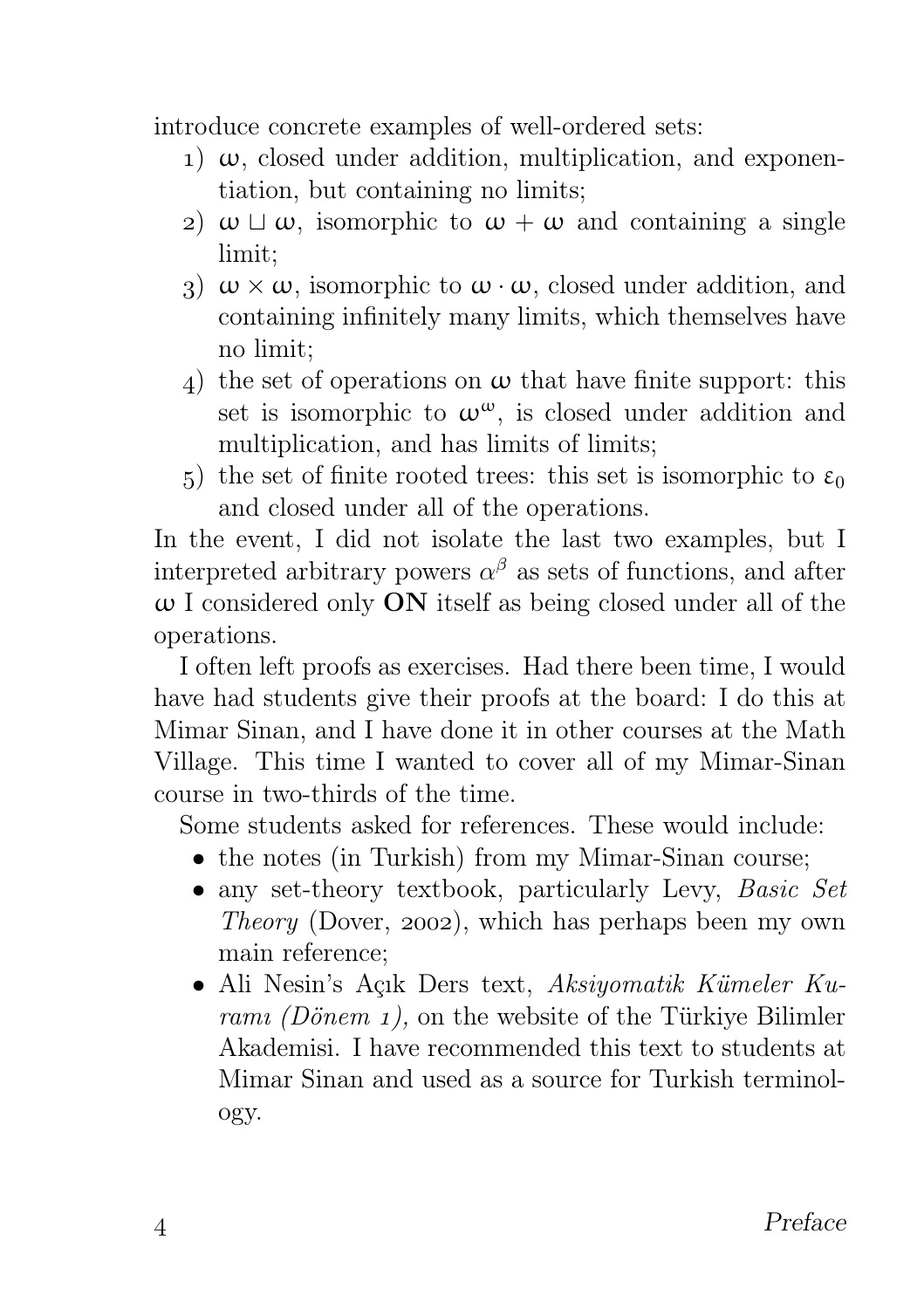## My Personal Journey

I was not prepared for the question of references. Since I started learning real mathematics from one Donald J. Brown in my last two years  $(1981-3)$  at St. Albans School in Washington, D.C., I have understood the main text of a mathematics course to be the teacher's own lectures. Mr Brown had us copy down exactly what he wrote on the blackboards of his classroom, and he inspected our notebooks (though perhaps mainly to see that we had reinforced the holes in our sheets of paper so that they would not easily tear from our three-ring binders).

Mr Brown did have us buy supplementary books, to be used particularly as sources of exercises.<sup>∗</sup> One of the books was Spivak's Calculus. I read this, while understanding that Spivak's

- Kutepov and Rubanov, Problem Book: Algebra and Elementary Functions (Moscow: Mir,  $1978$ );
- Dorofeev, Potapov, and Rozov, Elementary Mathematics: Selected Topics and Problem Solving (Moscow: Mir, 1973);
- Spivak, Calculus, Second Edition (Berkeley: Publish or Perish,  $1080$ :
- Salas and Hille, Calculus: One and Several Variables, Part I, Third Edition (New York: Wiley,  $1978$ );
- Petit Bois, Tables of Indefinite Integrals (New York: Dover,  $1961$ );
- Apostol, *Mathematical Analysis*, Second Edition (Reading, Massachusetts: Addison-Wesley,  $1974$ .

I am able to list these books, because I have kept them.

<sup>∗</sup>For the record, the books were the following, roughly in order of use.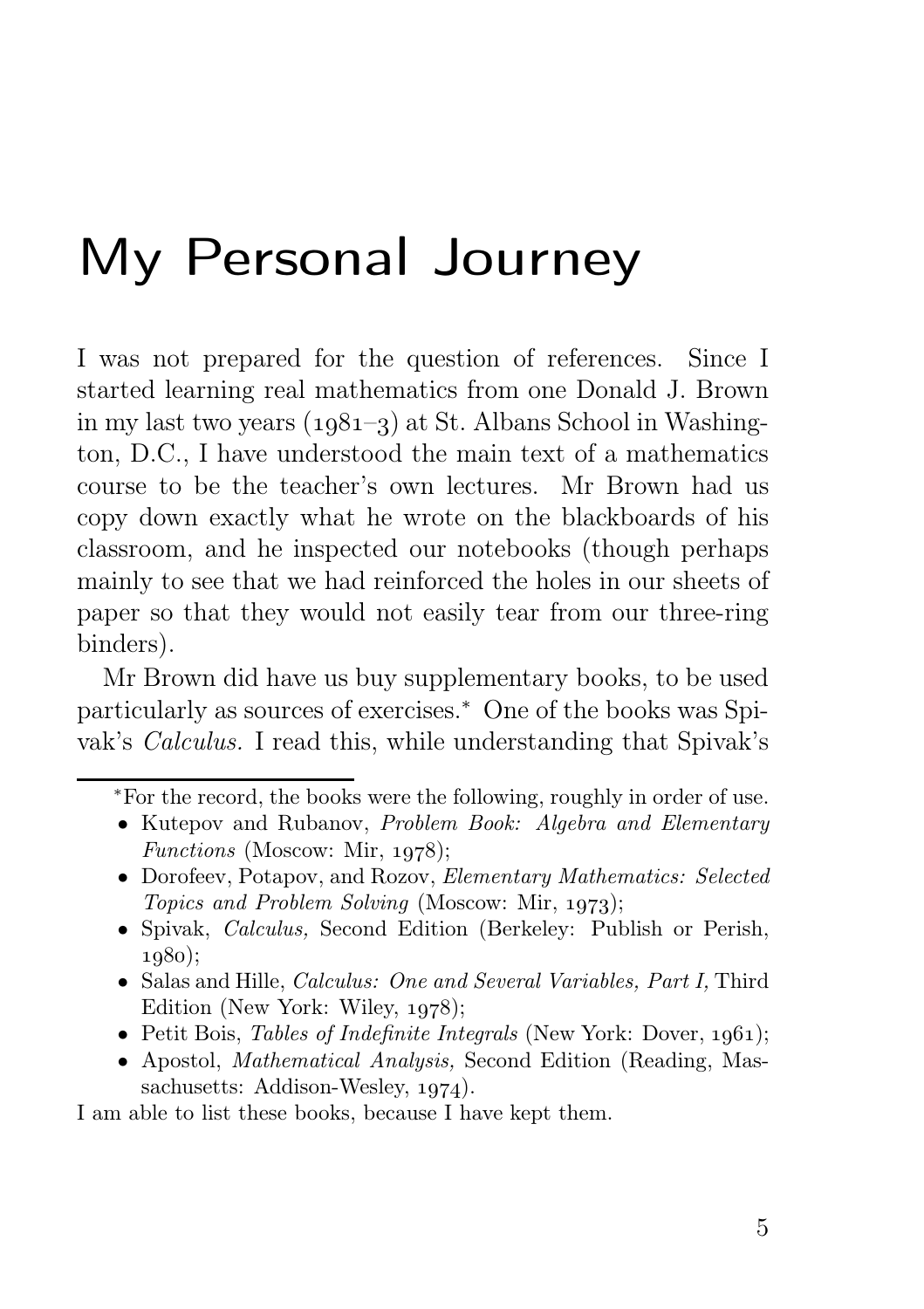approach to the subject was not "official" when it differed from our own (as it did for example in the development of the real numbers as a complete ordered field, and later in the definitions of the trigonometric functions). I might have preferred Spivak's or another approach; If I ever taught my own course. I could do things my way.

This is what I have often done, starting when I was assigned to join two colleagues in teaching Fundamentals of Mathematics at METU in Ankara in the fall of  $2001-2$ . One of those colleagues (who was from Germany) proposed that he and I write the text of the course. Part of my own share of the writing became the text that Ayşe Berkman used when teaching Set Theory at METU in the fall of  $2003-4$ . I revised and rewrote that text when teaching the set-theory course for myself in  $2006-7$ ,  $2008-9$ , and  $2010-1$ . When I moved to Istanbul, I prepared texts in Turkish for the course Aksiyomatik Kümeler Kuramı, which I have given so far in  $2012-3$ ,  $2013-4$ ,  $2015-6$ ,  $2017 - 8$ , and  $2019 - 20$ .

Without going back and reviewing all of those texts (though they are all on my webpage at Mimar Sinan), I think the progression has been as follows. Initially I tried to write down what a *teacher* should know, or at least what I wanted to know. I pared down down what I wrote as I learned the material and the students. I have come to emphasize ordinal arithmetic, through computation with Cantor normal forms, because, as I understand it, the Turkish national university entrance examinations are largely computational, at least as far as mathematics is concerned.

It has also come to seem worthwhile to me to develop an analogy between the "well-order" of the ordinal numbers and the complete dense ordering of the real numbers. I am not a set theorist in the sense of publishing new research in the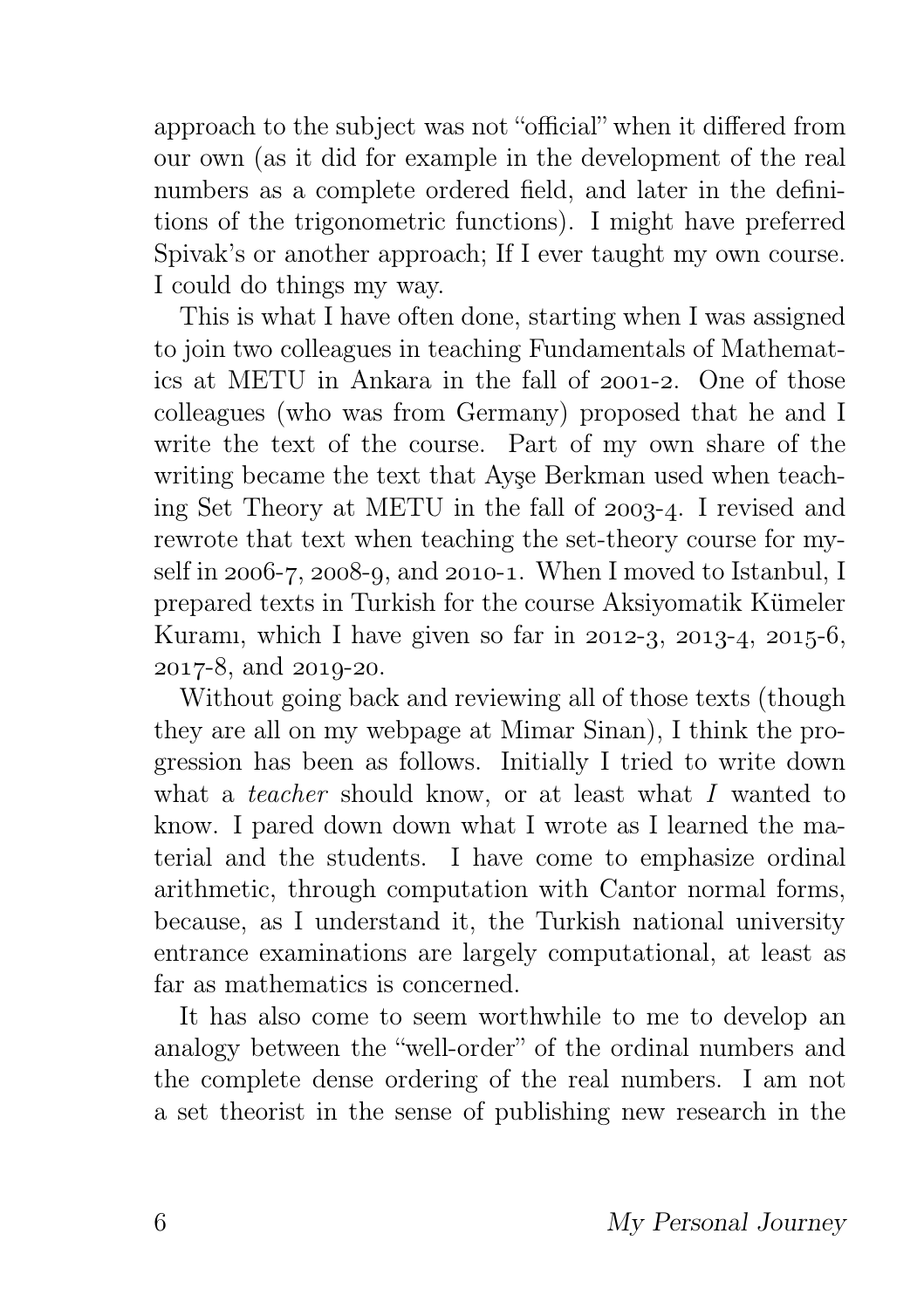subject, and I do not expect my students to become set theorists (though one of them has). Students are more likely to work with analysis than set theory. The former had been my own introduction to modern mathematical rigor, through Mr Brown's two-year course of honors precalculus and calculus. All students of mathematics learn such techniques as differentiation and integration, which are justified by the aforementioned rigor. Students may forget the techniques, but they ought to retain an awareness of the possibility of justifying them. The standards of justification are universal, precisely because they are the individual property of each of us.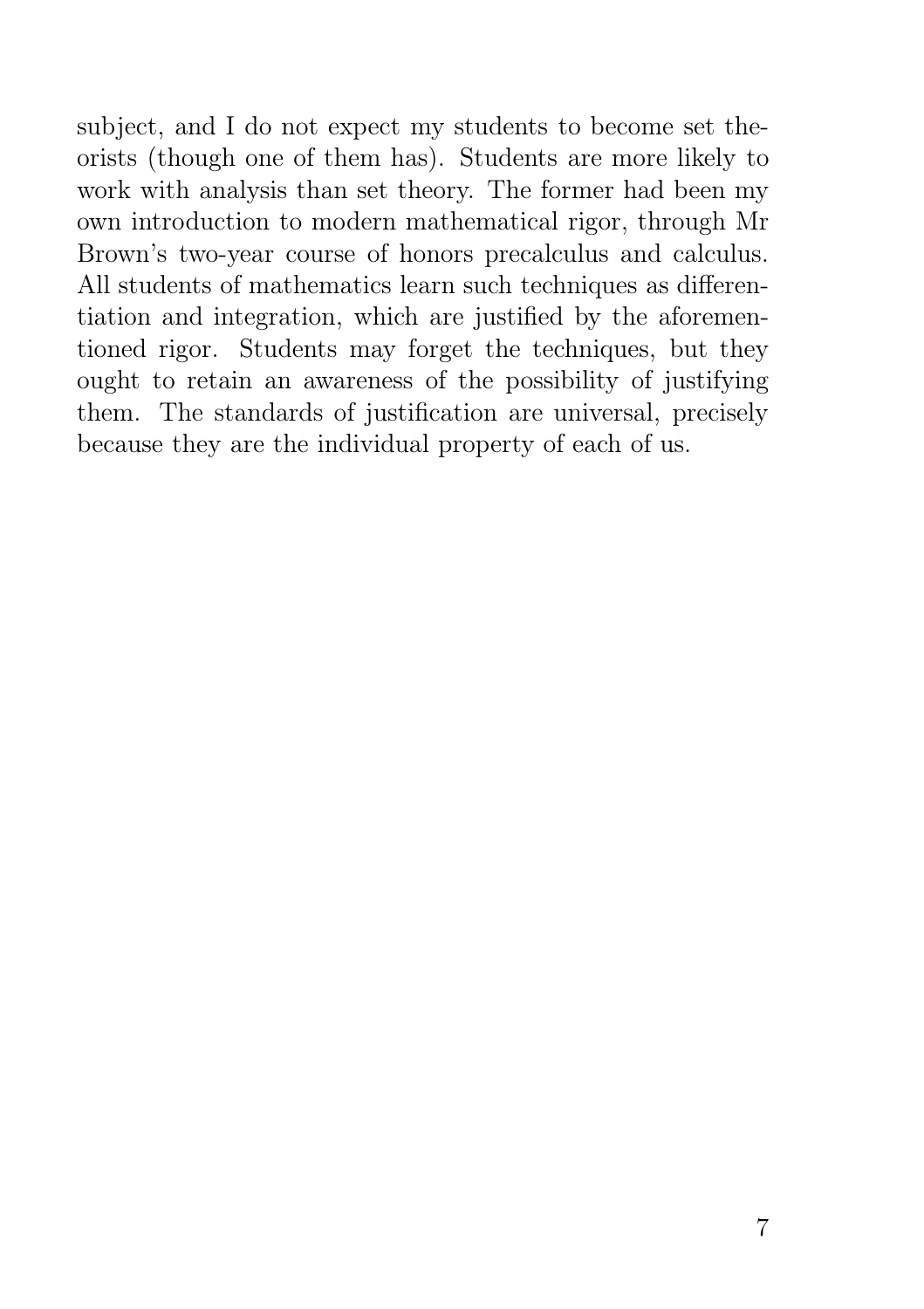### Summary

- Monday Paradoxes of Russell and Burali-Forti.  $\omega$  and  $\omega\Box\omega$ as well-ordered sets. Addition on  $\omega$  is defined by recursion; its properties are proved by induction. Addition of a natural number to an element of  $\omega \sqcup \omega$  in two ways, only one being continuous.
- Tuesday Continuity of functions, especially increasing functions, from ordered sets to ordered sets.
- Wednesday The desired properties of  $\mathbb R$  lead to Dedekind's construction; of ON, to von Neumann's. Transfinite recursion.  $\alpha + \beta \cong \alpha \sqcup \beta$ .
- Thursday History of our subject. Properties of addition and multiplication of ordinals proved by transfinite induction. An increasing operation on  $ON$  is continuous if and only if its value at every limit is the supremum of its values at the preceding ordinals.  $\alpha \cdot \beta \cong \alpha \times \beta$ . Cantor normal forms of elements of  $\omega \times \omega$  and  $\omega^{\omega}$ .
- Friday Ordinal exponentiation. Cantor normal forms of arbitrary ordinals and the generalization to arbitrary bases.  $\alpha^{\beta}$  is isomorphic to the set of functions from  $\beta$  to  $\alpha$  with finite support.
- Saturday Computation with Cantor normal forms. Each of  $\alpha + \beta$ ,  $\alpha \cdot \beta$ , and  $\alpha^{\beta}$  is equipollent with the greater of  $\alpha$ and  $\beta$ , if these are infinite.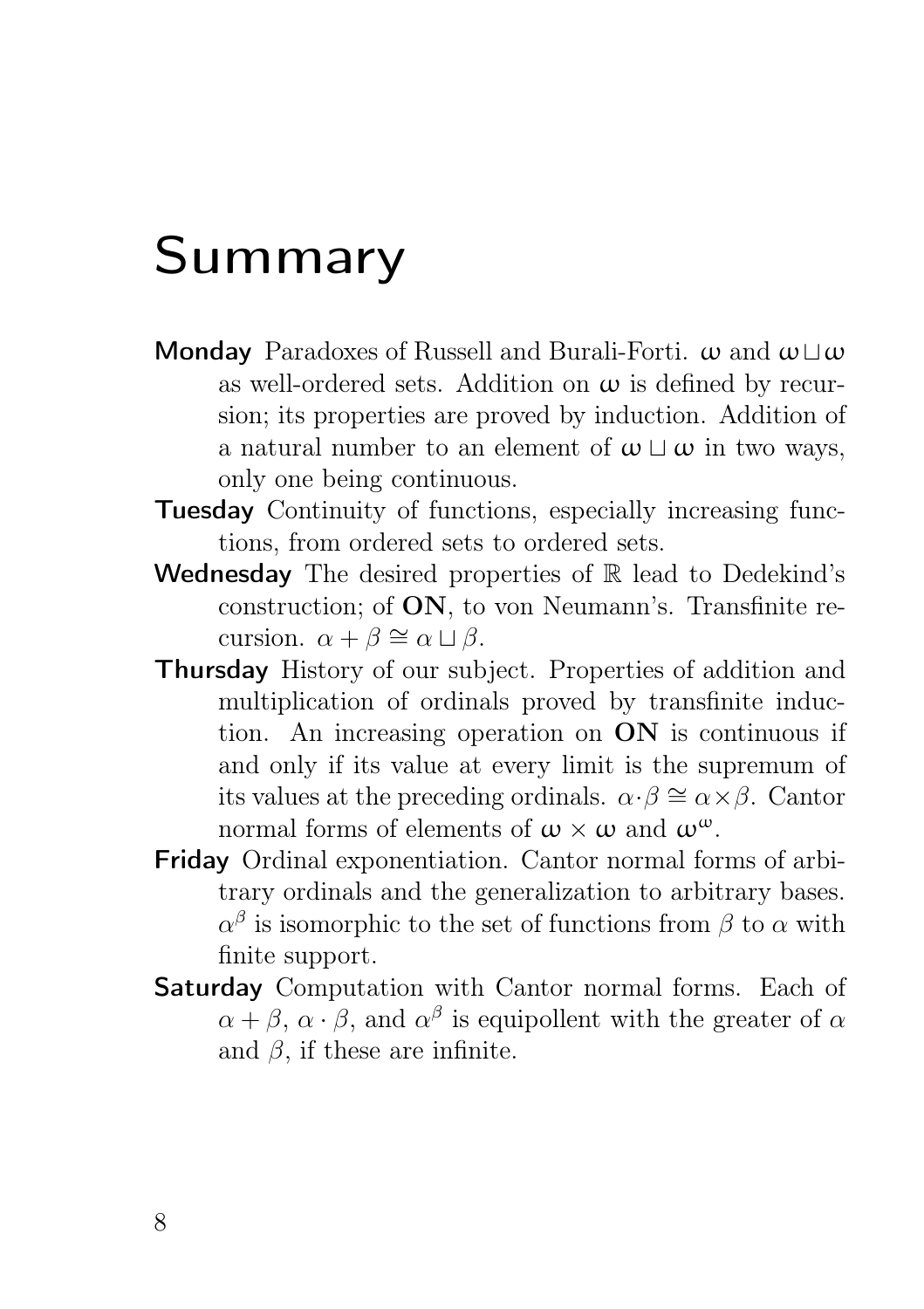### 1 Monday

The ordinal numbers or **ordinals** compose this linear order:\*

$$
0, 1, 2, \dots; \omega, \omega + 1, \omega + 2, \dots; \omega + \omega = \omega \cdot 2,
$$
  
\n
$$
\omega \cdot 2 + 1, \dots; \omega \cdot 3, \omega \cdot 3 + 1, \dots; \omega \cdot \omega = \omega^2,
$$
  
\n
$$
\omega^2 + 1, \dots; \omega^2 + \omega, \omega^2 + \omega + 1, \dots; \omega^3, \dots; \omega^{\omega},
$$
  
\n
$$
\omega^{\omega} + 1, \dots, \omega^{\omega^{\omega}}, \dots; \epsilon_0, \epsilon_0 + 1, \dots; \epsilon_1, \dots; \omega_1, \dots
$$
\n(1)

•  $\omega$  is *omega*, "large  $\omega$ ," the minuscule case of the last letter of the Greek alphabet; we shall understand

$$
\omega = \{0, 1, 2, \dots\},\
$$

the set of **natural numbers.** (The set  $\{1, 2, 3, \ldots\}$  of counting numbers can be denoted by N.)

•  $\varepsilon_0$  will be the first solution;  $\varepsilon_1$ , the next; to the equation

$$
\omega^x = x.
$$

•  $\omega_1$  will be the least ordinal  $\alpha$  such that the set

$$
\{x \colon x < \alpha\}
$$

is **uncountable**, meaning there is no bijection with  $\omega$ or a subset of it.†

<sup>∗</sup>The definition of linear ordering is spelled out on page .

<sup>&</sup>lt;sup>†</sup>People asked about the  $\varepsilon_x$  and  $\omega_1$ , so I talked about them.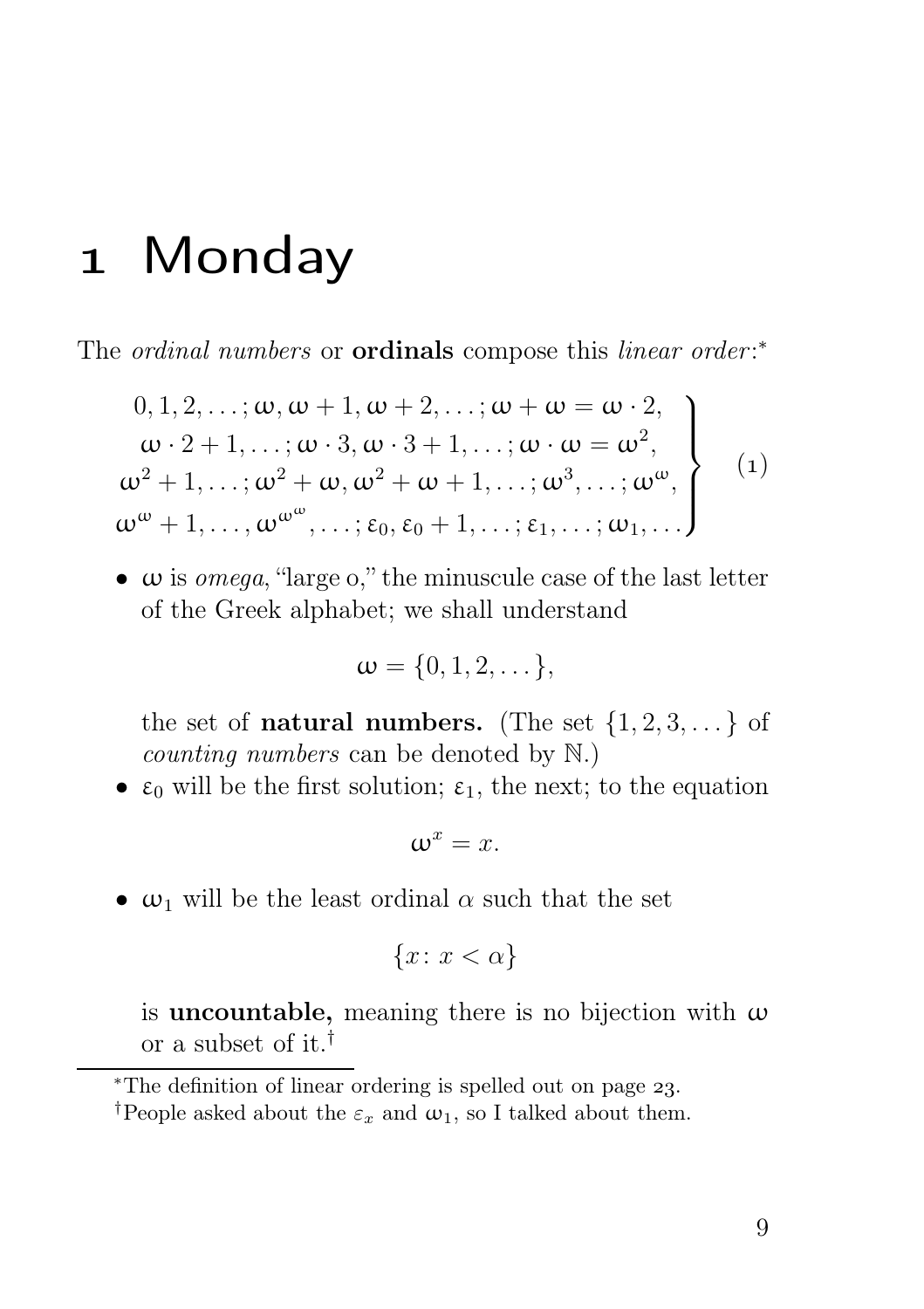Moreover, the ordinals have the following properties:

- 1. Every  $\alpha$  of them has a **successor**,  $\alpha'$  or  $\alpha + 1$ , which is the first of those that are greater than it.
- . Every set A of them that has no greatest element still has a supremum or least upper bound,  $\text{sup}(A)$ .

Theorem 1 (Burali-Forti Paradox). The class of ordinals is not a set.

Proof. Since every ordinal has a successor, the class of ordinals has no supremum, so it cannot be a set. П

The class of ordinals is "too big" to be a set. Another example is given by the following.

**Theorem 2** (Russell Paradox). The class  $\{x: x \notin x\}$  is not a set.

A technical property of the ordinals is the following.

3. They are **left-narrow:**\* for each  $\alpha$  of them, the class  ${x : x < \alpha}$  or pred $(\alpha)$  is a set.

**Theorem 3.** The class of ordinals is well-ordered: it is leftnarrow, and every nonempty set A of them has a least element,  $min(A)$ .

*Proof.* Let B be a nonempty set of ordinals, and let

$$
A = \bigcap_{x \in B} \text{pred}(x) = \{x \colon \forall y \ (y \in B \Rightarrow y < x)\}.
$$

This is a set of ordinals, so it has a supremum,  $\alpha$ .

• If  $\alpha \notin A$ , then it is the least element of B.

 $*$ In class, I did not use this term, which is from Levy, I.1(vii), p. 33.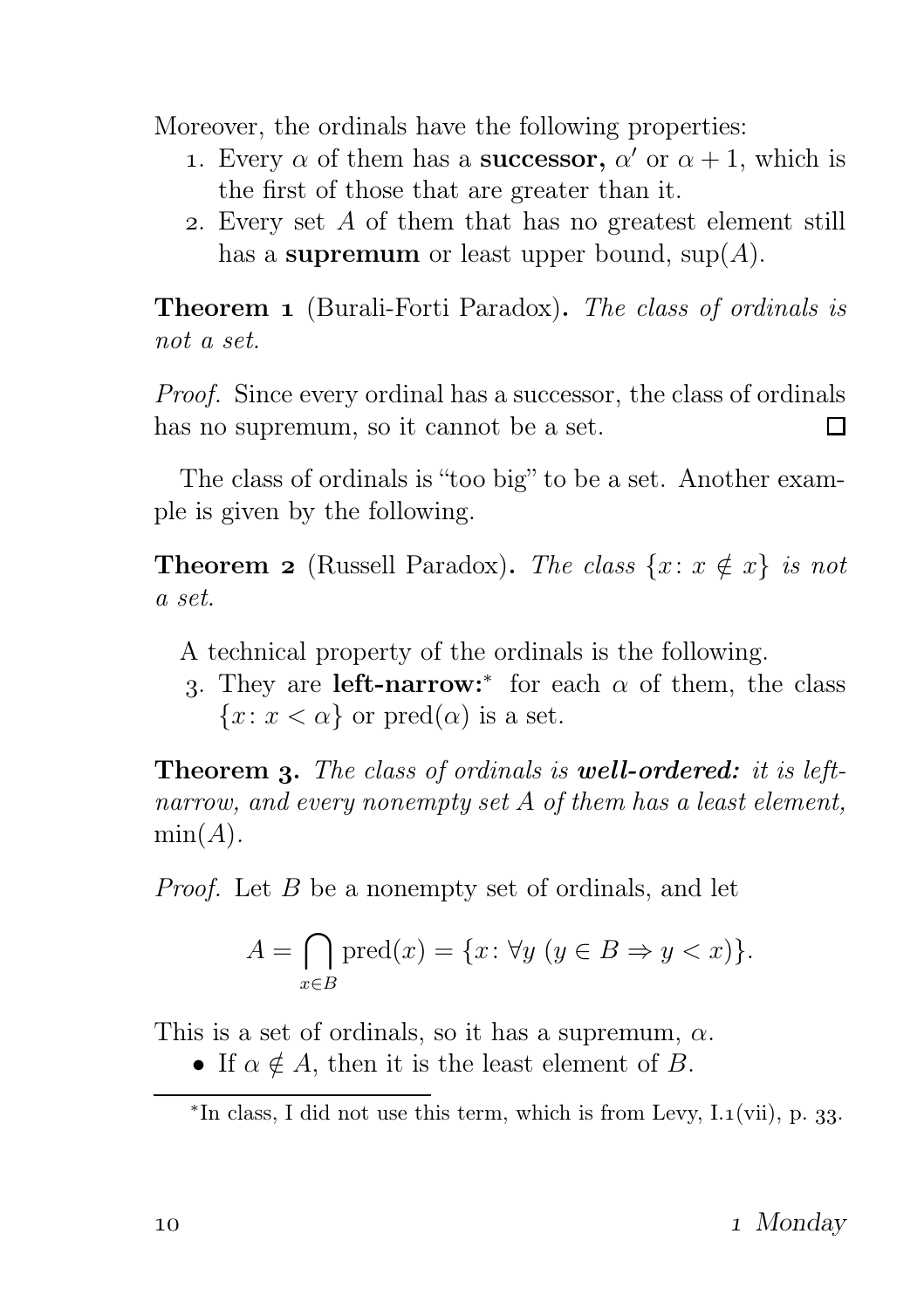• If  $\alpha \in A$ , then its successor is the least element of B.  $\Box$ 

Conversely, the following are true in every well-ordered class. 1. If  $\alpha$  is not the greatest element, then

$$
\alpha' = \min\{x \colon \alpha < x\}.
$$

. If A has an upper bound, then

$$
\sup(A) = \min\{x \colon \forall y \ (y \in A \Rightarrow y \leqslant x)\}.
$$

In  $\omega$ , every element is either the least element, namely 0, or the successor of an element.

#### **Theorem 4.**  $\omega$  admits (finite) induction: If  $A \subseteq \omega$  and

 $1)$  0  $\in$  A, 2) ∀x ( $x \in A \Rightarrow x' \in A$ ), then  $A = \omega$ .

*Proof.* The least element  $\omega \setminus A$  can be neither 0 nor a successor, so there isn't one. Therefore  $\omega \setminus A = \varnothing$ . П

For any sets  $A$  and  $B$ , we define

$$
A \sqcup B = (A \times \{0\}) \cup (B \times \{1\}),
$$

the disjoint union of  $A$  and  $B$ .

**Theorem 5.**  $\omega \sqcup \omega$  is well-ordered by the rule

$$
(a, e) < (b, f) \Leftrightarrow e < f \lor (e = f \land a < b).
$$

Proof. In order,

$$
\omega \sqcup \omega = \{(0,0), (1,0), (2,0), \ldots; (0,1), (1,1), (2,1), \ldots\}.
$$

Thus  $\omega \sqcup \omega$  is well-ordered. Indeed, for nonempty subsets A,

$$
\min(A) = \begin{cases} (\min\{x \colon (x,0) \in A\}, 0), & \text{if } \exists x \ (x,0) \in A; \\ (\min\{x \colon (x,1) \in A\}, 1), & \text{if } \forall x \ (x,0) \notin A. \end{cases} \blacksquare
$$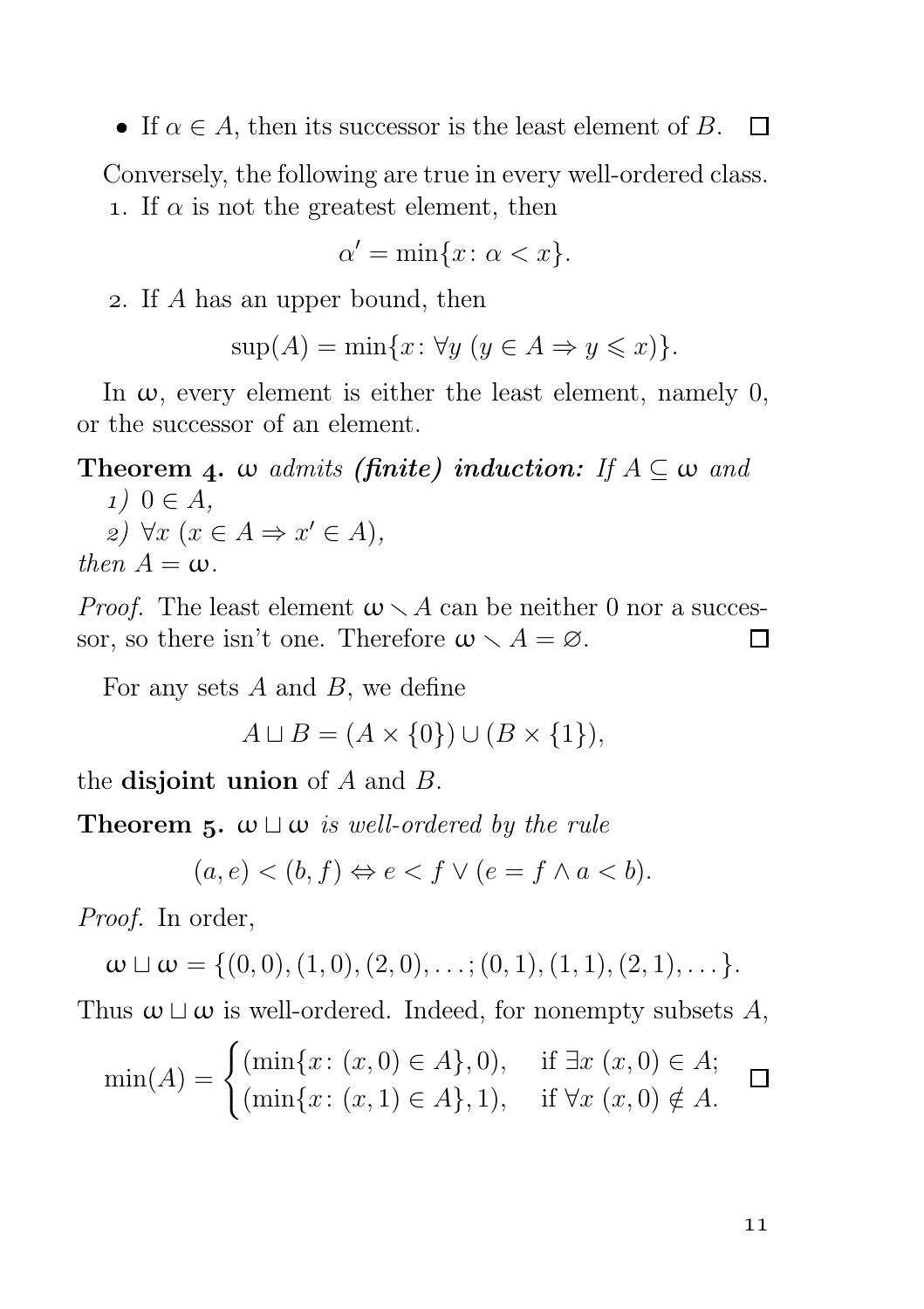In  $\omega \sqcup \omega$ ,  $(0, 1)$  is neither the least element nor the successor of an element. We call such an element of a well-ordered set a limit. Thus a limit is an element a such that

$$
\exists x \ x < a \land \forall x \ (x < a \Rightarrow x' < a).
$$

Let us denote this condition by

 $\lim(a)$ .

**Theorem 6.**  $\omega \sqcup \omega$  admits **transfinite induction:** If  $A \subseteq$  $\omega \sqcup \omega$  and

 $1)$  0  $\in$  A, 2) ∀x ( $x \in A \Rightarrow x' \in A$ ),  $g)$  ∀x (lim(x) ∧ pred(x) ⊂ A  $\Rightarrow$  x ∈ A), then  $A = \omega$ .

*Proof.* The least element  $(\omega \sqcup \omega) \setminus A$  can be neither 0, nor a successor, nor a limit.  $\Box$ 

**Theorem 7.** On  $\omega$ , functions can be defined by (finite) re**cursion:** If A is any set, and  $b \in A$ , and  $f: A \rightarrow A$ , then a unique function q from  $\omega$  to A exists such that

1) 
$$
g(0) = b
$$
,  
2)  $\forall x \ g(x') = f(g(x))$ .

Proof. If it exists, such a function is unique, by induction. Likewise, for each n in  $\omega$ , if it exists, a function  $g_n$  from  $\text{pred}(n')$  to A such that

1)  $q_n(0) = b;$ 

2)  $\forall x \ (x < n \Rightarrow g(x') = f(g(x)),$ 

is unique, by induction. By induction,  $g_n$  does exist for all n in  $\omega$ , since

1)  $g_0$  can be  $\{(0, b)\},$ 

12 and 1 Monday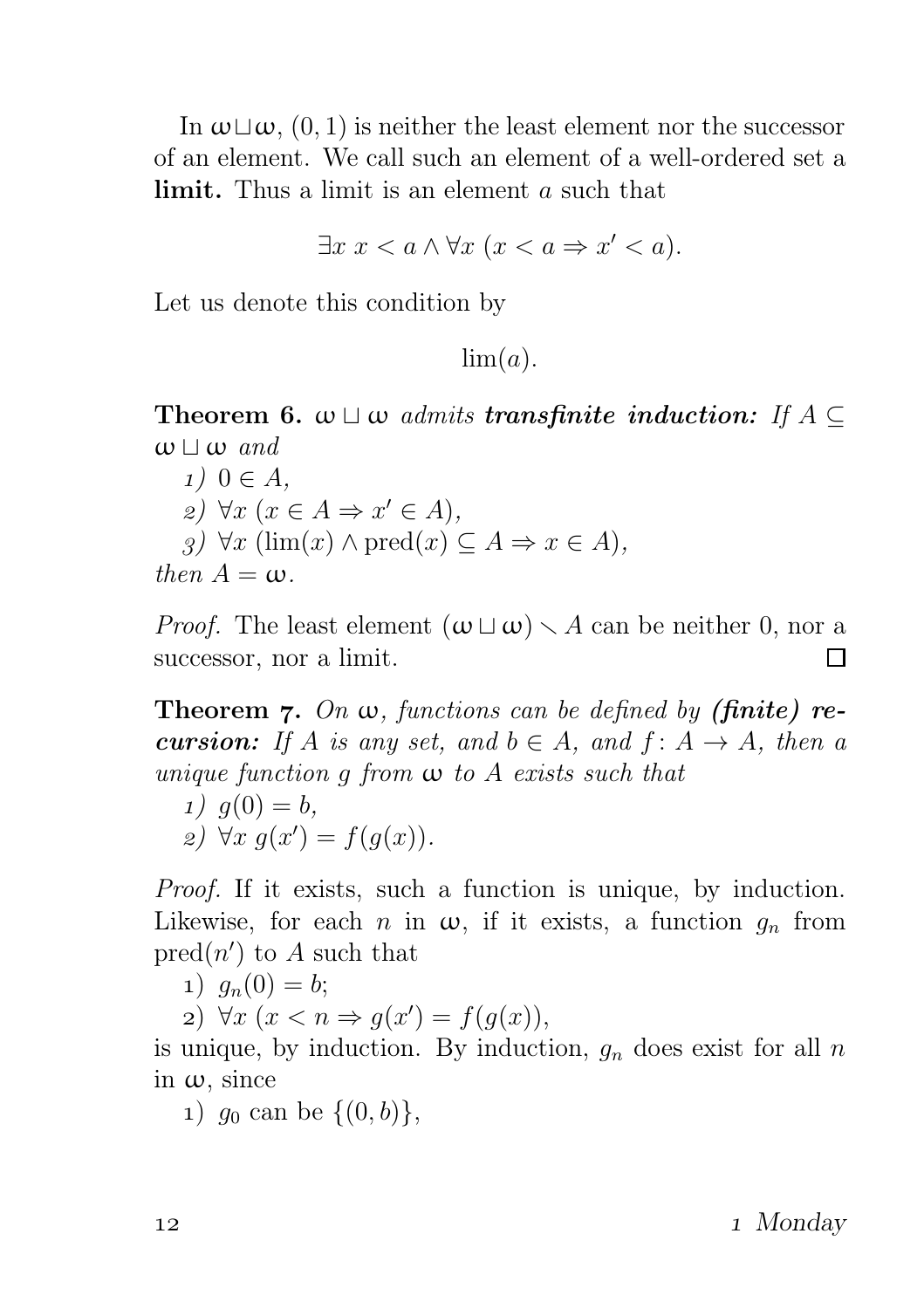2)  $g_{n'}$  can be  $g_n \cup \{(n', f(g_n(n)))\}$ . Now we can define

$$
g(n) = g_n(n).
$$

 $\Box$ 

Now for each  $n$  in  $\omega$  we define the operation

$$
x \mapsto n + x
$$

on  $\omega$  by the rules

- 1)  $n + 0 = n$ ,
- 2)  $n + k' = (n + k)'$ .

Now we have **addition** as a binary operation on  $\omega$ .

**Theorem 8.** For each n in  $\omega$ , the operation  $x \mapsto n + x$  is strictly increasing.

Proof. We prove

$$
k < m \Rightarrow n + k < n + m
$$

by induction on the rightmost letter, m.

1. Since always  $k \nless 0$ , we conclude

$$
k < 0 \Rightarrow n + k < n + 0.
$$

- 2. Suppose  $k < \ell \Rightarrow n + k < n + \ell$ . Say now  $k < \ell'$ . Then  $k \leq \ell$ . There are two cases.
	- a) If  $k = \ell$ , then  $n + k = n + \ell$ .
	- b) If  $k < \ell$ , then  $n + k < n + \ell$  by hypothesis. In either case,

$$
n + k \le n + \ell < (n + \ell)'
$$
 [definition]  
=  $n + \ell'$ . [definition] \square

**Theorem 9.** Addition on  $\omega$  is associative.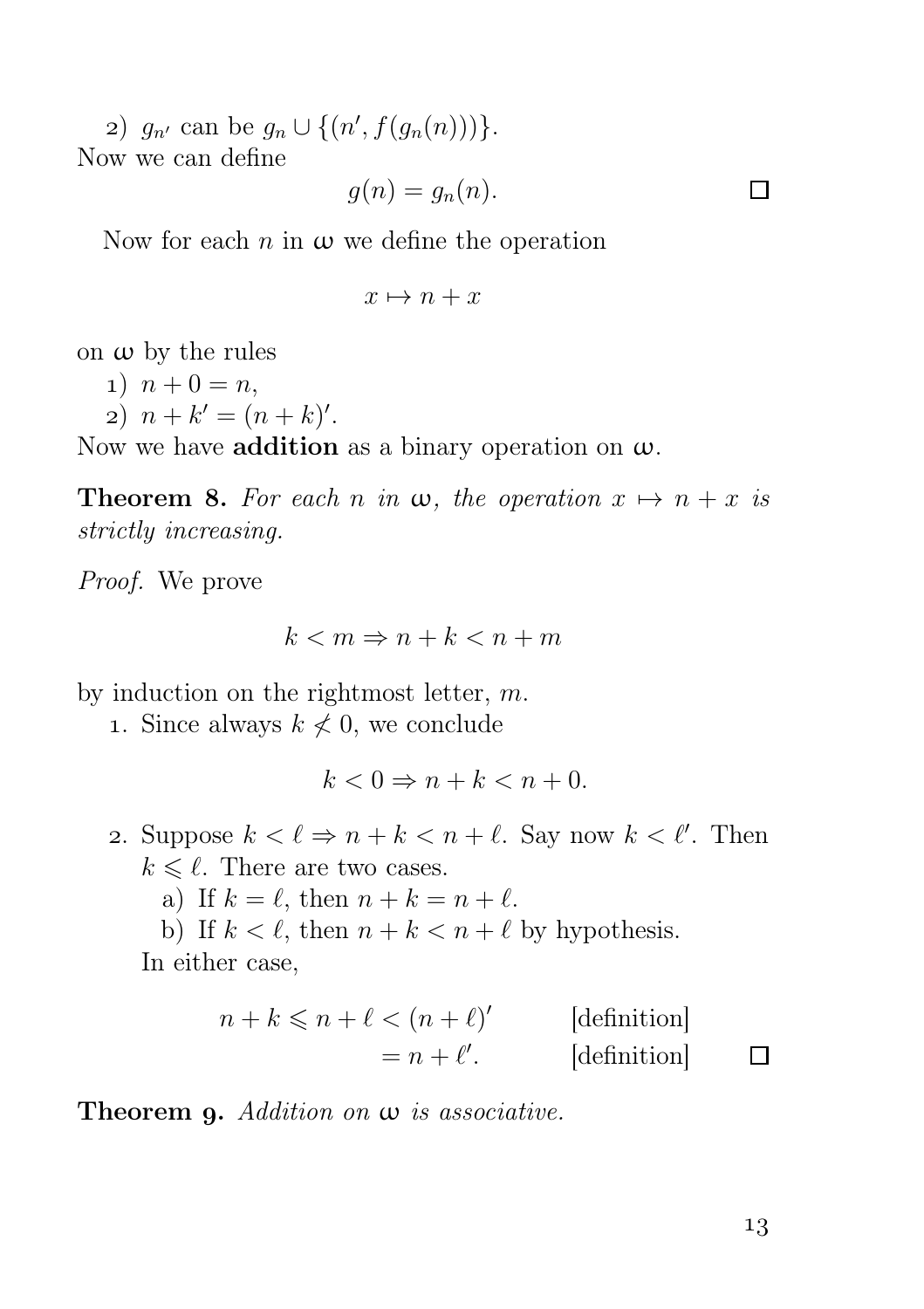Proof. We prove

$$
(n+k)+m = n + (k+m)
$$

by induction on  $m.*$ 

. By definition,

 $(n+k) + 0 = n + k = n + (k+0).$ 2. Suppose  $(n + k) + \ell = n + (k + \ell)$ . Then

$$
(n+k) + \ell' = ((n+k) + \ell)'
$$
 [definition]  
=  $(n + (k + \ell))'$  [hypothesis]  
=  $n + (k + \ell)'$  [definition]  
=  $n + (k + \ell')$ . [definition]

Lemma 1.  $On \omega$ ,

$$
0 + n = n.
$$

Proof. We use induction.<sup>†</sup>

. By definition,

 $0 + 0 = 0$ .

2. Suppose  $0 + m = m$ . Then

$$
0 + m' = (0 + m)'
$$
 [definition]  
= m'. [hypothesis]

Lemma 2.  $On \omega$ ,

$$
(n+k)' = n' + k.
$$

14 14 Monday

 $\Box$ 

<sup>∗</sup> I did not give the remainder of the proof.

<sup>†</sup> In class I combined this and the next lemma as one, leaving the proof of the first part as an exercise.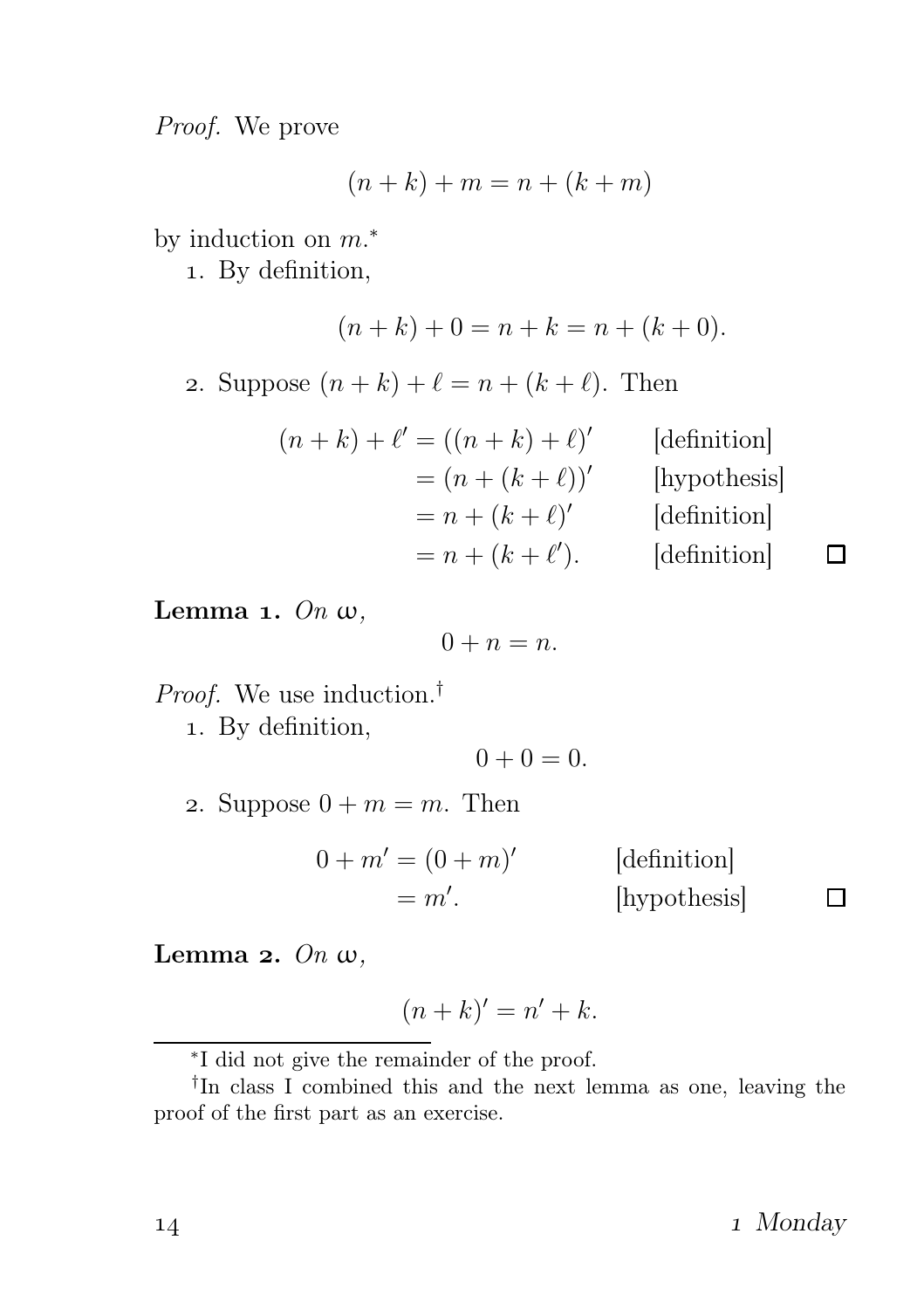*Proof.* We use induction on  $k$ .

. By definition,

$$
(n+0)' = n' = n' + 0.
$$

2. Suppose  $(n+m)' = n' + m$ . Then

| $(n+m')'=(n+m)''$ | definition |
|-------------------|------------|
| $= (n' + m)'$     | hypothesis |
| $= n' + m'.$      | definition |

**Theorem 10.** Addition is commutative on  $\omega$ .

*Proof.* We prove  $n + k = k + n$  by induction on n. First,

| $0+k=k$    | [Lemma $1$ ] |
|------------|--------------|
| $= k + 0.$ | [definition] |

Next, if  $m + k = k + m$ , then

$$
m' + k = (m + k)'
$$
 [Lemma 2]  
=  $(k + m)'$  [hypothesis]  
=  $k + m'$ . [definition]

**Theorem 11.** For each n in  $\omega$ , the function  $x \mapsto x + n$  is strictly increasing.

*Proof.* Theorems 8 and 10.

We can embed  $\omega$  in  $\omega \sqcup \omega$  by the rule

 $x \mapsto (x, 0).$ 

Then we can identify each element of  $\omega$  with its image, but define

$$
\omega + n = (n, 1).
$$

П

 $\Box$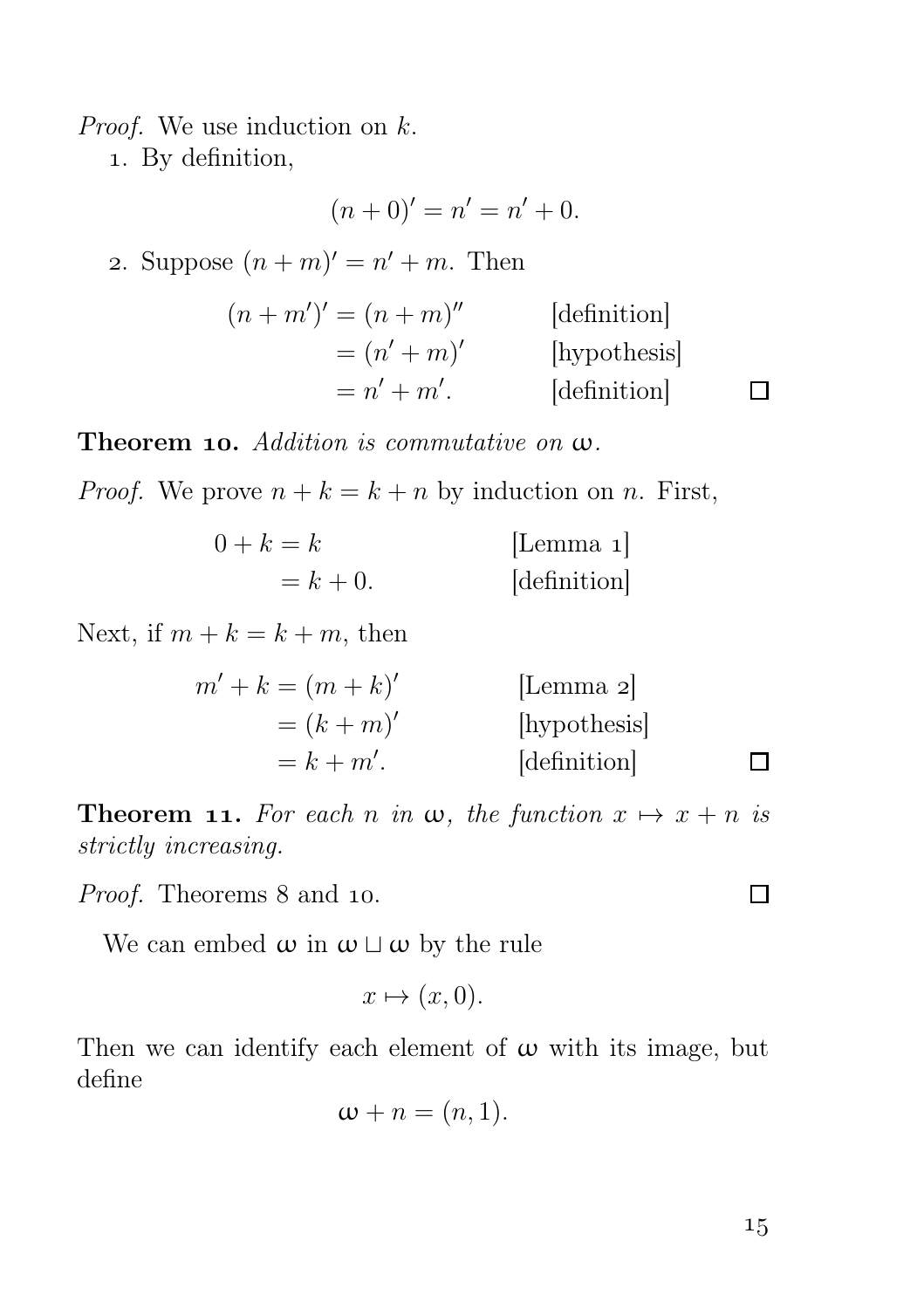In order then,

$$
\omega \sqcup \omega = \{0, 1, 2, \ldots; \omega, \omega + 1, \omega + 2, \ldots\}.
$$

For each k in  $\omega$ , we extend the operation

$$
x \mapsto x + k
$$

from the domain  $\omega$  to the domain  $\omega \sqcup \omega$  by defining

$$
(\omega + n) + k = \omega + (n + k).
$$

The operation is still strictly increasing. However,

$$
\sup\{x+k\colon x<\omega\}=\omega,
$$

which is strictly less than  $\omega + k$  if  $k > 0$ . Therefore, as we shall see, the operation then is not *continuous* at  $\omega$ . If we define

$$
x \mapsto k + x
$$

on  $\omega \sqcup \omega$  by

$$
k + (\omega + n) = \omega + n,
$$

then the operation is still strictly increasing. Also,

$$
\sup\{k+x\colon x<\omega\}=\omega=k+\omega,
$$

so the operation is continuous at  $\omega$ .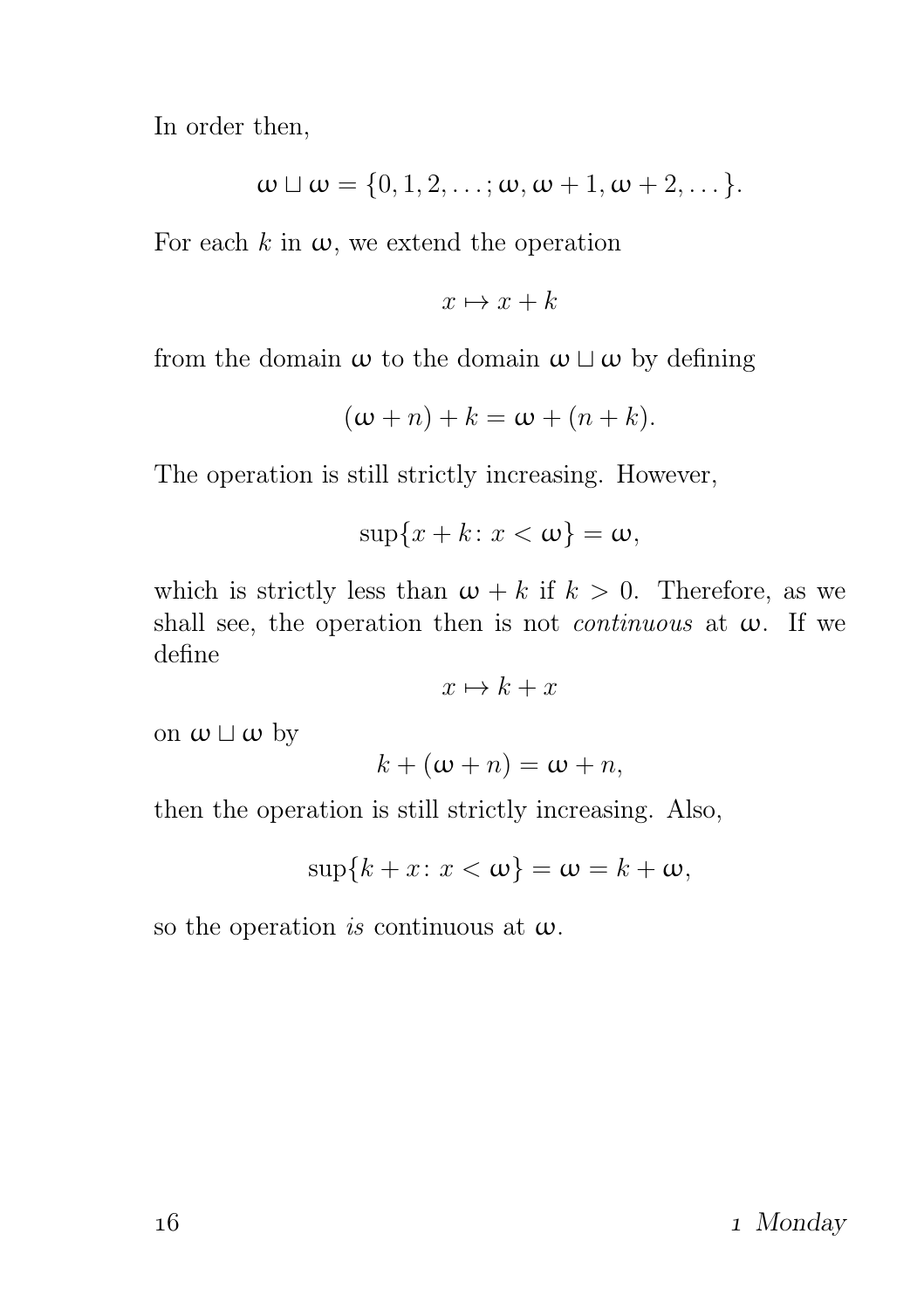### Tuesday

To define continuity, suppose  $f$  is a function from a linear order A to a linear order B, and  $c \in A$ . For example, A and B could be the set of real numbers. Then  $f$  is **continuous** at c, provided that for all  $\varepsilon_1$  and  $\varepsilon_2$  in B such that

$$
\varepsilon_1 < f(c) < \varepsilon_2,
$$

for some  $\delta_1$  and  $\delta_2$  in A such that

$$
\delta_1 < c < \delta_2
$$

for all  $x$  in  $A$ ,

$$
\delta_1 < x < \delta_2 \Rightarrow \varepsilon_1 < f(x) < \varepsilon_2.
$$

In case B or A has a minimum or maximum, and  $f(c)$  or c is it, we must allow

- $\varepsilon_1$  or  $\delta_1$  to be  $-\infty$ ,
- $\varepsilon_2$  or  $\delta_2$  to be  $\infty$ .

In case  $B$  is well-ordered, we shall understand

$$
(-\infty)' = \min(B), \qquad \max(B)' = \infty,
$$

and likewise for A.

**Theorem 12.** Suppose A and B are well-ordered,  $f: A \rightarrow B$ , and  $c \in A$ .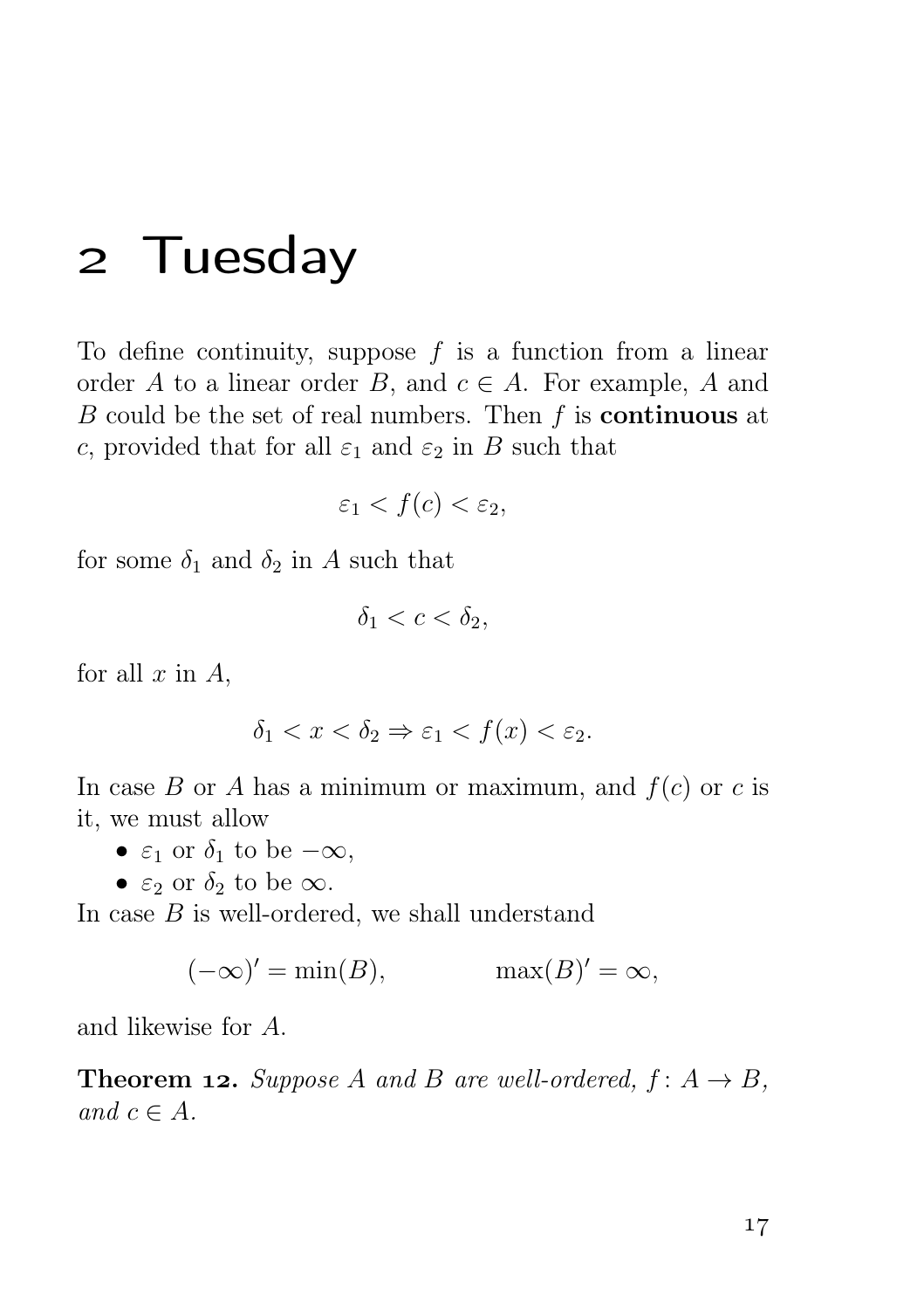- 1. If c is the least element or a successor in  $A$ , then  $f$  is continuous at c.
- . Suppose c is a limit. The following are equivalent.
	- a) f is continuous at c.
	- b) For all  $\varepsilon$  such that  $\varepsilon < f(c)$ , for some  $\delta$  such that  $\delta < c$ , for all x in A,

$$
\delta < x < c \Rightarrow \varepsilon < f(x) \leqslant f(c).
$$

c) For all  $\varepsilon$  such that  $\varepsilon < f(c)$ , for some  $\delta$  such that  $\delta < c$ .

$$
\varepsilon < \min_{\delta < x < c} f(x), \qquad \sup_{\delta < x < c} f(x) = f(c).
$$

*Proof.* 1. If c is not a limit in A, we may suppose  $c = d'$  for some d in  $\{-\infty\} \cup A$ . Also  $c' \in A \cup \{\infty\}$ . Thus

$$
d
$$

Moreover,

$$
\forall x \ (d < x < c' \Rightarrow x = c).
$$

Thus for all  $\varepsilon_1$  and  $\varepsilon_2$  in B such that

$$
\varepsilon_1 < f(c) < \varepsilon_2
$$

for all  $x$  in  $A$ ,

$$
d < x < c' \Rightarrow \varepsilon_1 < f(x) < \varepsilon_2.
$$

Therefore  $f$  is continuous at  $c$ .

2. Now suppose  $c$  is a limit.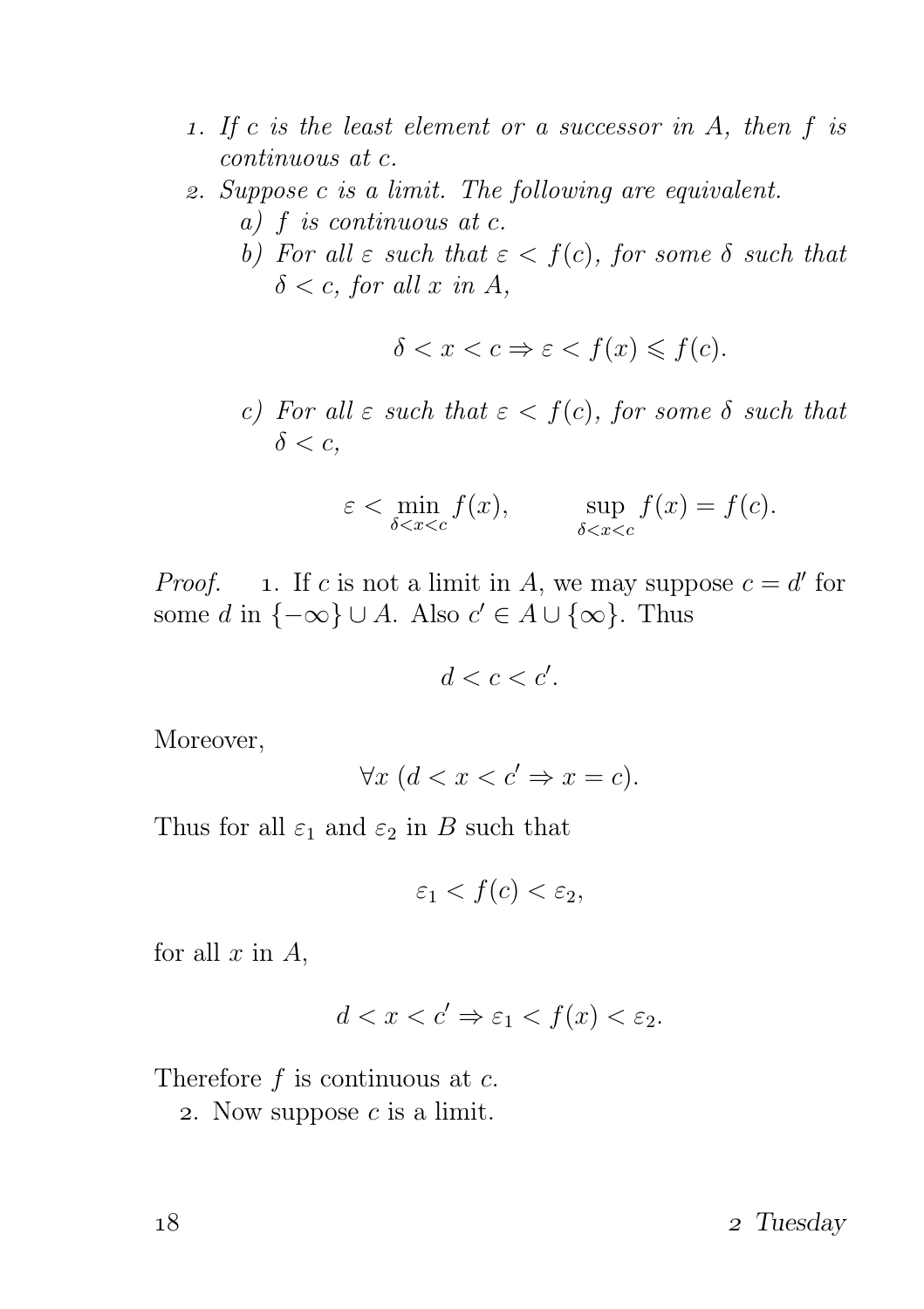a) Suppose f is continuous at c, and  $\varepsilon < f(c)$ . For some  $\delta$ such that  $\delta < c$ , for all x in A,

$$
\delta < x < c' \Rightarrow \varepsilon < f(x) < f(c)'
$$

and therefore

$$
\delta < x \leqslant c \Rightarrow \varepsilon < f(x) \leqslant f(c).
$$

b) Suppose that, for all  $\varepsilon$  such that  $\varepsilon < f(c)$ , for some  $\delta$ such that  $\delta < c$ ,

$$
\forall x \ (\delta < x < c \Rightarrow \varepsilon < f(x) \leqslant f(c)).
$$

This means precisely

$$
\varepsilon < \min_{\delta < x < c} f(x), \qquad \sup_{\delta < x < c} f(x) \leqslant f(c).
$$

Suppose if possible that, for all  $\delta$  such that  $\delta < c$ ,

$$
\sup_{\delta < x < c} f(x) < f(c).
$$

Now let  $\varepsilon = \sup_{\delta < x < c} f(x)$ . By our hypothesis, for some d such that  $d < c$ ,

$$
\forall x \ (d < x < c \Rightarrow \varepsilon < f(x) \leqslant f(c)).
$$

Since c is a limit, there is a in A such that  $\max(d, \delta)$  $a < c$ . Then

$$
f(a) \leqslant \sup_{\delta < x < c} f(x) = \varepsilon < f(a),
$$

which is absurd.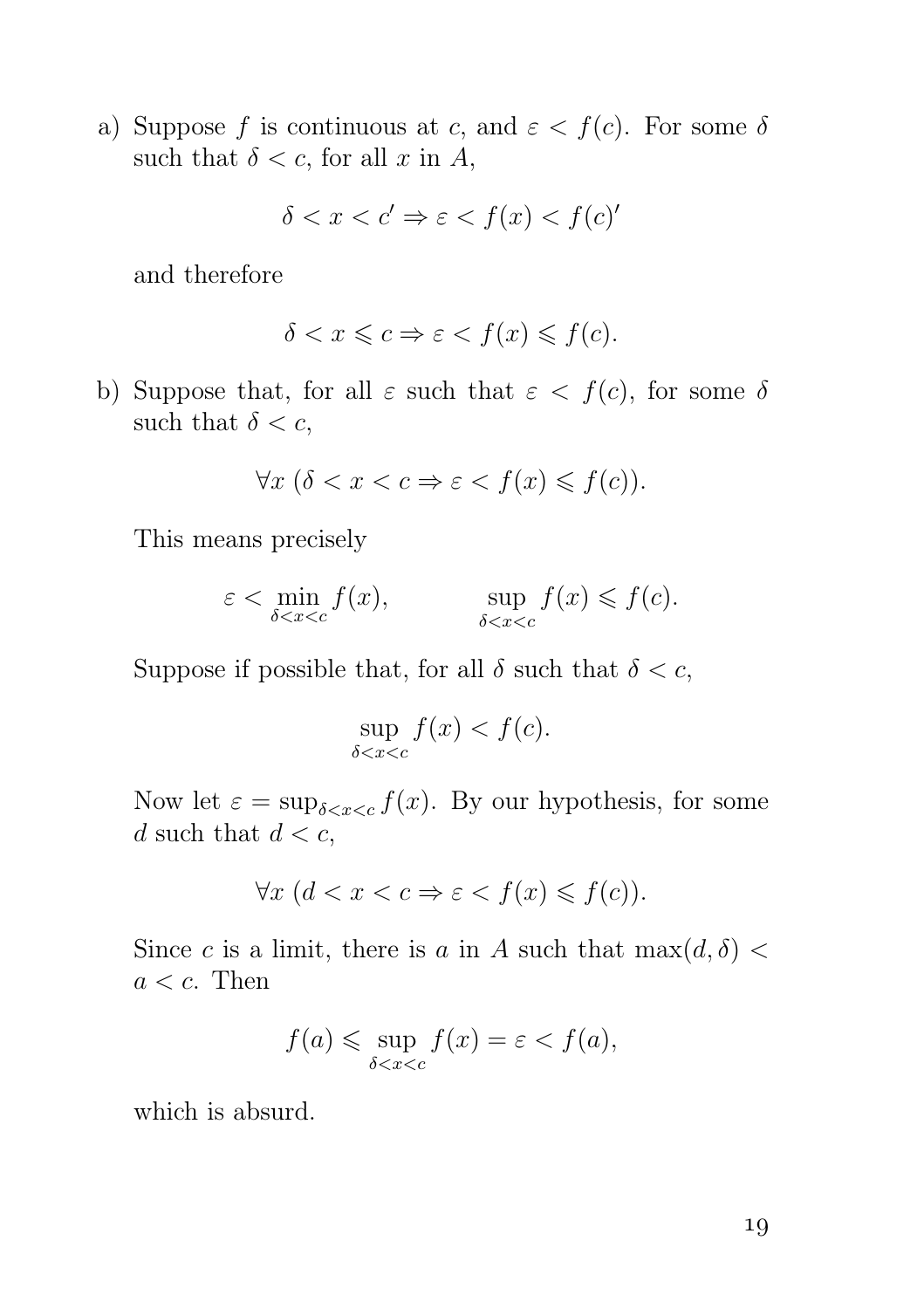c) Suppose for all  $\varepsilon$  such that  $\varepsilon < f(c)$ , for some  $\delta$  such that  $\delta < c$ ,

$$
\varepsilon < \min_{\delta < x < c} f(x), \qquad \sup_{\delta < x < c} f(x) = f(c).
$$

Then

$$
\forall x \ (\delta < x < c' \Rightarrow \varepsilon < f(x) \leqslant f(c) < f(c)'
$$

Thus  $f$  is continuous at  $c$ .

Corollary. Under the conditions of the theorem, if f is also increasing, then it is continuous at a limit c if and only if

$$
\sup_{x < c} f(x) = f(c).
$$

The set  $\omega \sqcup \omega$  is  $\omega \times \{0,1\}$ , a subset of  $\omega \times \omega$ . This is well-ordered by the rule of Theorem 5. Let us use the notation

$$
\omega \cdot n + k = (k, n).
$$

The elements  $\omega \cdot n$  are limits when  $n > 0$ . Now we can define

$$
(\omega \cdot n + k) + (\omega \cdot m + \ell) = \begin{cases} \omega \cdot n + (k + \ell), & \text{if } m = 0, \\ \omega \cdot (n + m) + \ell, & \text{if } m > 0. \end{cases}
$$
 (2)

**Theorem 13.** For each  $\alpha$  in  $\omega \times \omega$ , the operation

$$
x \mapsto \alpha + x
$$

is strictly increasing and continuous; the operation

$$
x \mapsto x + \alpha
$$

is increasing, though not strictly, and is not continuous unless  $\alpha = 0$ .

Tuesday

 $\Box$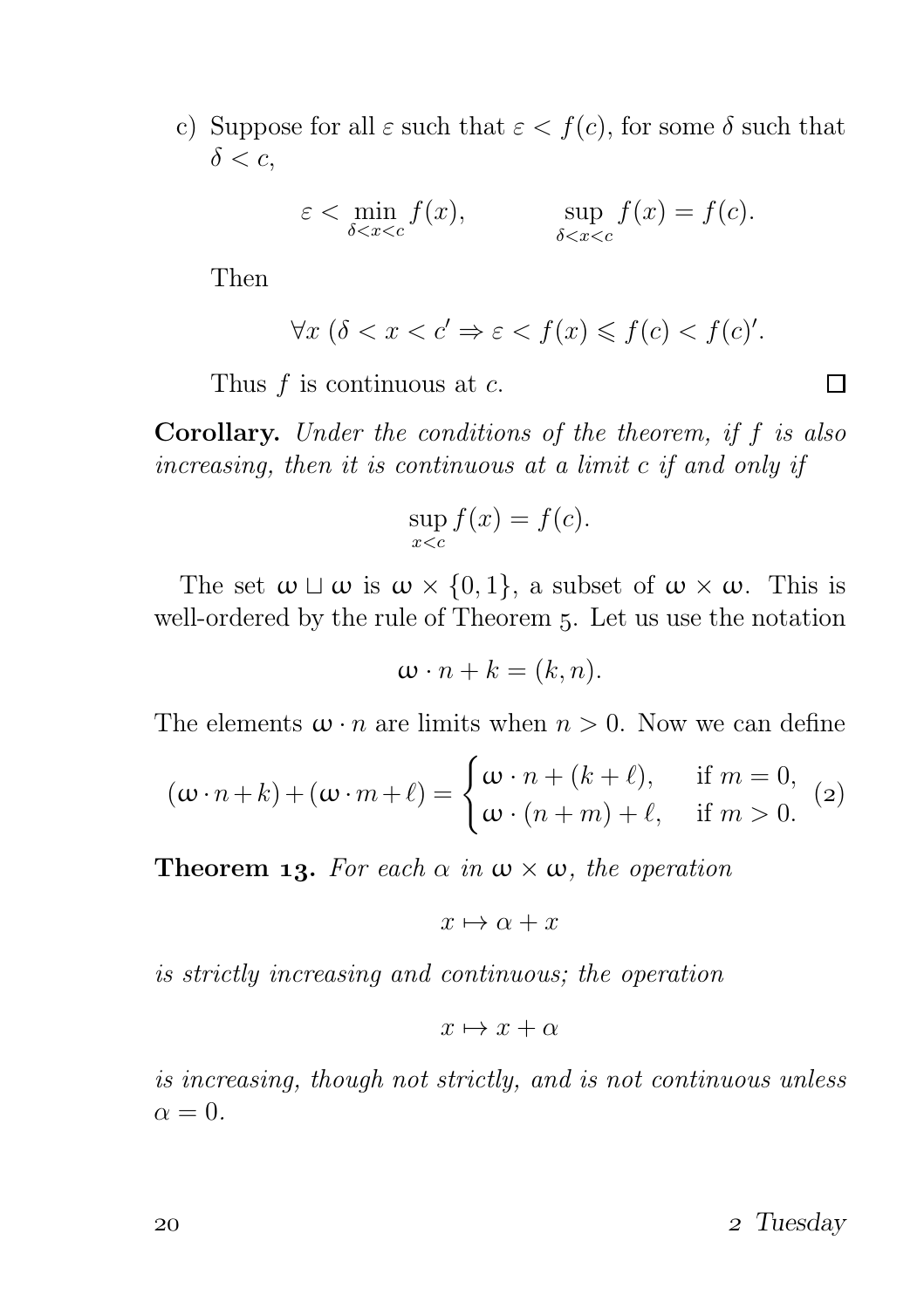We could also define

$$
(\omega \cdot n + k) \oplus (\omega \cdot m + \ell) = \omega \cdot (n + m) + (k + \ell).
$$

Then ⊕ is commutative and associative, but continuous in neither argument.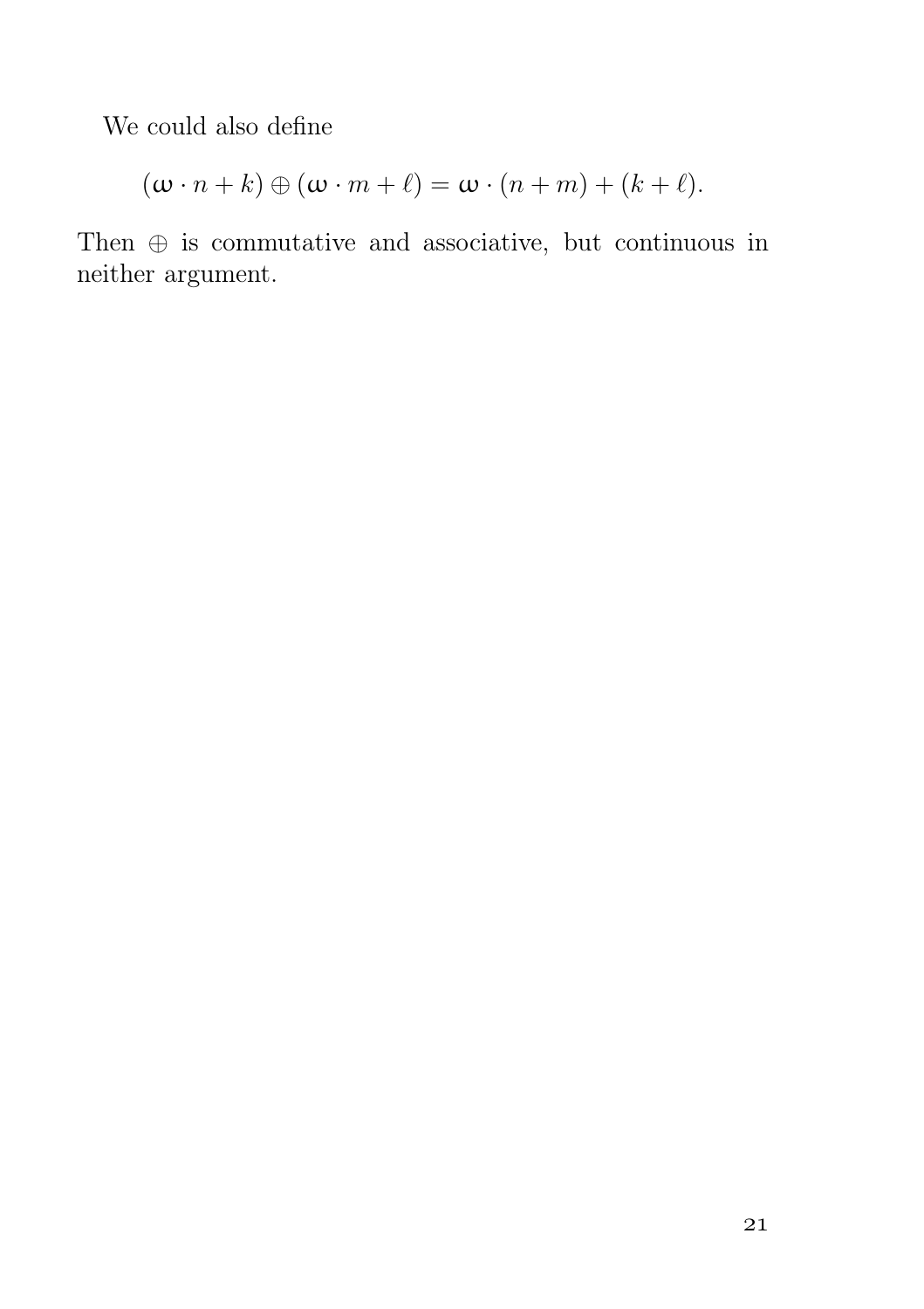## Wednesday

What is an ordinal number? Well, what is an real number? To do real analysis, all one need know is that the real numbers together compose a complete ordered field, R. That this is complete means every nonempty subset with an upper bound has a least upper bound, or supremum.

Every ordered field includes the ordered field Q of rational numbers. In an ordered field, if  $\mathbb Q$  has an upper bound a, then  $a - 1$  is also an upper bound; therefore there is no least upper bound.

Ordered fields in which  $\mathbb Q$  is bounded do exist. For example, if

$$
\mathbb{Q}[X] = \{\text{polynomials in } X \text{ over } \mathbb{Q}\},\
$$

$$
\mathbb{Q}(X) = \left\{\frac{f}{g} : f \in \mathbb{Q}[X] \wedge g \in \mathbb{Q}[X] \smallsetminus \{0\}\right\},\
$$

this field can be ordered by the rule

$$
\frac{a_0 + a_1X + \dots + a_mX^m}{b_0 + b_1X + \dots + b_nX^n} > 0 \Leftrightarrow \frac{a_m}{b_n} > 0.
$$

Hence for all a in  $\mathbb{Q}, X - a > 0$ , and so  $X > a$ . Thus X is an upper bound of Q.

An ordered field in which Q has no upper bound is called Archimedean. Being complete, R must be Archimedean.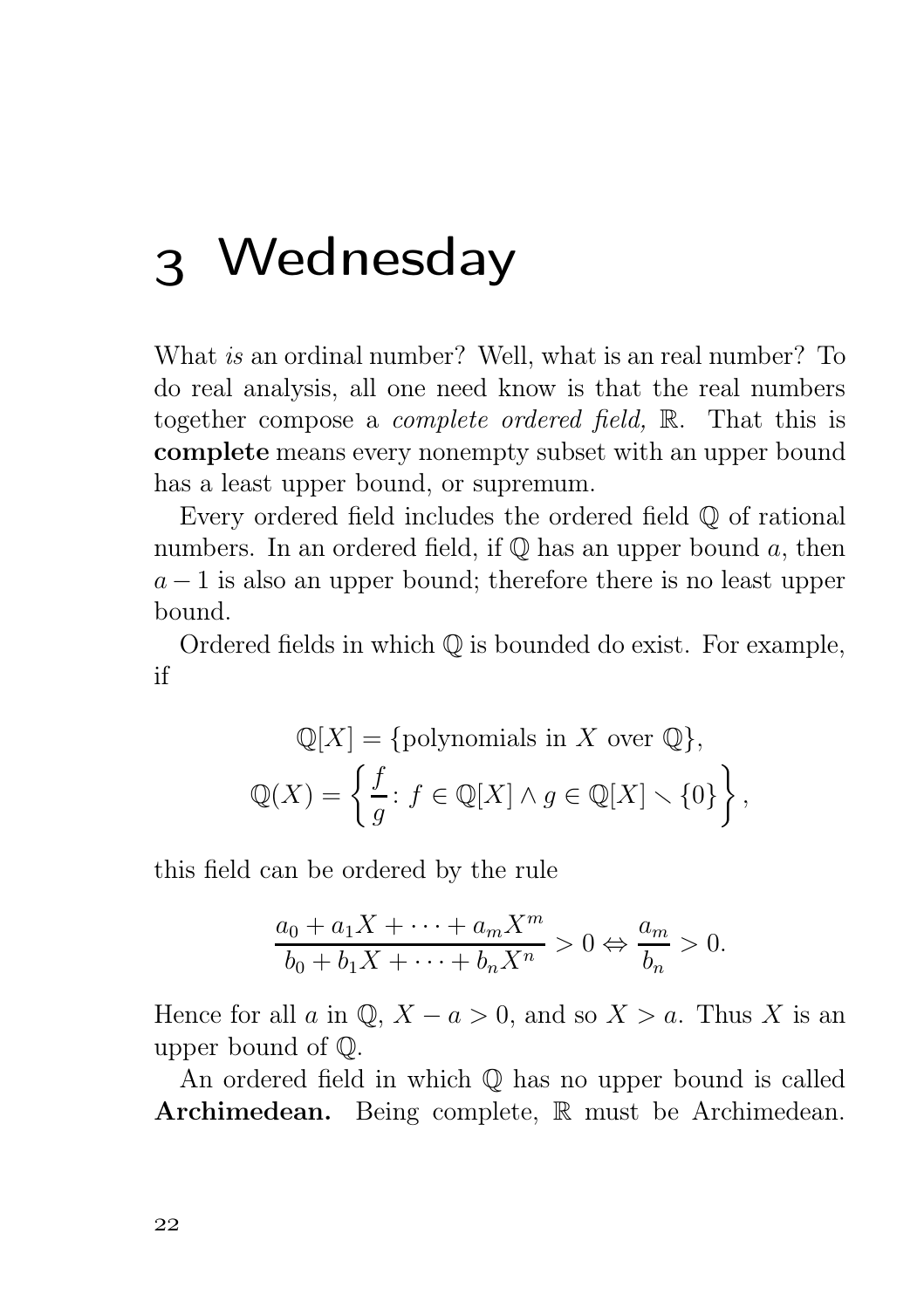Because of this,  $\mathbb Q$  is **dense** in  $\mathbb R$ : between any two real numbers lies a rational number. Therefore the function  $f$  on  $\mathbb R$ given by

$$
f(\alpha) = \{ x \in \mathbb{Q} \colon x < \alpha \}
$$

is injective. Moreover, its range is the set of subsets  $A$  of  $\mathbb Q$ such that

$$
\varnothing \subset A \subset \mathbb{Q},
$$
  

$$
\forall x \forall y \ (x < y \land y \in A \Rightarrow x \in A).
$$

Thus we can define the range of f without having f or  $\mathbb R$ . This means we can define  $\mathbb R$  as the range of f.

One then must extend the definitions of addition and multiplication on  $\mathbb{O}$  to  $\mathbb{R}$ . For every a in  $\mathbb{O}$ , the functions  $x \mapsto a+x$ and  $x \mapsto a \cdot x$  are continuous on  $\mathbb{Q}$ ; they will remain so on R.

To do ordinal analysis, all we need know is that the ordinal numbers together compose a class **ON** with certain properties:

- . ON is well-ordered. This means:
	- a) ON is linearly ordered, so that for any  $\alpha$ ,  $\beta$ , and  $\gamma$  in **ON**,

$$
\alpha \nless \alpha,
$$
  
\n
$$
\alpha < \beta \land \beta < \gamma \Rightarrow \alpha < \gamma,
$$
  
\n
$$
\alpha \leq \beta \lor \alpha > \beta.
$$

- b) every nonempty subset  $A$  of  $ON$  has a least element,  $min(A)$ .
- c) the class  $\text{pred}(\alpha)$  or  $\{x: x < \alpha\}$  of predecessors of a given ordinal  $\alpha$  is a set.<sup>\*</sup>

<sup>∗</sup> It follows now that every nonempty class of ordinals has a least element, but I did not spell this out.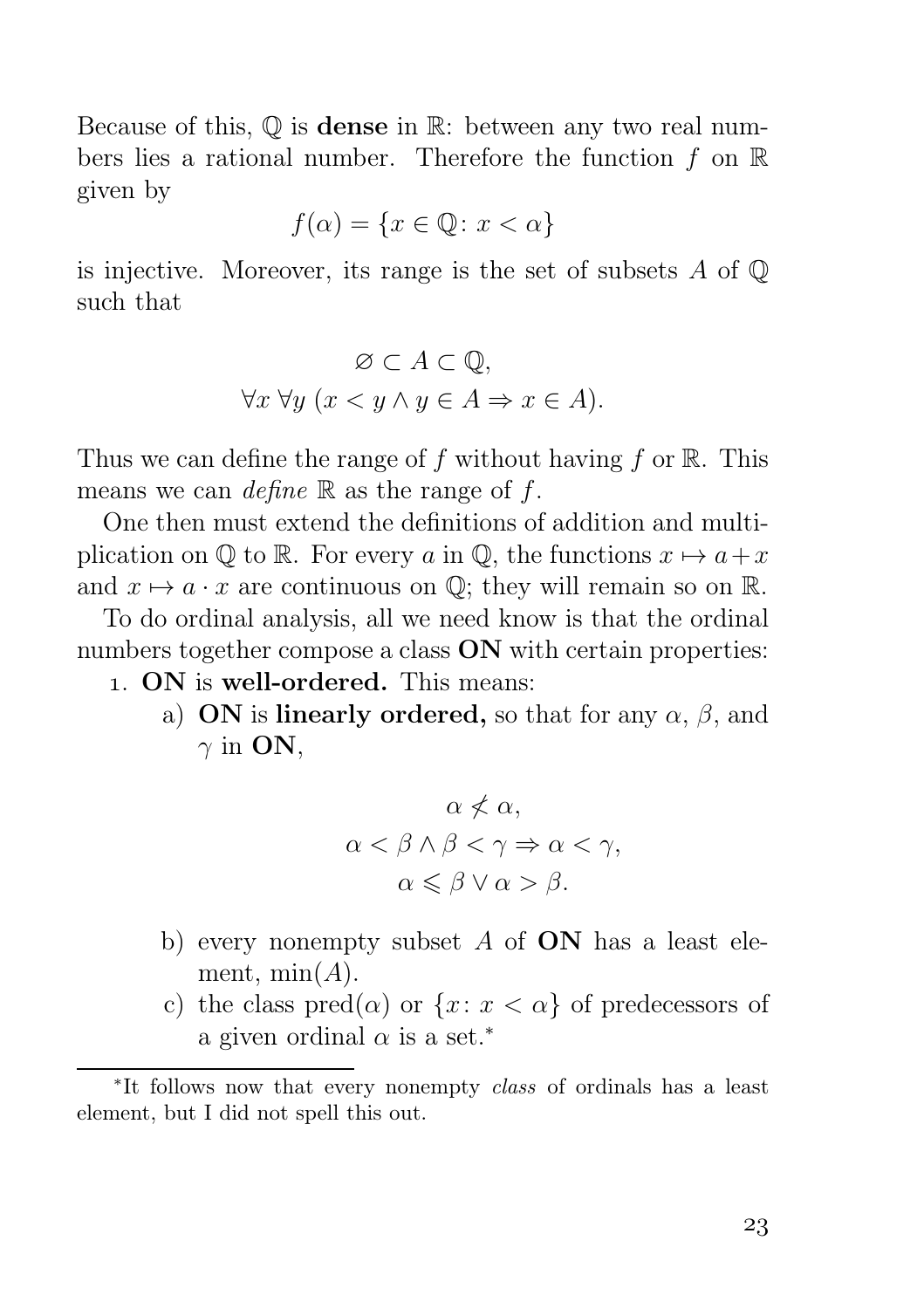- . ON is non-empty, so it has a least element, 0.
- 3. ON has no greatest element, so every element  $\alpha$  of ON has a successor,  $\alpha'$ , namely min $\{x: x > \alpha\}.$
- . Every subset A of ON has an upper bound and therefore a supremum,  $\text{sup}(A)$ , namely

$$
\min\{x \colon \forall y \ (y \in A \Rightarrow y \leqslant x)\}.
$$

. ON contains limits, namely elements that are neither 0 nor successors; the least limit is  $\omega$ .

Can we prove that there are more limits than  $\omega$ ? As we did from  $\omega$  to  $\omega \sqcup \omega$ , we recursively define  $x \mapsto \omega + x$  from the subset pred $(\omega)$  of **ON** to **ON** itself by

$$
\omega + 0 = \omega, \qquad \qquad \omega + x' = (\omega + x)'.
$$

Then sup $\{\omega + x : x < \omega\}$  is the next limit after  $\omega$ . It exists by the Replacement Axiom: the image of a set under a function is still a set.

For any  $\alpha$  in **ON**, we define  $x \mapsto \alpha + x$  by transfinite recursion:

$$
1. \ \alpha + 0 = \alpha.
$$

2.  $\alpha + \beta' = (\alpha + \beta)'$ .

3.  $\lim(\gamma) \Rightarrow \alpha + \gamma = \sup\{\alpha + x : x < \gamma\}.$ 

We can do this by the following.

**Theorem 14** (Transfinite Recursion). If  $\alpha \in \mathbf{ON}$  and **F** is an operation on  $ON$ , then a unique operation  $G$  on  $ON$  exists such that

 $I)$   $G(0) = \alpha$ ,  $\mathcal{L}(\mathbf{G}(x') = \mathbf{F}(\mathbf{G}(x))),$  $g)$   $\forall x$  (lim(x)  $\Rightarrow$   $G(x) = \sup(G[\text{pred}(x)]).$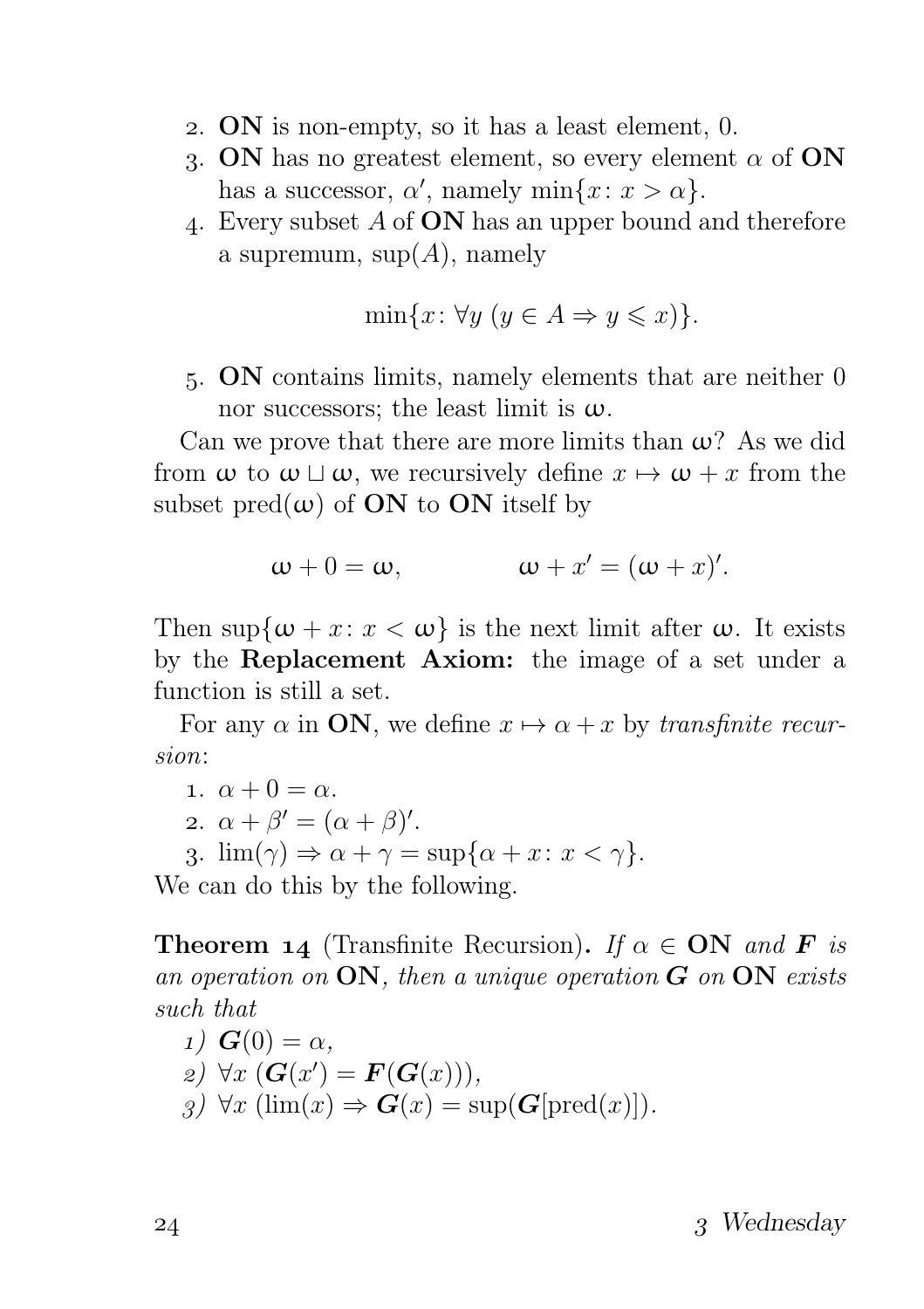*Proof.* By transfinite induction, there is at most one such  $G$ . For the same reason, for each  $\beta$  in ON, there is at most one function  $g_{\beta}$  from pred( $\beta'$ ) to **ON** with the properties of **G**, and also

$$
\delta \leqslant \gamma \leqslant \beta \Rightarrow g_{\beta}(\delta) = g_{\gamma}(\delta).
$$

Again by transfinite induction, there is at least one such  $g_\beta$  for each  $\beta$ ; for we can let

$$
g_0 = \{(0, \alpha)\},
$$

$$
g_{\beta'} = g_{\beta} \cup \{(\beta', \mathbf{F}(g_{\beta}(\beta)))\},
$$

$$
\lim(\gamma) \Rightarrow g_{\gamma} = \bigcup \{g_x \colon x < \gamma\} \cup \{(\gamma, \sup\{g_x(x) \colon x < \gamma\})\}.
$$

Then **G** can be  $x \mapsto q_x(x)$ .

By a modification of the proof, there is  $G$  such that

1)  $\mathbf{G}(0) = \varnothing$ ,  $\Rightarrow$   $\forall x \mathbf{G}(x') = \mathbf{G}(x) \cup \{\mathbf{G}(x)\},\$ 3)  $\forall x \, (\lim(x) \Rightarrow G(x) = G[\text{pred}(x)]).$ 

In this case,

$$
\forall x \; (\mathbf{G}(x) = \mathbf{G}[\mathrm{pred}(x)]).
$$

Then  $G[ON]$  consists of sets that are

- well-ordered by  $\in$ ,
- *transitive*,

where a set  $A$  is **transitive** if

$$
\forall x \,\forall y \,(y \in x \land x \in A \Rightarrow y \in A),
$$

that is,

$$
\forall x \ (x \in A \Rightarrow x \subseteq A).
$$

One can show that every transitive set that is well-ordered by  $\in$  belongs to the range of G. Thus we can define ON as this

 $\Box$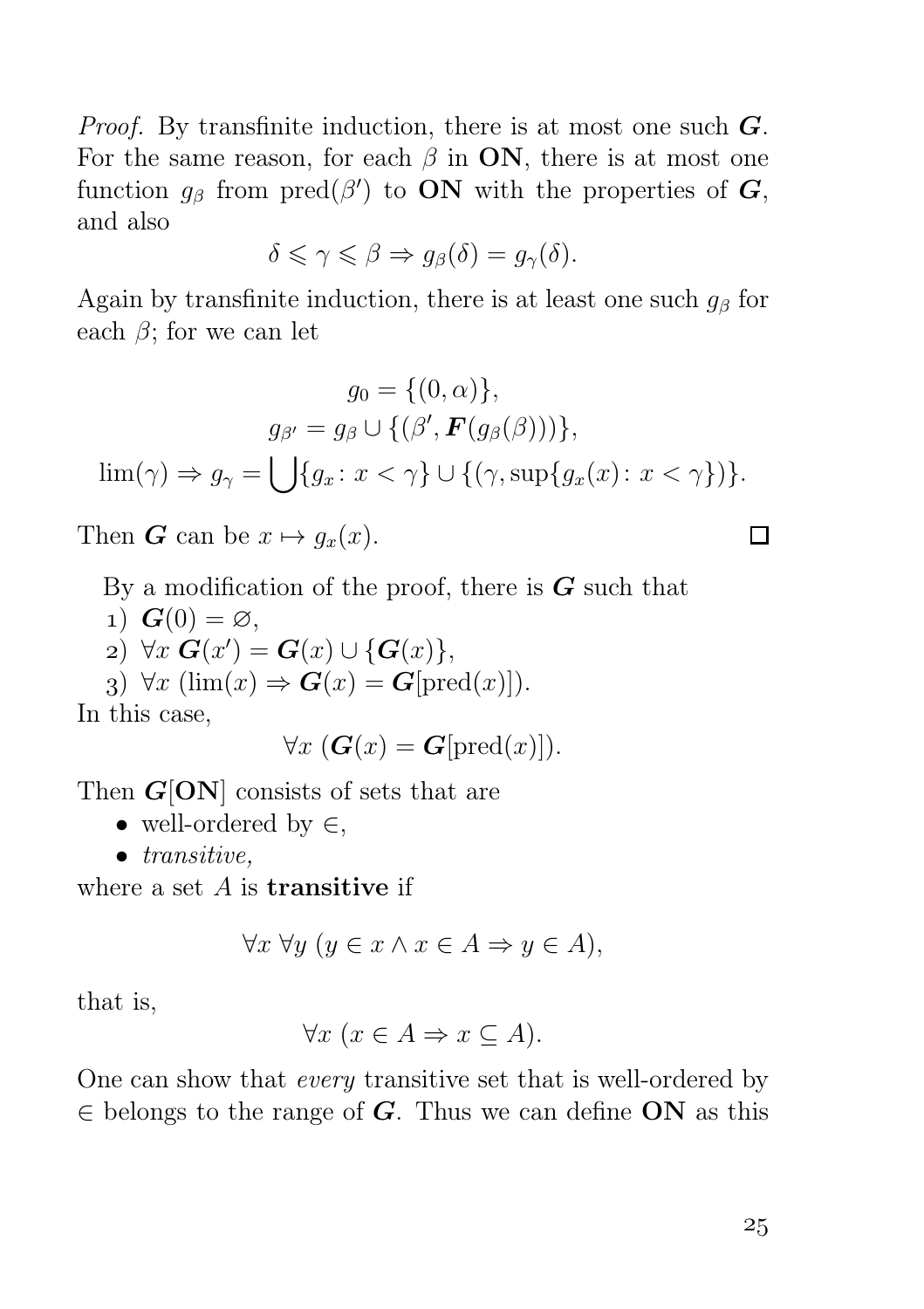range. Now each  $\alpha$  in **ON** is pred $(\alpha)$ ; also,

$$
\alpha' = \alpha \cup \{\alpha\}.
$$

Hence

$$
0 = \emptyset, \qquad 1 = 0' = \{0\}, \qquad 2 = 1' = \{0, 1\},
$$

and so on. Also, if A is a set of ordinals, then

$$
\sup(A) = \bigcup A = \{x \colon \exists y \ (y \in A \land x \in y)\}.
$$

Theorem 15. For all  $\alpha$  and  $\beta$  in ON,

 $\alpha + \beta \cong \alpha \sqcup \beta$ .

where  $\alpha \sqcup \beta$  is well-ordered by the rule,

$$
(a,b) < (c,d) \Leftrightarrow b < d \lor (b=d \land a < c).
$$

*Proof.* Since  $\alpha + \beta = \alpha \cup {\alpha + x : x < \beta}$ , the map

$$
x \mapsto \begin{cases} (x,0), & \text{if } x < \alpha, \\ (y,1), & \text{if } x = \alpha + y < \alpha + \beta \end{cases}
$$

is an order-preserving bijection from  $\alpha + \beta$  to  $\alpha \sqcup \beta$ .

We know from yesterday that  $x \mapsto \alpha + x$  is always continuous. What is the least positive ordinal, after  $\omega$ ,\* on which  $(x, y) \mapsto x + y$  is closed?

 $\Box$ 

<sup>∗</sup> I forgot this condition in class.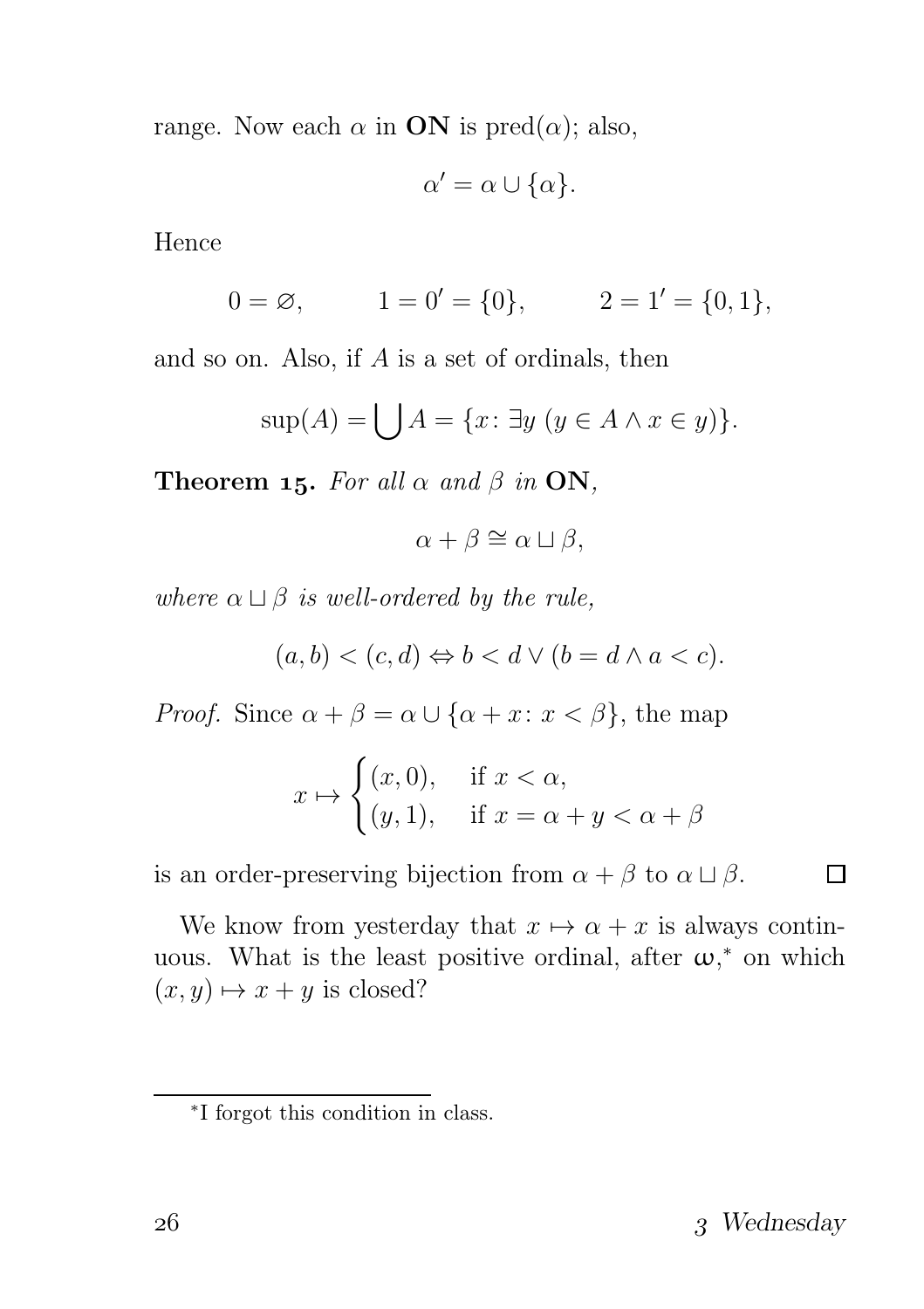### Thursday

Some history:

Archimedes (died 212 B.C.E.): examples of integral calculus Newton, Leibniz (born  $1642$ ,  $1646$ ): calculus

**Dedekind** (b. 1831): definition of  $\mathbb{R}$  (discovered 1858, published  $1872$ 

**Cantor** (b. 1845): ordinals beyond  $\omega$  (1869)

- **Zermelo** (b.  $1871$ ): most of our set-theory axioms  $(1908)$
- **Skolem, Fraenkel** (b.  $1887, 1891$ ): the Replacement Axiom  $(1922)$

von Neumann (b. 1903): definition of ON  $(1923)$ 

Yesterday we defined addition on **ON** by transfinite recursion. We proved the following on Monday, as Theorem 8, for addition on ω.

**Theorem 16.** For each  $\alpha$  in **ON**, the operation  $x \mapsto \alpha + x$ on ON is strictly increasing.

Proof. We prove

$$
\beta < \gamma \Rightarrow \alpha + \beta < \alpha + \gamma
$$

by transfinite induction on  $\gamma$ . The first and limit steps are just as for Theorem 8:

- 1. The claim is true when  $\gamma = 0$ .
- 2. If, for some  $\delta$ , the claim is true when  $\gamma = \delta$ , then it is true when  $\gamma = \delta'$ .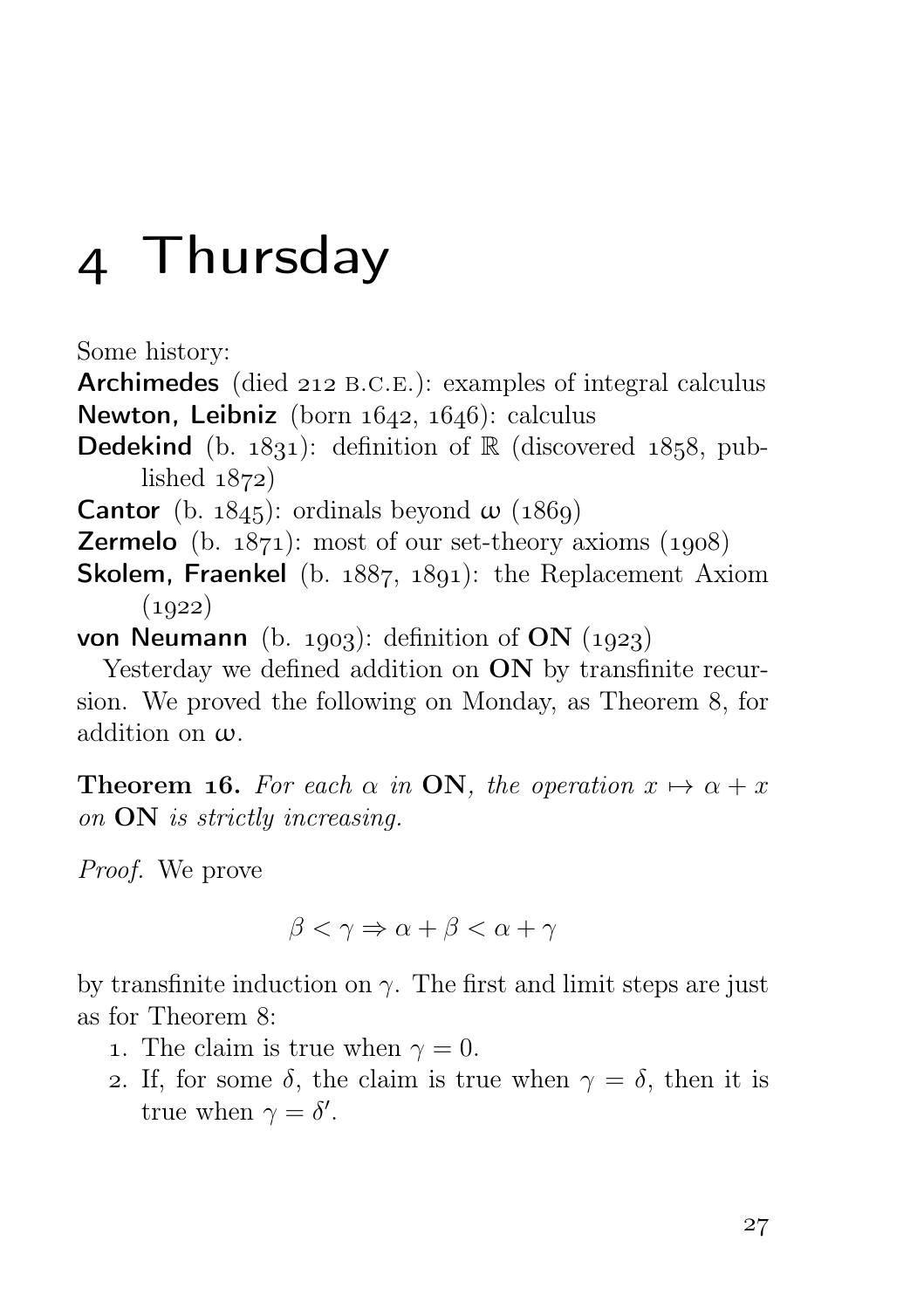For the third step, the limit step, we suppose  $\delta$  is a limit and the claim is true whenever  $\gamma < \delta$ . Suppose also  $\beta < \delta$ . Then

 $\beta < \gamma < \delta$ 

for some  $\gamma$  (for example,  $\gamma = \beta'$ ). Therefore

$$
\alpha + \beta < \alpha + \gamma \leqslant \sup_{x < \delta} (\alpha + x) = \alpha + \delta,
$$

so our claim is true when  $\gamma = \delta$ . This completes the proof by transfinite induction. П

Now  $x \mapsto \alpha + x$  is also continuous, by Theorem 12 and its corollary from Tuesday: if an operation  $\bf{F}$  on  $\bf{ON}$  (or from any well-ordered set or class to a well-ordered set or class) is increasing, then  $\boldsymbol{F}$  is continuous if and only if, at every limit  $\gamma,$ 

$$
\boldsymbol{F}(\gamma) = \sup_{x < \gamma} \boldsymbol{F}(x) = \sup \boldsymbol{F}[\gamma].
$$

We proved the following as Theorem 9, for addition on  $\omega$ .

Theorem 17. Addition on ON is associative.

Proof. We prove

$$
\alpha + (\beta + \gamma) = (\alpha + \beta) + \gamma
$$

by transfinite induction on  $\gamma$ . The first two steps are just as for Theorem 9. Suppose now  $\delta$  is a limit, and the claim is true whenever  $\gamma < \delta$ . Then

$$
\alpha + (\beta + \delta) = \alpha + \sup_{x < \delta} (\beta + x) \qquad \text{[definition]}
$$
  
= 
$$
\sup_{x < \delta} (\alpha + (\beta + x)) \qquad \text{[Theorem 18]}
$$
  
= 
$$
\sup_{x < \delta} ((\alpha + \beta) + x) \qquad \text{[hypothesis]}
$$
  
= 
$$
(\alpha + \beta) + \delta.
$$
 [definition]

 $28 \t\t 4 \t Thus day$ 

П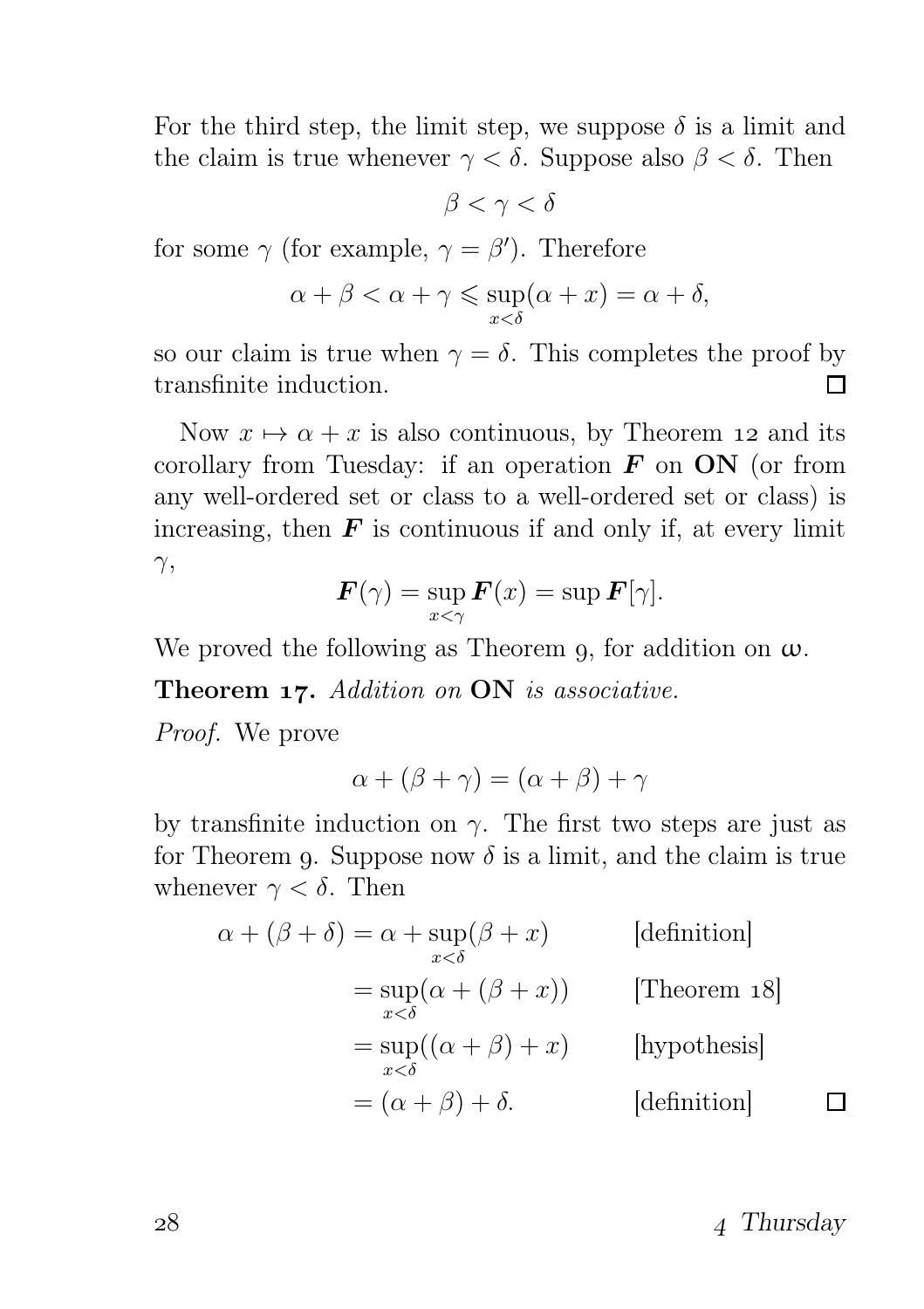Here we have used the following.

Theorem 18. Suppose

- $\bullet$  **F** is an increasing, continuous operation on  $ON$ ,
- A is a nonempty subset of  $ON$ ,
- $\alpha = \sup(A)$ .
- 1. If  $\alpha \notin A$ , then

$$
\sup \boldsymbol{F}[A] = \sup \boldsymbol{F}[\alpha].
$$

. In any case,

$$
\boldsymbol{F}(\alpha) = \sup \boldsymbol{F}[A].
$$

*Proof.* The second part is easy when  $\alpha \in A$ . Suppose  $\alpha \notin A$ A. Then  $\alpha$  must be a limit, so, since **F** is increasing and continuous,

$$
\boldsymbol{F}(\alpha) = \sup \boldsymbol{F}[\alpha].
$$

The second part now follows from the first. Since  $A \subseteq \alpha$  and  $\boldsymbol{F}$  is increasing,

$$
\sup \boldsymbol{F}[A] \leqslant \sup \boldsymbol{F}[\alpha].
$$

When  $\beta < \alpha$ , then  $\beta < \gamma$  for some  $\gamma$  in A, and therefore, again since  $\boldsymbol{F}$  is increasing,

$$
\sup \boldsymbol{F}[\alpha] \leqslant \sup \boldsymbol{F}[A]. \square
$$

Note that

$$
\alpha + 1 = \alpha + 0' = (\alpha + 0)' = \alpha'.
$$

Thus

$$
1+\omega=\sup_{x<\omega}(1+x)=\omega<\omega'=\omega+1,
$$

so addition is not commutative; likewise, for all  $n$  in  $\omega$ ,

$$
n+\omega=\omega.
$$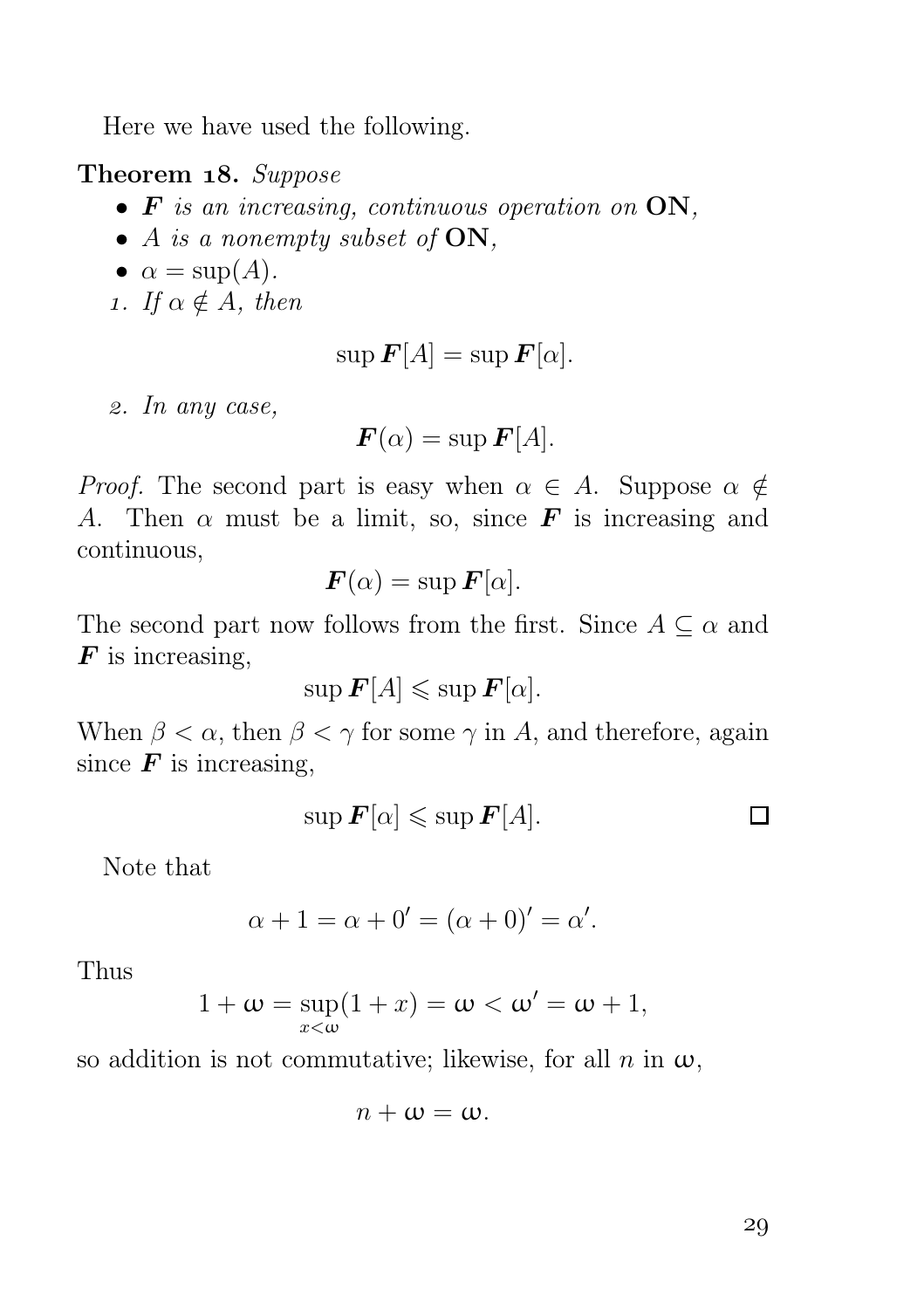The following generalizes Lemma 1 (used to prove Theorem 10, that addition is commutative on  $\omega$ ).

Theorem 19. For all  $\alpha$  in ON,

$$
0+\alpha=\alpha.
$$

Proof. Transfinite induction.

The following is the version of Theorem 11 (that  $x \mapsto x + n$ ) is strictly increasing on  $\omega$ ) for **ON**.

**Theorem 20.** For all  $\alpha$  in **ON**, the operation  $x \mapsto x + \alpha$  is increasing, that is,

$$
\beta < \gamma \Rightarrow \beta + \alpha \leqslant \gamma + \alpha.
$$

*Proof.* Transfinite induction on  $\alpha$ .

It follows from Theorems 16 and 20 that  $\alpha$  is closed under addition if (and only if) it is closed under  $x \mapsto x + x$ . This operation is  $x \mapsto x \cdot 2$  by the following definition.

1. 
$$
\alpha \cdot 0 = 0
$$
.  
2.  $\alpha \cdot \beta' = \alpha \cdot \beta + \alpha$ .

3.  $\lim(\gamma) \Rightarrow \alpha \cdot \gamma = \sup\{\alpha \cdot x : x < \gamma\}.$ 

By Theorem  $19$ ,

$$
\alpha \cdot 1 = \alpha \cdot 0' = \alpha \cdot 0 + \alpha = 0 + \alpha = \alpha,
$$
  

$$
\alpha \cdot 2 = \alpha \cdot 1' = \alpha \cdot 1 + \alpha = \alpha + \alpha,
$$

and so on.

Theorem 21. For all  $\alpha$  in ON,

 $1)$   $0 \cdot \alpha = 0$ ,  $\alpha$ ) 1 ·  $\alpha = \alpha$ .

 $30 \t\t 4 \t Thursday$ 

 $\Box$ 

 $\Box$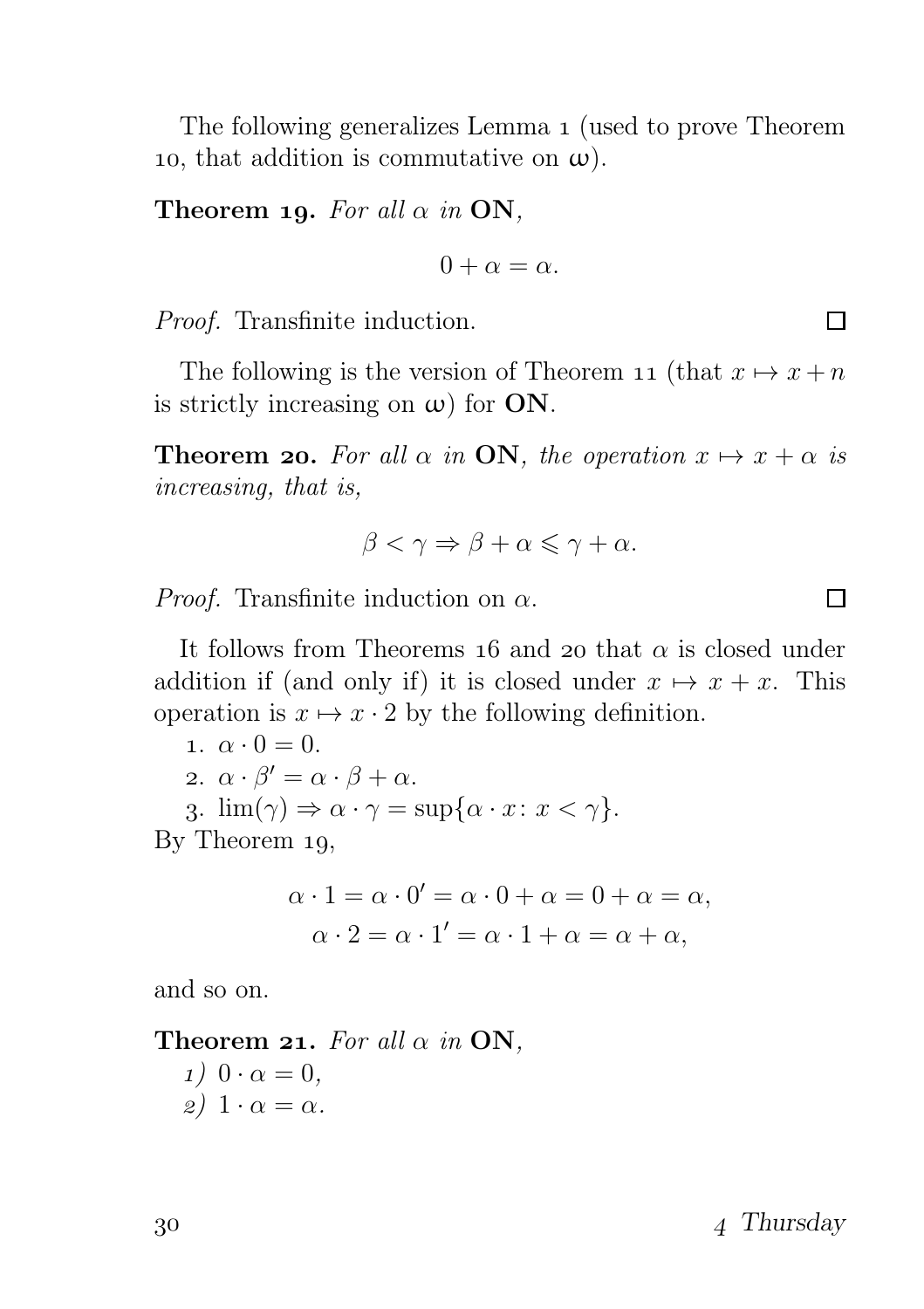Proof. Transfinite induction.

The operation  $x \mapsto \alpha \cdot x$  is now

- increasing and continuous when  $\alpha = 0$ ;
- strictly increasing and continuous when  $\alpha = 1$ .

It is strictly increasing and continuous whenever  $\alpha > 1$ , by an analogue of Theorem  $16$ .

**Theorem 22.** For all  $\alpha$ ,  $\beta$ , and  $\gamma$  in **ON**,

$$
\alpha \cdot (\beta \cdot \gamma) = (\alpha \cdot \beta) \cdot \gamma,
$$
  

$$
\alpha \cdot (\beta + \gamma) = \alpha \cdot \beta + \alpha \cdot \gamma.
$$

*Proof.* Induction on  $\gamma$  in either case.

Multiplication is not commutative, because for example for all *n* in  $\omega$ , if  $n > 1$ , then

$$
n \cdot \omega = \sup_{x < \omega} (n \cdot x) = \omega = \omega \cdot 1 < \omega \cdot n.
$$

**Theorem 23.** For all  $\alpha$  and  $\beta$  in ON,

$$
\alpha \cdot \beta \cong \alpha \times \beta,
$$

where  $\alpha \times \beta$  is well-ordered by the rule,

$$
(a,b) < (c,d) \Leftrightarrow b < d \lor (b=d \land a < c).
$$

*Proof.*  $\alpha \cdot \beta = {\alpha \cdot y + x : x < \alpha \wedge y < \beta}$ , and the map

$$
\alpha \cdot y + x \mapsto (x, y)
$$

is a well-defined order-preserving bijection from  $\alpha \cdot \beta$  to  $\alpha \times$ β. П

П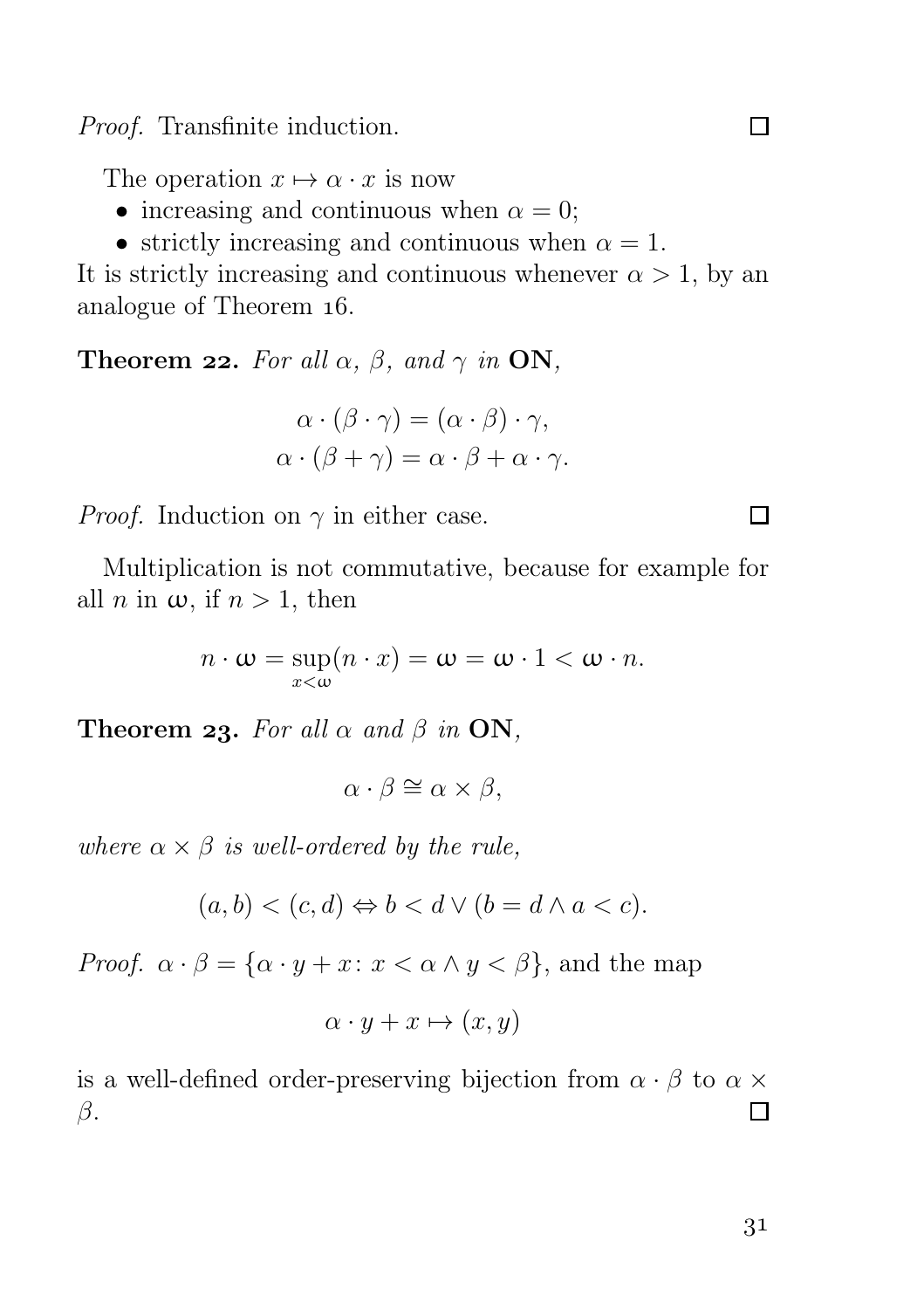If  $\gamma < \omega \cdot \omega$ , then

$$
\gamma = \omega \cdot b + a
$$

for some a and b in  $\omega$ . Then  $\omega \cdot b + a$  is the **Cantor normal** form of  $\gamma$ . Compare with how every number less than  $10 \cdot 10$ can be written as

$$
10 \cdot b + a
$$

for some *a* and *b* in 10 (which is  $\{0, 1, 2, ..., 9\}$ ).

We add Cantor normal forms of elements of  $\omega \cdot \omega$  by the rule  $(2)$  from Tuesday.

**Theorem 24.** For each  $\alpha$  in  $\omega$ , the product  $\alpha \cdot \omega$  is closed under addition.

*Proof.* Suppose  $\beta < \alpha \cdot \omega$ . Then

 $\beta < \alpha \cdot n$ 

for some n in  $\omega$ , and thus

 $\beta \cdot 2 < \alpha \cdot n \cdot 2 < \alpha \cdot \omega$ . П

Thus 0,  $\omega$ , and  $\omega \cdot \omega$  are closed under addition. Here  $\omega \cdot \omega$ is  $\omega^2$  by the following definition:

1. 
$$
\alpha^0 = 1
$$
.  
2.  $\alpha^{\beta'} = \alpha^{\beta} \cdot \alpha$ .

3.  $\lim(\gamma) \Rightarrow \alpha^{\gamma} = \sup\{\alpha^x : 0 < x < \gamma\}.$ 

We shall see that every nonzero element of  $\omega^{\omega}$  has a Cantor normal form

$$
\omega^{n_0} \cdot k_0 + \omega^{n_1} \cdot k_1 + \cdots + \omega^{n_m} \cdot k_m,
$$

 $3^2$  Thursday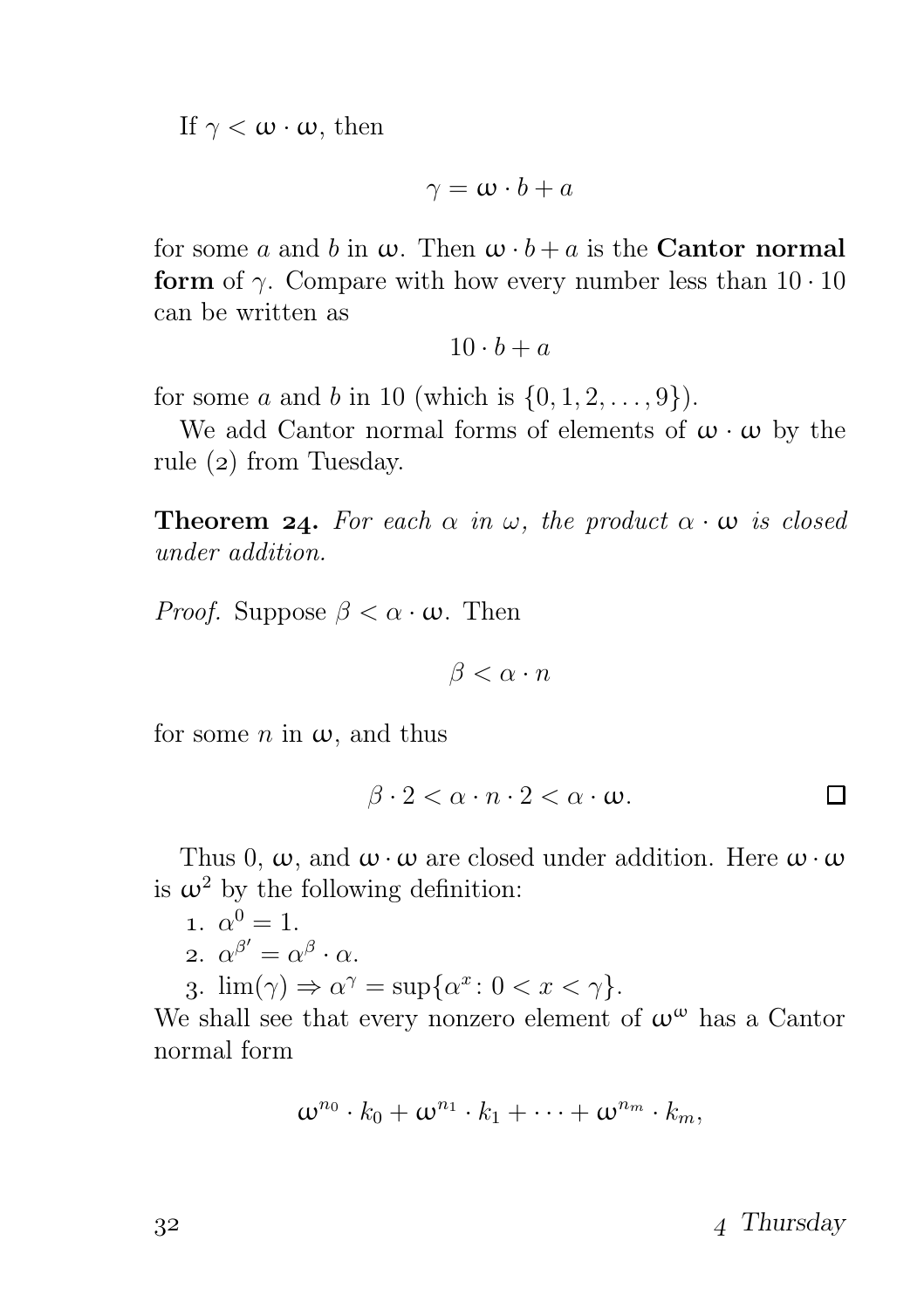where

$$
\omega > n_0 > n_1 > \cdots > n_m,
$$
  

$$
0 < k_0 < \omega \wedge 0 < k_1 < \omega \wedge \cdots \wedge 0 < k_m < \omega.
$$

The same will be true for every ordinal, if we remove the requirement  $\omega > n_0$ .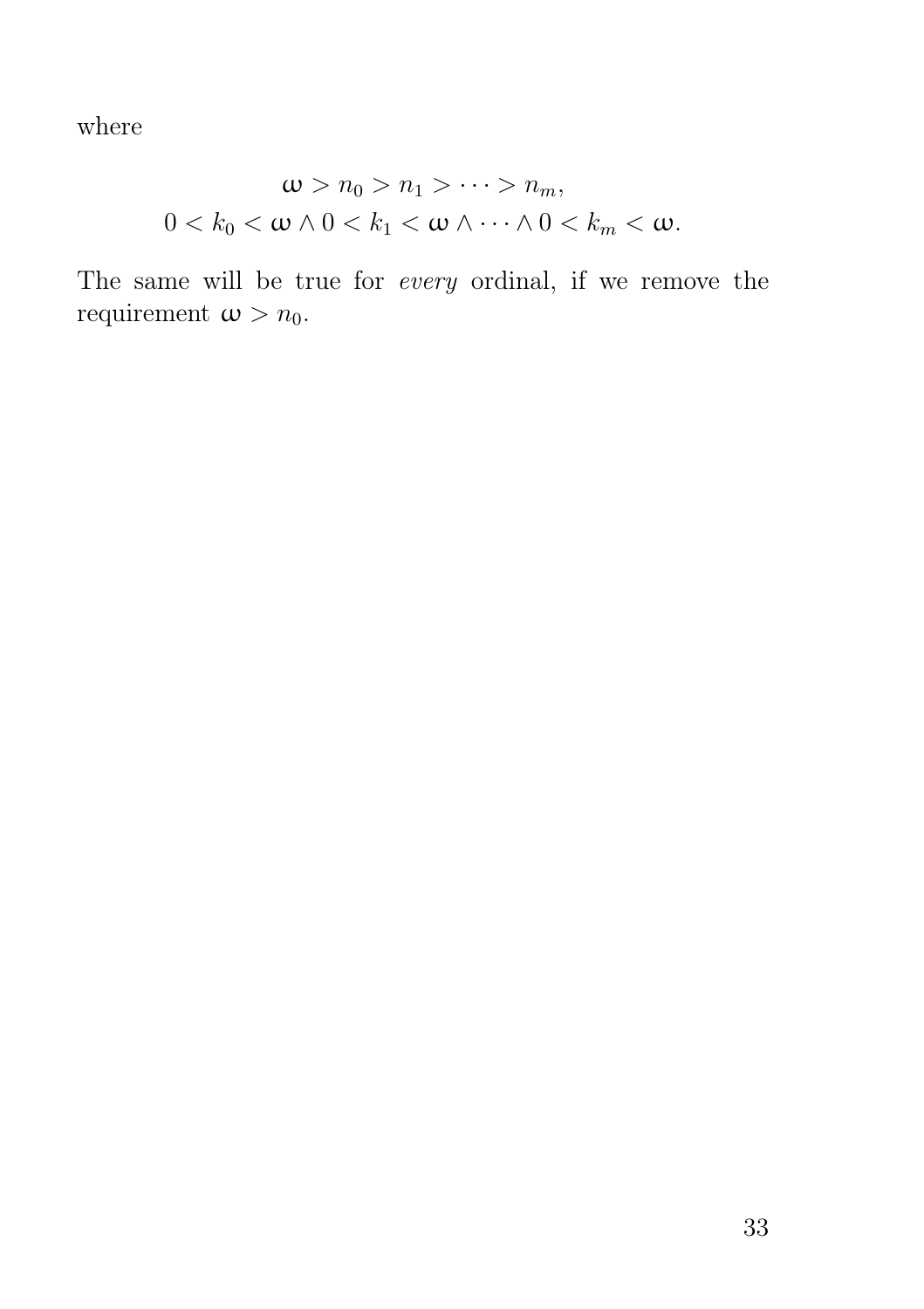# 5 Friday

The following are now strictly increasing and continuous:

- $x \mapsto \alpha + x$  for all  $\alpha$ ,
- $x \mapsto \alpha \cdot x$  when  $\alpha > 0$ ,
- $x \mapsto \alpha^x$  when  $\alpha > 1$ .

Also

$$
\alpha^{0} = 1,
$$
  
\n
$$
\alpha^{1} = \alpha^{0'} = \alpha^{0} \cdot \alpha = 1 \cdot \alpha = \alpha,
$$
  
\n
$$
\alpha^{2} = \alpha^{1'} = \alpha^{1} \cdot \alpha = \alpha \cdot \alpha.
$$

Theorem 25. For all  $\alpha$  in ON,

1.  $0^{\alpha} = 0$  if  $\alpha > 0$ .  $2. 1^{\alpha} = 1.$ 

Proof. Induction.

**Theorem 26.** For all  $\alpha$ ,  $\beta$ , and  $\gamma$  in **ON**,

$$
\alpha^{\beta+\gamma} = \alpha^{\beta} \cdot \alpha^{\gamma},
$$

$$
\alpha^{\beta \cdot \gamma} = (\alpha^{\beta})^{\gamma}.
$$

 $\Box$ 

 $\Box$ 

*Proof.* Induction on  $\gamma$ .

Yesterday we could assign to each element  $\gamma$  of  $\omega^2$  a Cantor normal form  $\omega \cdot n + m$  as follows.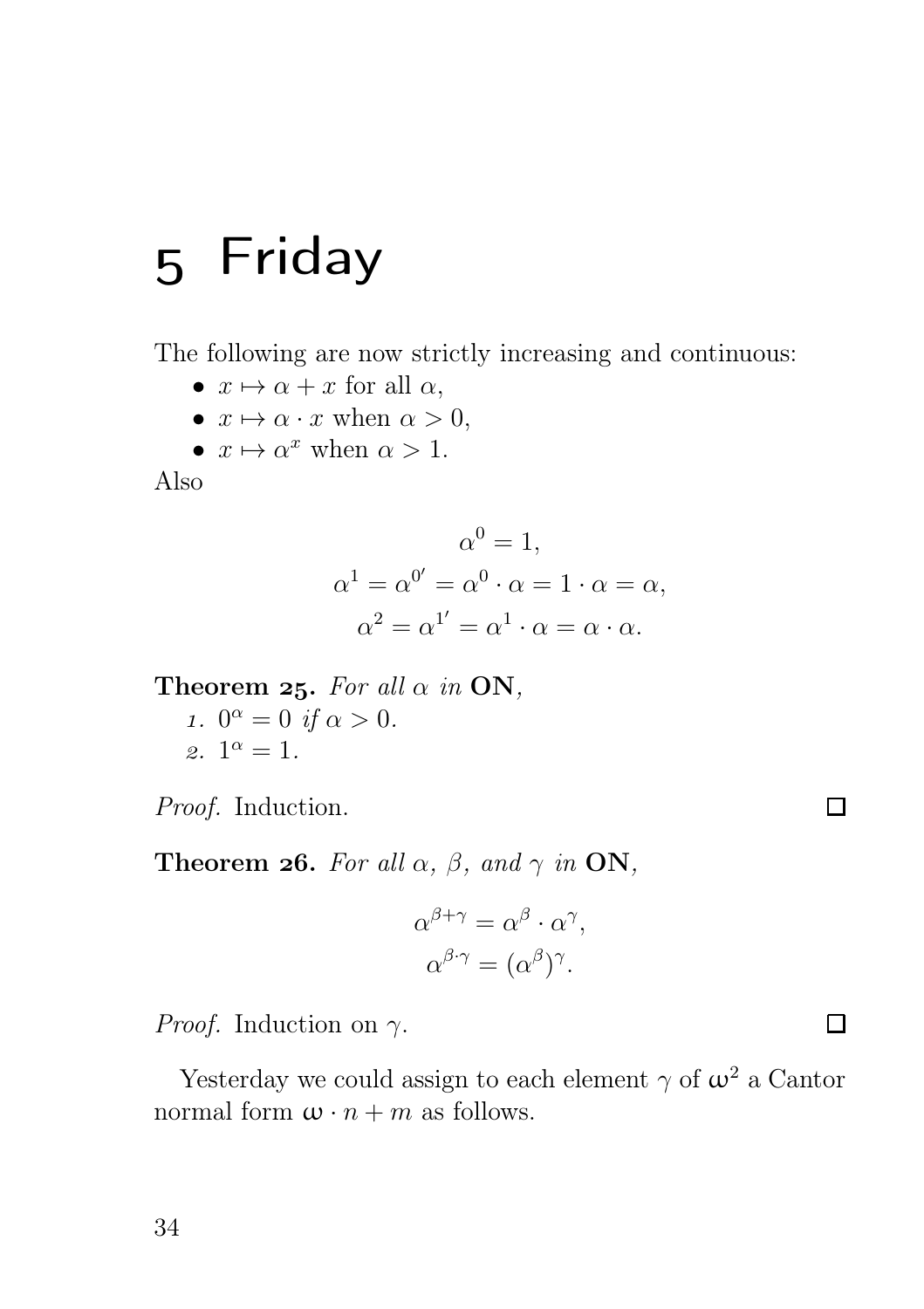1. If  $\gamma < \omega$ , we are done. Suppose now

$$
\omega\leqslant\gamma<\omega^2=\omega\cdot\omega.
$$

. We let

$$
n = \sup\{x \colon \omega \cdot x \leq \gamma\},\
$$

a nonzero element of  $\omega$ , and then

$$
\omega\cdot n\leqslant \gamma<\omega\cdot n'=\omega\cdot n+\omega.
$$

. We let

$$
m = \sup\{x \colon \omega \cdot n + x \leq \gamma\},\
$$

an element of  $\omega$ , and then

$$
\gamma = \omega \cdot n + m.
$$

To find the Cantor normal form of an arbitrary ordinal, we need to know that it is bounded by a power of  $\omega$ . For this, we use the following.

**Theorem 27.** For all  $\alpha$  in **ON**,  $x \mapsto x \cdot \alpha$  is increasing.

*Proof.* Induction on  $\alpha$ .

**Lemma 3.** If  $\alpha \geq 2$ , then for all  $\gamma$  in ON,

 $\gamma \leqslant \alpha^{\gamma}$ .

Proof. Induction.

\n- 1. 
$$
0 < 1 = \alpha^0
$$
.
\n- 2. Suppose  $\beta < \alpha^\beta$  for some  $\beta$ .
\n- a) If  $\beta = 0$ , then  $\beta' = 1 < \alpha = \alpha^{\beta'}$ .
\n- b) If  $\beta > 0$ , then by Theorem 27.
\n

$$
\beta' = \beta + 1 \leqslant \beta + \beta = \beta \cdot 2 \leqslant \beta \cdot \alpha \leqslant \alpha^{\beta} \cdot \alpha = \alpha^{\beta'}.
$$

35

 $\Box$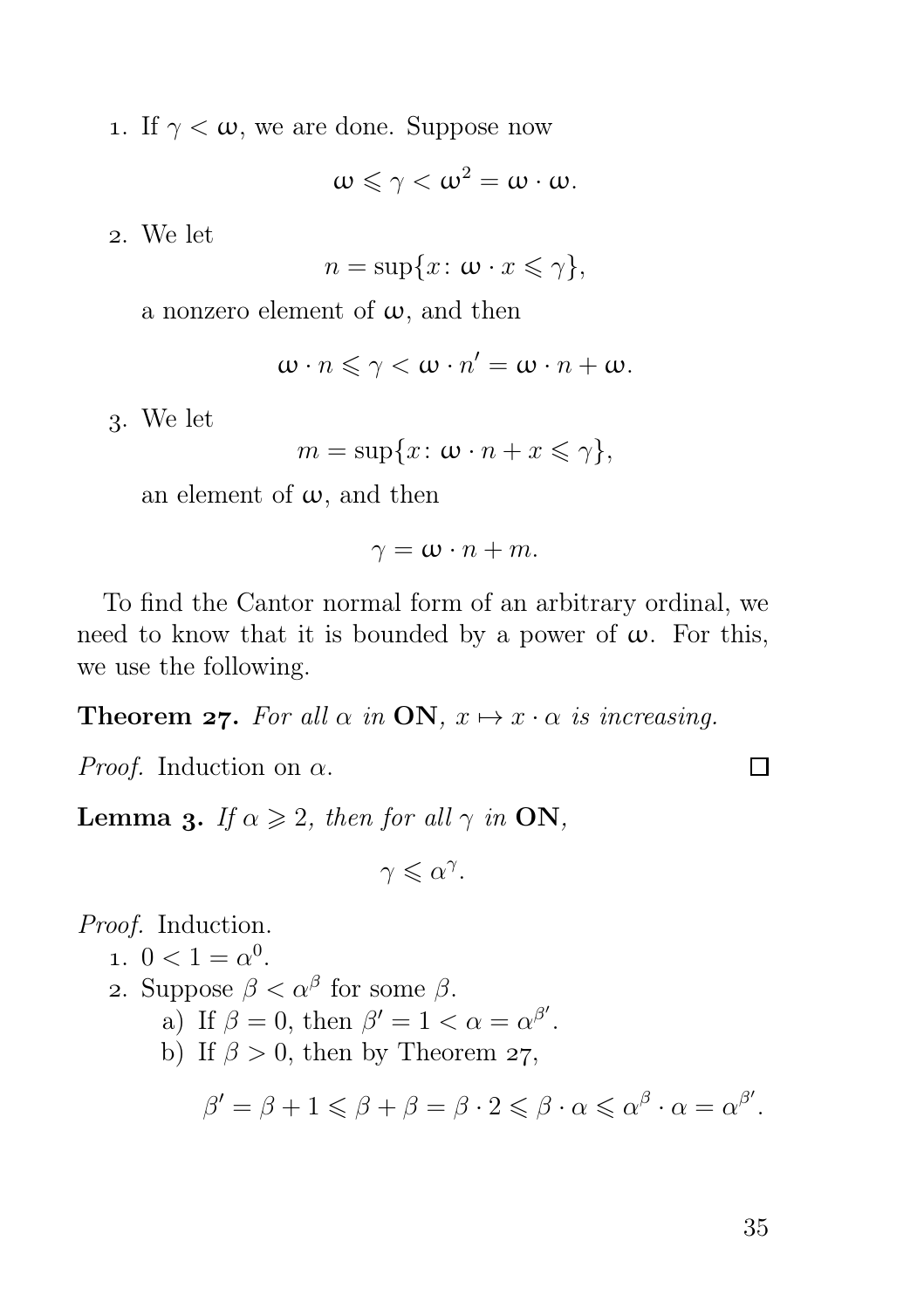3. Suppose  $\beta$  is a limit and the claim is true when  $\gamma < \beta$ . Then

$$
\beta = \sup_{x < \beta} x \le \sup_{x < \beta} (\alpha^x) = \alpha^{\beta}.
$$

We can now find the Cantor normal form of an arbitrary nonzero  $\gamma$  in **ON** as follows. More generally, instead of  $\omega$  as a base, we can use an arbitrary  $\alpha$ , as long as  $\alpha > 1$ .

1. We know from Lemma 3 that

$$
\gamma < \alpha^{\gamma'},
$$

and therefore  $\gamma'$  is an upper bound of  $\{x: \alpha^x \leq \gamma\}$ , which is also nonempty, because it contains 0. We let

$$
\beta_1 = \sup\{x \colon \alpha^x \leqslant \gamma\},\
$$

and then, by Theorem 18,

$$
\alpha^{\beta_1} = \alpha^{\sup\{x \colon \alpha^x \leq \gamma\}} \\
= \sup\{\alpha^x \colon \alpha^x \leq \gamma\} \leq \gamma < \alpha^{\beta_1'} = \alpha^{\beta_1} \cdot \alpha.
$$

. We let

$$
\alpha_1 = \sup \{ x \colon \alpha^{\beta_1} \cdot x \leq \gamma \},\
$$

a nonzero element of  $\alpha$ , and then, again by Theorem 18,

$$
\alpha^{\beta_1} \cdot \alpha_1 = \alpha^{\beta_1} \cdot \sup \{ x \colon \alpha^{\beta_1} \cdot x \leq \gamma \}
$$
  
= 
$$
\sup \{ \alpha^{\beta_1} \cdot x \colon \alpha^{\beta_1} \cdot x \leq \gamma \} \leq \gamma
$$
  
< 
$$
< \alpha^{\beta_1} \cdot \alpha_1' = \alpha^{\beta_1} \cdot \alpha_1 + \alpha^{\beta_1}.
$$

. We let

$$
\delta = \sup\{x \colon \alpha^{\beta_1} \cdot \alpha_1 + x \leq \gamma\},\
$$

 $5 \text{ Friday}$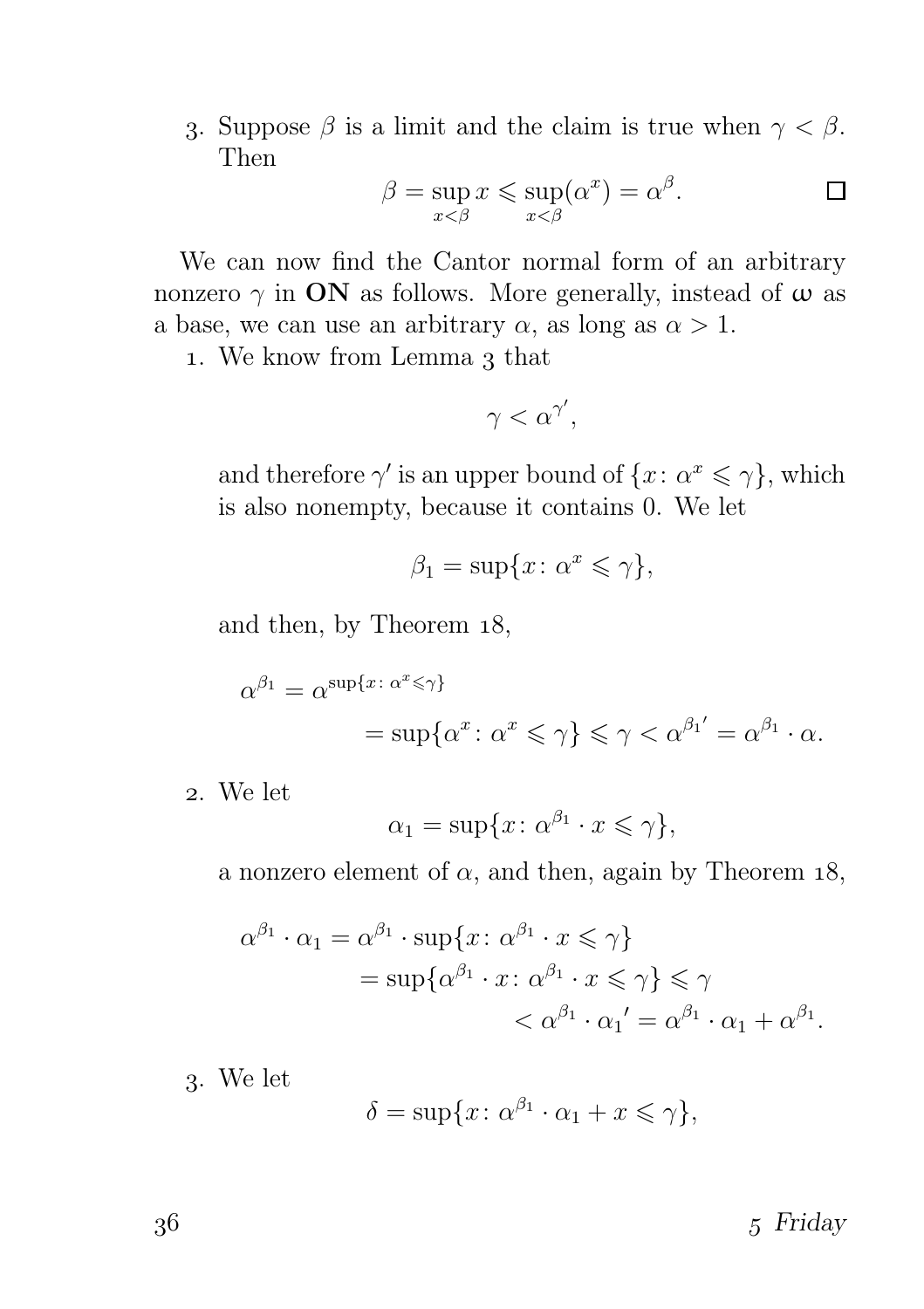an element of  $\alpha^{\beta_1}$ , and then, again by Theorem 18,

$$
\alpha^{\beta_1} \cdot \alpha_1 + \delta = \alpha^{\beta_1} \cdot \alpha_1 + \sup \{ x : \alpha^{\beta_1} \cdot \alpha_1 + x \le \gamma \}
$$
  
= 
$$
\sup \{ \alpha^{\beta_1} \cdot \alpha_1 + x : \alpha^{\beta_1} \cdot \alpha_1 + x \le \gamma \} \le \gamma
$$
  

$$
< \alpha^{\beta_1} \cdot \alpha_1 + \delta' = (\alpha^{\beta_1} \cdot \alpha_1 + \delta)'
$$
.

Thus

$$
\gamma = \alpha^{\beta_1} \cdot \alpha_1 + \delta, \qquad \qquad \delta < \alpha^{\beta_1}
$$

If  $\delta > 0$ , then we apply to  $\delta$  the same process that we did to γ. Ultimately we obtain, for some m in ω, the expansion

$$
\gamma = \alpha^{\beta_1} \cdot \alpha_1 + \alpha^{\beta_2} \cdot \alpha_2 + \dots + \alpha^{\beta_m} \cdot \alpha_m, \tag{3}
$$

.

where

$$
\beta_1 > \beta_2 > \cdots > \beta_m, \qquad \bigwedge_{1 \leq j \leq m} \alpha > \alpha_j > 0.
$$

The expansion has finitely many terms, since ON is wellordered, so the strictly decreasing sequence of  $\beta_i$  must end. If  $m = 0$ , the expansion is 0.

We have shown

$$
\alpha + \beta \cong \alpha \sqcup \beta, \qquad \alpha \cdot \beta \cong \alpha \times \beta.
$$

Now let

 $^{\beta} \alpha = \{$  functions from  $\beta$  to  $\alpha$  }.

Then we have established a function  $f \mapsto f_\gamma$  from  $\alpha^\beta$  to  $^\beta \alpha$ , where, if  $\gamma$  is as in (3), with  $\beta > \beta_1$ , then

$$
f_{\gamma}(x) = \begin{cases} \alpha_j, & \text{if } x = \beta_j, \\ 0, & \text{otherwise.} \end{cases}
$$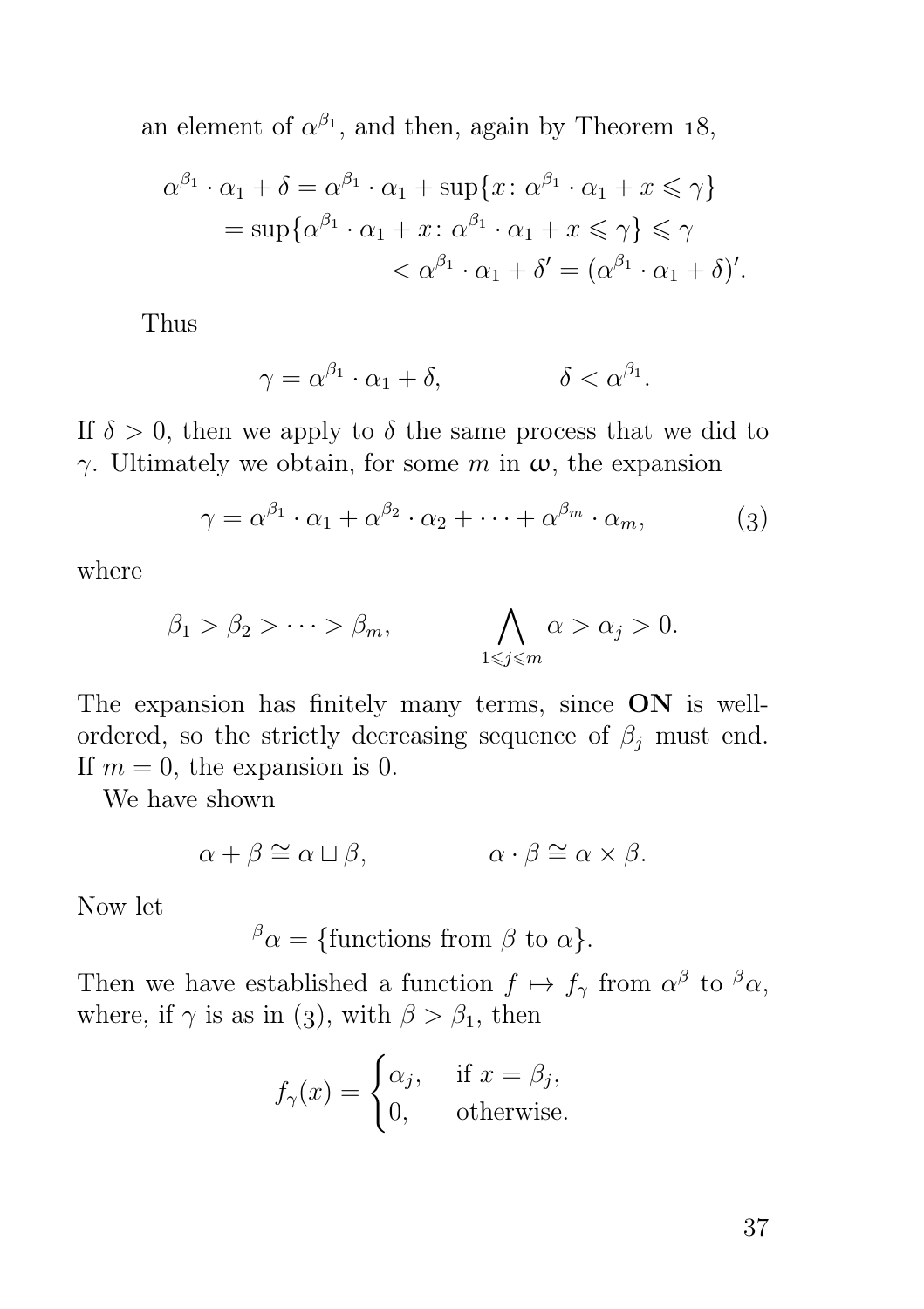The function is injective, briefly because all of the functions mentioned at the beginning of today are strictly increasing. The range of the function is

$$
\{f \in \,^{\beta}\alpha \colon \{x \in \beta \colon f(x) \neq 0\} \text{ is finite}\},
$$

and we can well-order this so that it is isomorphic to  $\alpha^{\beta}$ .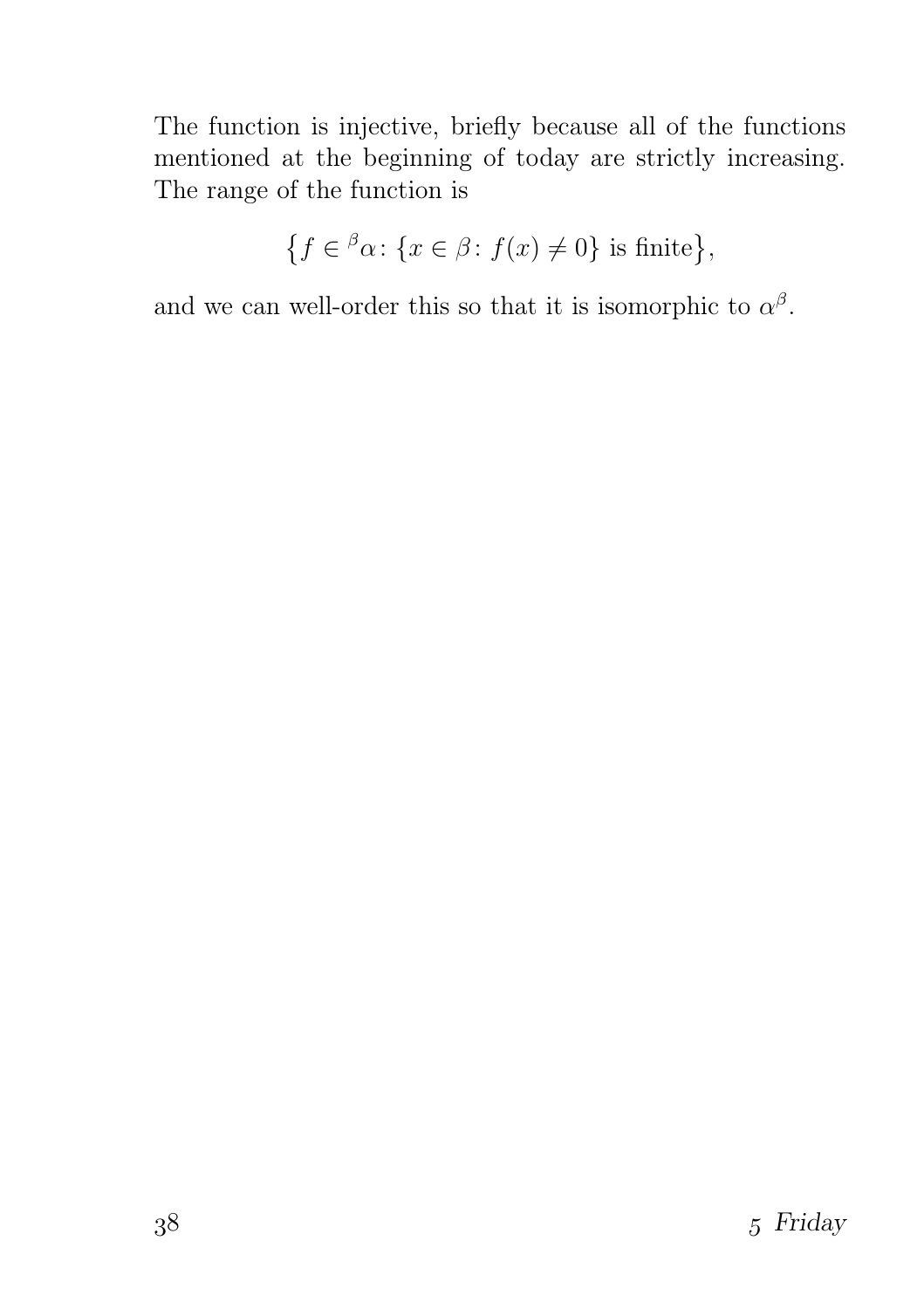### 6 Saturday

We develop some rules for computing with Cantor normal forms. We have already effectively proved the following.

**Lemma 4.** If  $\alpha \leq \beta$ , then the equation

$$
\alpha + x = \beta
$$

is solved by  $\sup\{x: \alpha + x \leq \beta\}.$ 

*Proof.* Letting  $\gamma = \sup\{x: \alpha + x \leq \beta\}$ , We compute

$$
\alpha + \gamma = \alpha + \sup\{x \colon \alpha + x \leq \beta\}
$$
  
= 
$$
\sup\{\alpha + x \colon \alpha + x \leq \beta\} \leq \beta < \alpha + \gamma' = (\alpha + \gamma)',
$$

so 
$$
\alpha + \gamma = \beta
$$
.

**Lemma 5.** If  $\alpha > 0$  and  $n < \omega$ , then  $n + \omega^{\alpha} = \omega^{\alpha}$ .

*Proof.* 1. We know the claim is true when  $\alpha = 1$ . 2. Hence, when  $\beta \geq 1$ ,

$$
n+\omega^{\beta'}\leqslant \omega^{\beta}+\omega^{\beta+1}=\omega^{\beta}\cdot (n+\omega)=\omega^{\beta'}.
$$

(This did not require an inductive hypothesis.)

3. If  $\beta$  is a limit and the claim is true when  $\alpha < \beta$ , then (in the standard way)

$$
n + \omega^{\beta} = n + \sup_{x < \beta} \omega^{x} = \sup_{x < \beta} (n + \omega^{x}) = \sup_{x < \beta} \omega^{x} = \omega^{\beta}.
$$

П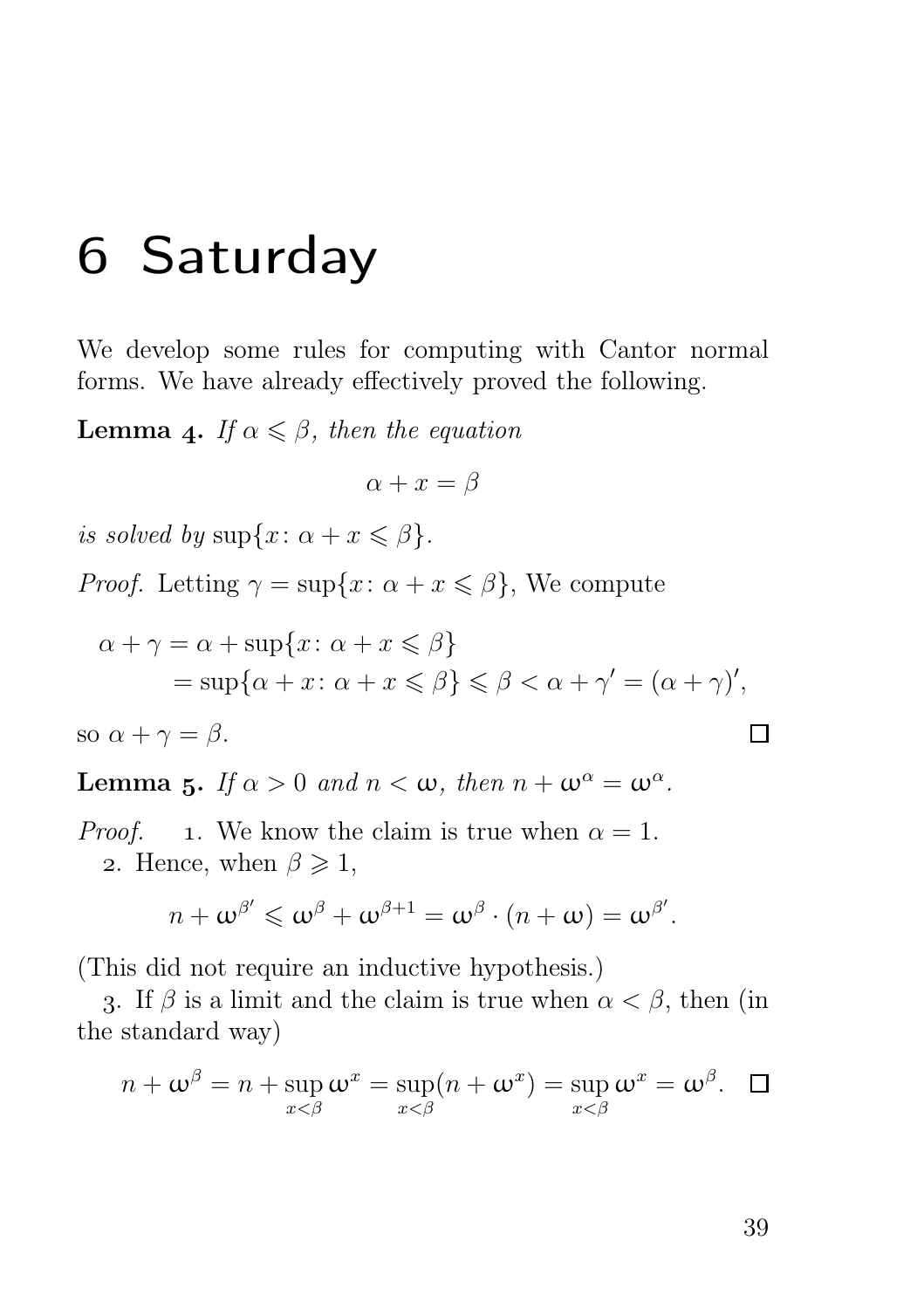**Theorem 28.** If  $\alpha < \beta$ , then

$$
\omega^{\alpha}+\omega^{\beta}=\omega^{\beta}.
$$

*Proof.* By Lemma 4, for some  $\gamma$ ,  $\beta = \alpha + \gamma$ , and then

$$
\omega^{\alpha} + \omega^{\beta} = \omega^{\alpha} + \omega^{\alpha + \gamma} = \omega^{\alpha} \cdot (1 + \omega^{\gamma}) = \omega^{\alpha} \cdot \omega^{\gamma} = \omega^{\beta}. \ \ \Box
$$

We have seen that, every  $\alpha$  has a Cantor normal form, given by

$$
\alpha = \omega^{\alpha_1} \cdot a_1 + \cdots + \omega^{\alpha_m} \cdot a_m,
$$

where

$$
\alpha_1 > \cdots > \alpha_m, \qquad \bigwedge_{1 \leq j \leq m} \omega > a_j > 0.
$$

If  $\alpha > 0$ , so that  $m \geq 1$ , let us say

$$
\deg(\alpha) = \alpha_1, \qquad \qquad lc(\alpha) = a_1,
$$

the degree and leading coefficient of  $\alpha$ . Thus, for every positive ordinal  $\alpha$ , for some ordinal  $\beta$ ,

$$
\alpha = \omega^{\deg(\alpha)} \cdot \mathrm{lc}(\alpha) + \beta, \quad \deg(\beta) < \deg(\alpha).
$$

By Theorem 28, if  $deg(\alpha) < deg(\beta)$ , then

$$
\alpha + \beta = \beta.
$$

Now we can compute sums of Cantor normal forms. Thus for example

$$
(\omega^{\omega+5} \cdot 2 + \omega^3 \cdot 5 + 1) + (\omega^{\omega} + \omega^2 \cdot 6)
$$
  
=  $\omega^{\omega+5} \cdot 2 + \omega^{\omega} + \omega^2 \cdot 6$ .

**Lemma 6.** If  $\alpha > 0$  and  $n \in \mathbb{N}$ , then  $n \cdot \omega^{\alpha} = \omega^{\alpha}$ .

40 6 Saturday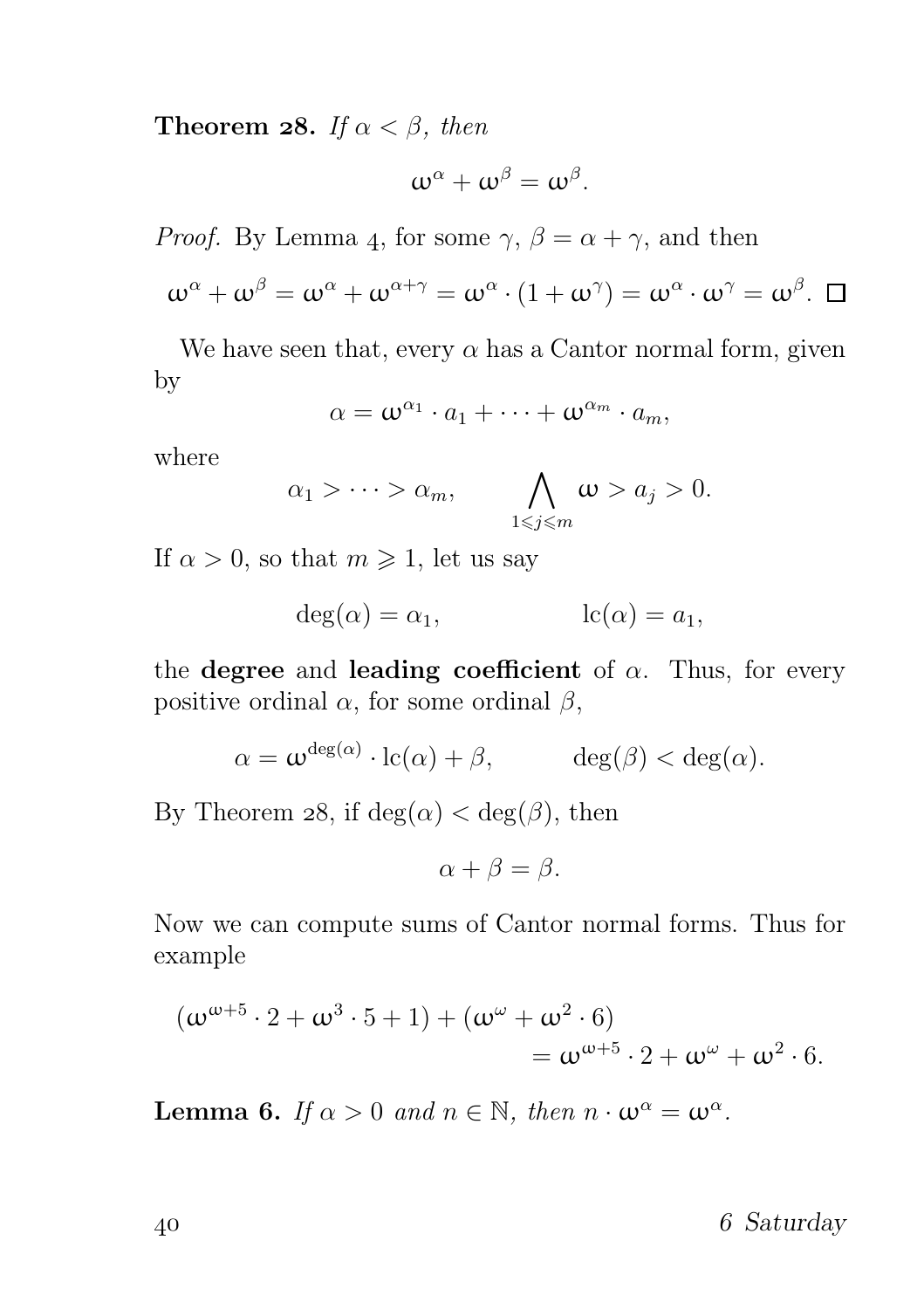*Proof.* For some  $\beta$ ,  $\alpha = 1 + \beta$ . We know  $n \cdot \omega = \omega$ , and then  $n\cdot\omega^\alpha=n\cdot\omega\cdot\omega^\beta=\omega\cdot\omega^\beta=\omega^\alpha.$ П **Theorem 29.** Let  $\beta > \deg(\alpha)$  and  $n \in \mathbb{N}$ . 1. If  $k \in \mathbb{N}$ , then

$$
(\omega^{\beta} \cdot n + \alpha) \cdot k = \omega^{\beta} \cdot n \cdot k + \alpha.
$$

2. If  $\gamma \geqslant 1$ , then

$$
(\omega^{\beta}\cdot n+\alpha)\cdot \omega^{\gamma}=\omega^{\beta+\gamma}.
$$

*Proof.* 1. We use (finite) induction.

- a) The claim is trivially true when  $k = 1$ .
- b) If it is true when  $k = \ell$ , then

$$
(\omega^{\beta} \cdot n + \alpha) \cdot (\ell + 1) = (\omega^{\beta} \cdot n + \alpha) \cdot \ell + \omega^{\beta} \cdot n + \alpha
$$
  

$$
= \omega^{\beta} \cdot n \cdot \ell + \alpha + \omega^{\beta} \cdot n + \alpha
$$
  

$$
= \omega^{\beta} \cdot n \cdot \ell + \omega^{\beta} \cdot n + \alpha
$$
  

$$
= \omega^{\beta} \cdot n \cdot (\ell + 1) + \alpha.
$$

2. As in the proof of Lemma 6, we need only prove the claim when  $\gamma = 1$ . We have

$$
\omega^{\beta+1} = \sup_{x < \omega} (\omega^{\beta} \cdot x) \le \sup_{x < \omega} ((\omega^{\beta} \cdot n + \alpha) \cdot x)
$$
  

$$
\le \sup_{x < \omega} (\omega^{\beta} \cdot (n + 1) \cdot x) = \omega^{\beta+1},
$$

while also  $\sup_{x<\omega}((\omega^\beta \cdot n+\alpha)\cdot x)=(\omega^\beta \cdot n+\alpha)\cdot \omega$ .

Now we can compute products of Cantor normal forms; for, we have (under the obvious conditions)

$$
(\omega^{\beta} \cdot n + \alpha) \cdot (\omega^{\gamma_1} \cdot d_1 + \dots + \omega^{\gamma_m} \cdot d_m + d_{m+1})
$$
  
=  $\omega^{\beta + \gamma_1} \cdot d_1 + \dots + \omega^{\beta + \gamma_m} \cdot d_m + \omega^{\beta} \cdot n \cdot d_{m+1} + \alpha,$ 

the last two terms being deleted when  $d_{m+1} = 0$ .

41

П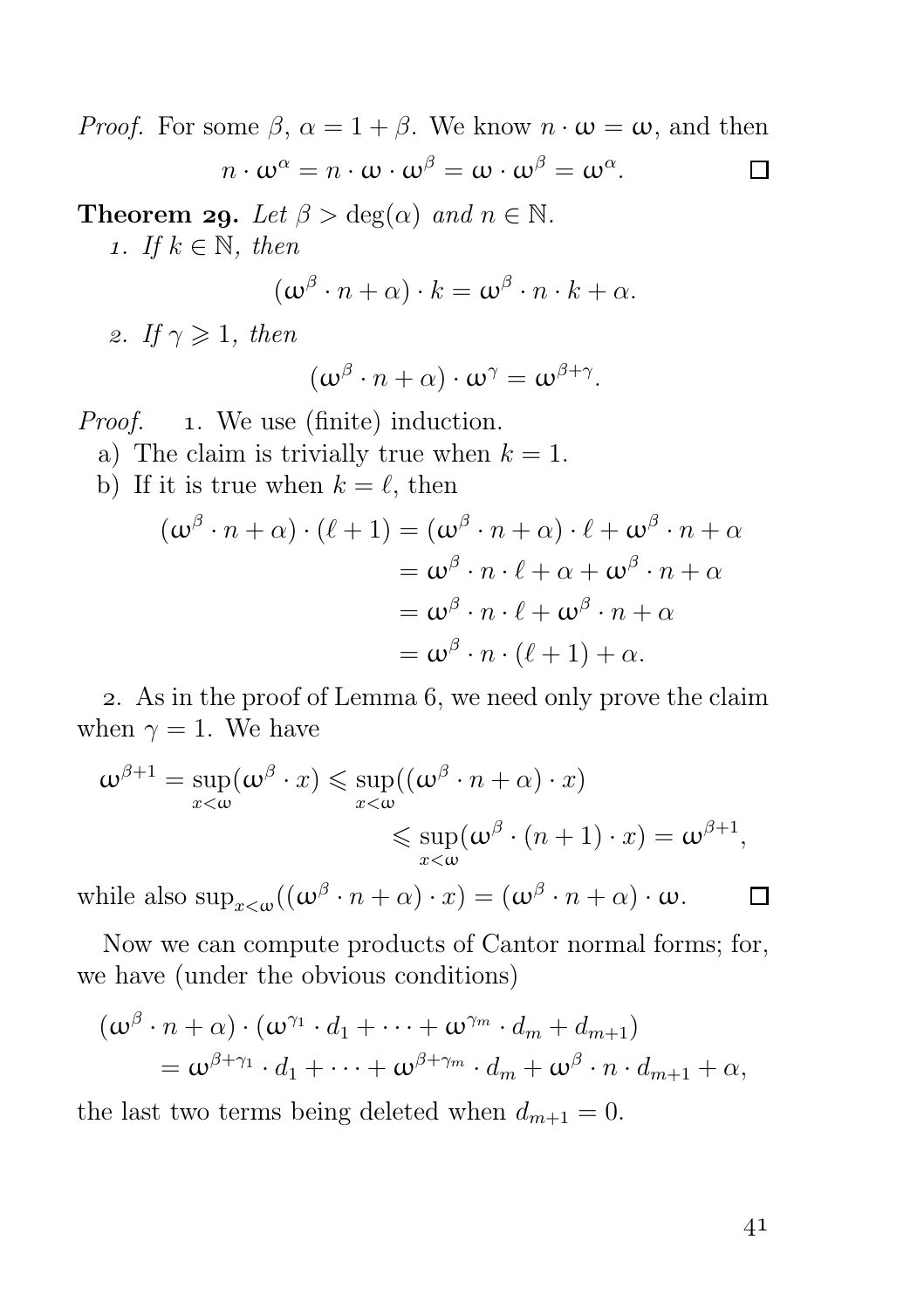**Theorem 30.** If  $k \in \mathbb{N}$ ,  $n \in \omega$ , and  $\omega \leq \alpha$ , then

$$
k^{\omega^{n+1}} = k^{\omega^{1+n}} = (k^{\omega})^{\omega^n} = \omega^{\omega^n},
$$

$$
k^{\omega^{\alpha}} = k^{\omega^{1+\alpha}} = \omega^{\omega^{\alpha}}.
$$

**Lemma 7.**  $\alpha$  is a non-successor if and only if, for some  $\beta$ ,  $\alpha = \omega \cdot \beta$ .

*Proof.* 0 is not a successor and is  $\omega \cdot 0$ . Suppose  $\alpha > 0$ . In Cantor normal form,

$$
\alpha = \omega^{\alpha_1} \cdot a_1 + \cdots + \omega^{\alpha_m} \cdot a_m + a_{m+1},
$$

where  $\alpha_m > 0$  and  $a_{m+1} \in \omega$ . By Lemma 4, for some  $\beta_i$ ,

$$
\alpha = \boldsymbol{\omega} \cdot (\boldsymbol{\omega}^{\beta_1} \cdot a_1 + \cdots + \boldsymbol{\omega}^{\beta_m} \cdot a_m) + a_{m+1},
$$

which is a limit if and only if  $a_{m+1} > 0$ .

**Theorem 31.** If  $\gamma$  is a limit, then

$$
(\omega^{\beta}\cdot n+\alpha)^{\gamma}=\omega^{\beta\cdot\gamma}.
$$

We end with **cardinalities.** If there is, from  $A$  to  $B$ ,

- an injection,  $A \preccurlyeq B$ ;
- a bijection,  $A \approx B$ ;

is written.

Theorem 32 (Schröder–Bernstein). If

$$
f: A \xrightarrow{\preccurlyeq} B, \qquad \qquad g: B \xrightarrow{\preccurlyeq} A,
$$

then

 $A \approx B$ .

42 6 Saturday

 $\Box$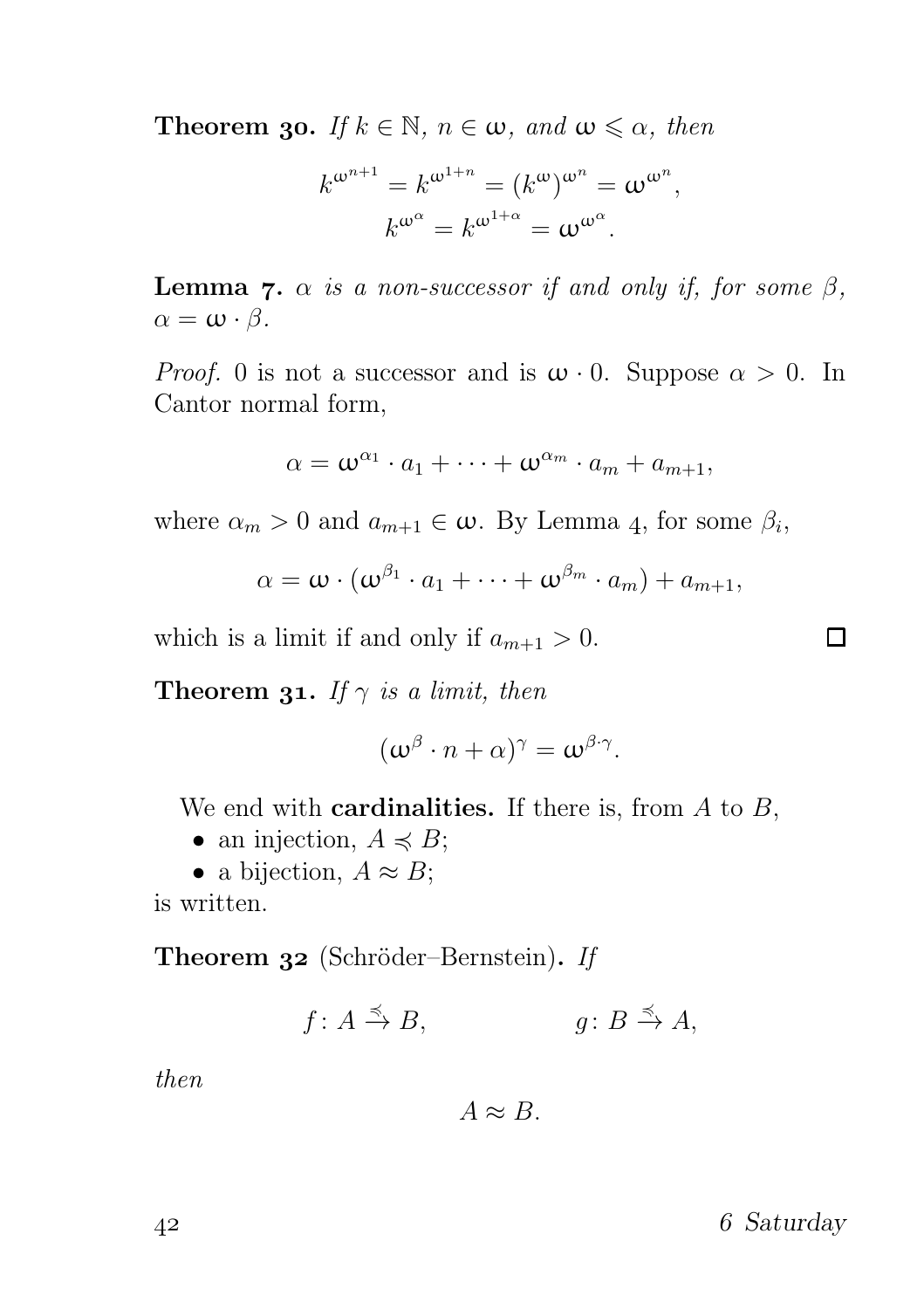Zermelo's proof. Under the hypothesis,

 $A \approx g \circ f[A], \quad g \circ f[A] \subseteq g[B] \subseteq A, \quad g[B] \approx B.$ Thus, assuming

$$
A \subseteq B \subseteq C, \qquad f: C \xrightarrow{\approx} A,
$$

we find a bijection  $g$  from  $B$  onto  $A$ . Let

$$
\mathscr{E} = \{ X \subseteq B \colon (B \setminus A) \cup f[X] \subseteq X \}.
$$

Then

$$
B\in \mathscr{E}, \hspace{1cm} X\in \mathscr{E} \Rightarrow (B\smallsetminus A)\cup F[X]\in \mathscr{E}.
$$

Let

$$
D = \bigcap \mathscr{E} = \{t \colon \forall X \ (X \in \mathscr{E} \Rightarrow t \in X)\}.
$$

Then

$$
D \in \mathscr{E}, \qquad D = (A \setminus B) \cup f[D]. \qquad \Box
$$

**Theorem 33.** If  $\alpha \cdot \beta \neq 0$  and  $\max(\alpha, \beta) \geq \omega$ , then

$$
\alpha + \beta \approx \max(\alpha, \beta), \qquad \alpha \cdot \beta \approx \max(\alpha, \beta).
$$

Proof. Since

$$
\alpha + \beta \approx \alpha \sqcup \beta \approx \beta \sqcup \alpha \approx \beta + \alpha,
$$
  

$$
\alpha \cdot \beta \approx \alpha \times \beta \approx \beta \times \alpha \approx \beta \cdot \alpha,
$$

and also by Lemmas 5 and 6 we may assume  $\omega \leq \alpha \leq \beta$ . Then

$$
\beta \leq \alpha + \beta \leq \beta + \beta = \beta \cdot 2 < \beta \cdot \alpha \leq \beta \cdot \beta = \beta^2.
$$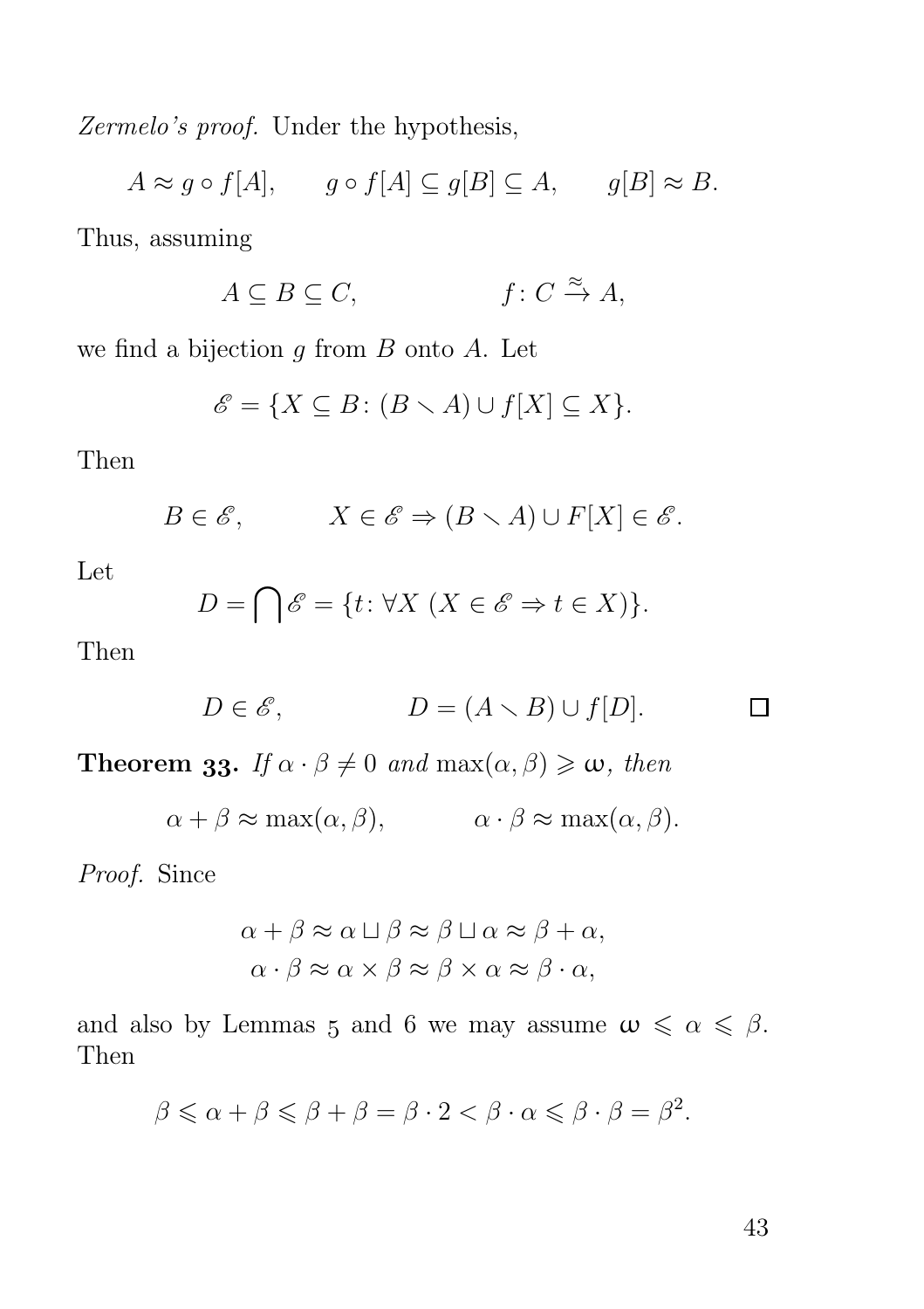Thus it is enough to show

$$
\beta \approx \beta^2.
$$

This is true when  $\beta = \omega$ , since for example if

$$
t_n = \frac{n \cdot (n+1)}{2},
$$

then  $(k, m) \mapsto t_{k+m} + k$  is a bijection from  $\omega \times \omega$  to  $\omega$ . Then by finite induction, for all  $n$  in  $\mathbb{N}$ ,

$$
\omega^n \approx \omega.
$$

Letting  $\gamma = \deg(\beta)$ , we know for some  $\delta$ , where  $\deg(\delta) < \gamma$ ,

$$
\beta = \boldsymbol{\omega}^{\gamma} \cdot \mathrm{lc}(\beta) + \delta \approx \delta + \mathrm{lc}(\beta) \cdot \boldsymbol{\omega}^{\gamma} = \boldsymbol{\omega}^{\gamma}.
$$

We may assume now  $\gamma \geq \omega$ . Since for any  $\alpha$  and  $\beta$ 

$$
\alpha^{\beta} \approx \{ f \in {}^{\beta} \alpha \colon \operatorname{card}(\operatorname{supp}(f)) < \omega \},\tag{4}
$$

where by definition

$$
card(supp(f)) < \omega \Leftrightarrow \{x \in \beta \colon f(x) \neq 0\} \text{ is finite},
$$

we have generally

$$
\alpha \approx \gamma \wedge \beta \approx \delta \Rightarrow \alpha^{\beta} \approx \gamma^{\delta}.
$$

In our case,

$$
\beta^2 \approx (\omega^\gamma)^2 \approx \omega^{\omega^{\deg(\gamma)}\cdot 2} \approx \omega^{2\cdot \omega^{\deg(\gamma)}} = \omega^{\omega^{\deg(\gamma)}} \approx \omega^\gamma \approx \beta.
$$

Corollary. For all infinite  $\alpha$ , for all n in N,

$$
\alpha^n \approx \alpha.
$$

44 6 Saturday